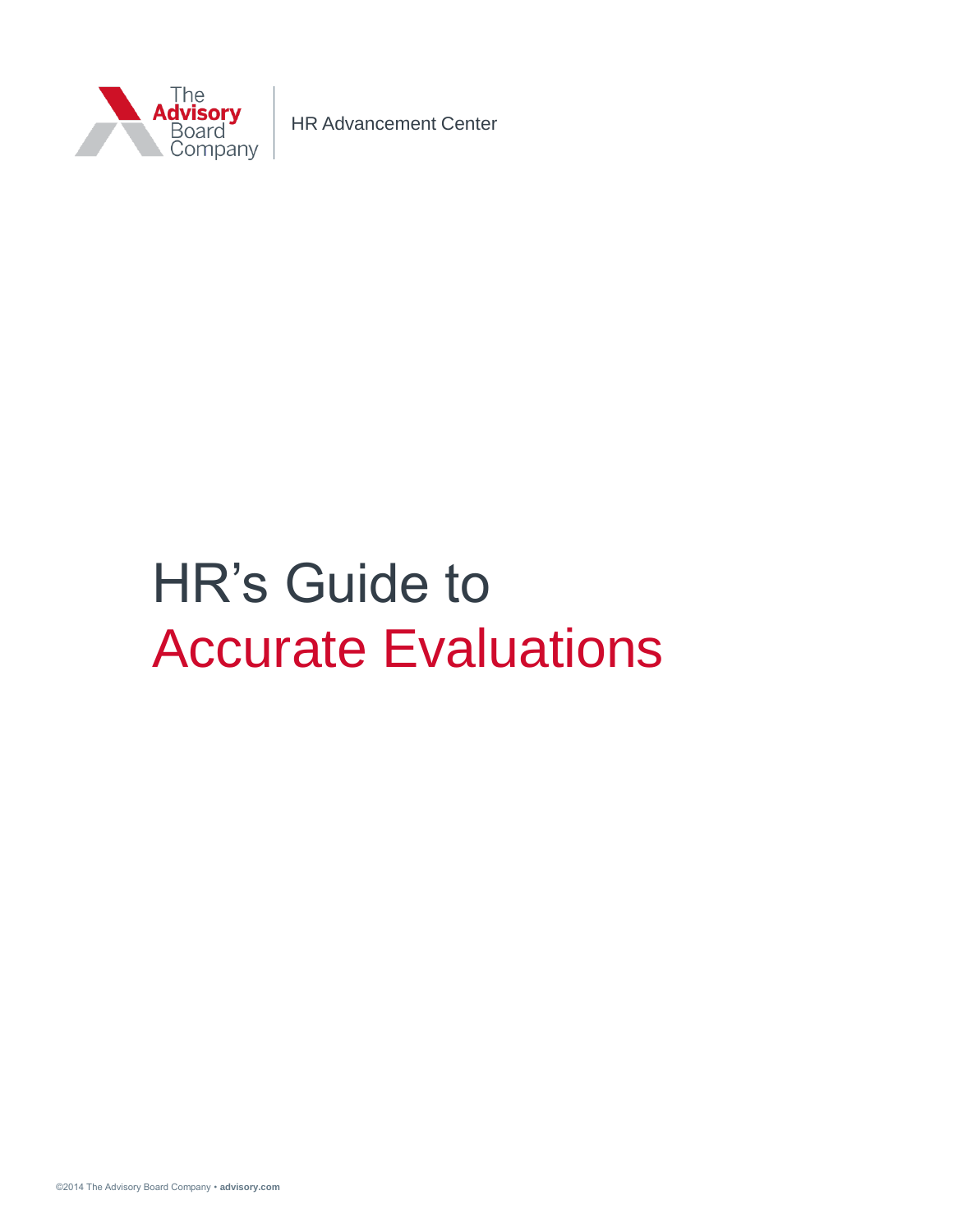## HR Advancement Center

Project Director

Cara Brown, MS

Contributing Consultants

Jessica V. Downing Katherine Philips, PhD

Design Consultant Nini Jin

Managing Director Jennifer Stewart

Executive Director Steven Berkow, JD

#### **LEGAL CAVEAT**

The Advisory Board Company has made efforts to verify the accuracy of the information it provides to members. This report relies on data obtained from many sources, however, and The Advisory Board Company cannot guarantee the accuracy of the information provided or any analysis based thereon. In addition, The Advisory Board Company is not in the business of giving legal, medical, accounting, or other professional advice, and its reports should not be construed as professional advice. In particular, members should not rely on any legal commentary in this report as a basis for action, or assume that any tactics described herein would be permitted by applicable law or appropriate for a given member's situation. Members are advised to consult with appropriate professionals concerning legal, medical, tax, or accounting issues, before implementing any of these tactics. Neither The Advisory Board Company nor its officers, directors, trustees, employees and agents shall be liable for any claims, liabilities, or expenses relating to (a) any errors or omissions in this report, whether caused by The Advisory Board Company or any of its employees or agents, or sources or other third parties, (b) any recommendation or graded ranking by The Advisory Board Company, or (c) failure of mber and its employees and agents to abide by the terms set forth herein.

The Advisory Board is a registered trademark of The Advisory Board Company in the United States and other countries. Members are not permitted to use this trademark, or any other Advisory Board trademark, product name, service name, trade name, and logo, without the prior written consent of The Advisory Board Company. All other<br>trademarks, product names, service names, trade names, and logos used within these pages are the property of their respective holders. Use of other company trademarks, product names, service names, trade names and logos or images of the same does not necessarily constitute (a) an endorsement by such company of The Advisory Board Company and its products and services, or (b) an endorsement of the company or its products or services by The Advisory Board Company. The Advisory Board Company is not affiliated with any such company.

#### **IMPORTANT: Please read the following.**

The Advisory Board Company has prepared this report for the exclusive use of its members. Each member acknowledges and agrees that this report and the information contained herein (collectively, the "Report") are confidential and proprietary to The Advisory Board Company. By accepting delivery of this Report, each member agrees to abide by the terms as stated herein, including the following:

- 1. The Advisory Board Company owns all right, title and interest in and to this Report. Except as stated herein, no right, license, permission or interest of any kind in this Report is intended to be given, transferred to or acquired by a member. Each member is authorized to use this Report only to the extent expressly authorized herein.
- 2. Each member shall not sell, license, or republish this Report. Each member shall not disseminate or permit the use of, and shall take reasonable precautions to prevent such dissemination or use of, this Report by (a) any of its employees and agents (except as stated below), or (b) any third party.
- 3. Each member may make this Report available solely to those of its employees and agents who (a) are registered for the workshop or membership program of which this Report is a part, (b) require access to this Report in order to learn from the information described herein, and (c) agree not to disclose this Report to other employees or agents or any third party. Each member shall use, and shall ensure that its employees and agents use, this Report for its internal use only. Each member may make a limited number of copies, solely as adequate for use by its employees and agents in accordance with the terms herein.
- 4. Each member shall not remove from this Report any confidential markings, copyright notices, and other similar indicia herein.
- 5. Each member is responsible for any breach of its obligations as stated herein by any of its employees or agents.
- 6. If a member is unwilling to abide by any of the foregoing obligations, then such member shall promptly return this Report and all copies thereof to The Advisory Board Company.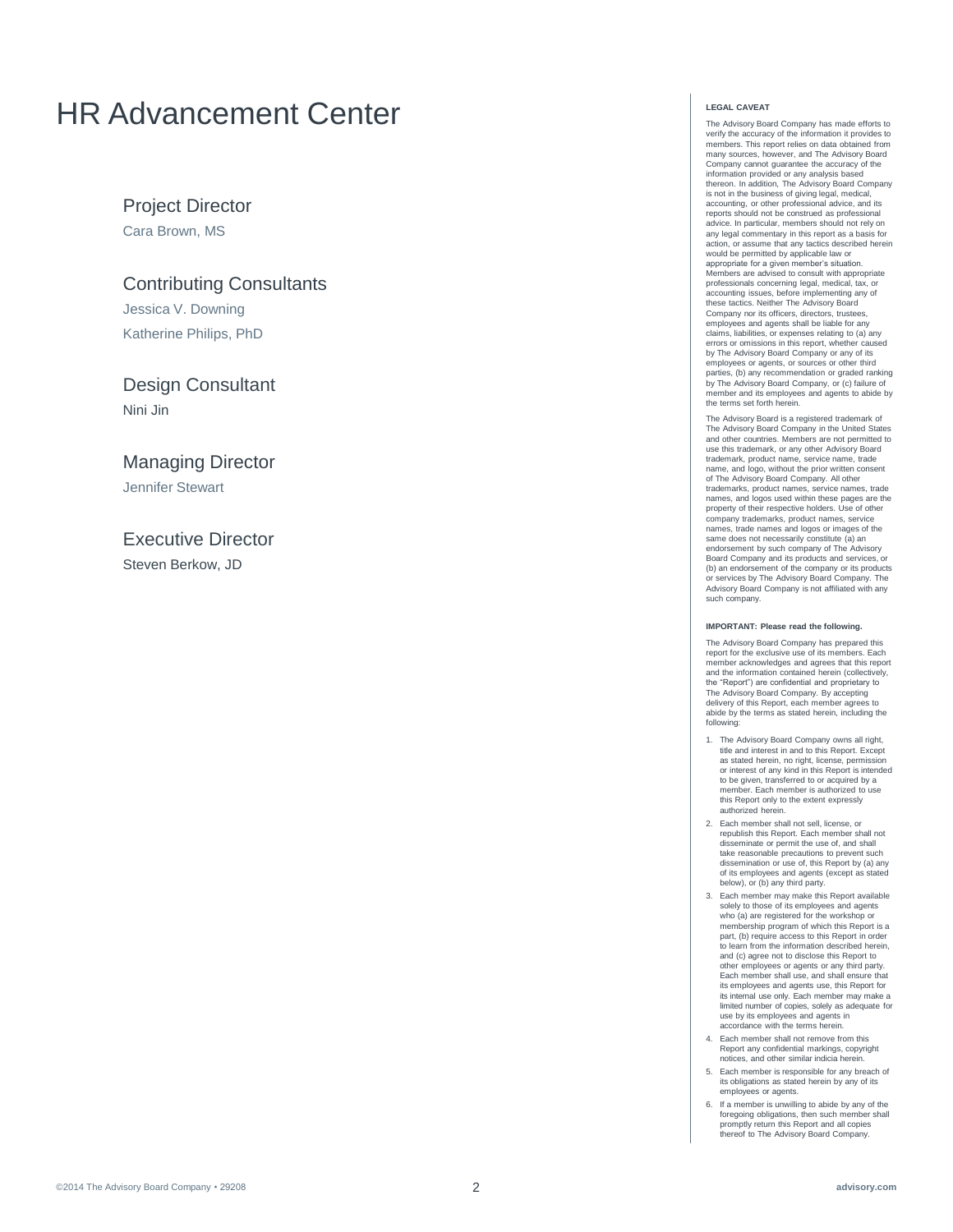### **Why It's a Problem if** *Every* **Staff Member Gets an "Above Average" Performance Review**

As a health care HR leader you may wish your organization didn't have quite so much in common with the mythical town of Lake Wobegon, where "all the children are above average." But many health care organizations see a similar pattern with their employees – nearly all are rated "above average" in annual performance reviews.

The problem is that while all performance *ratings* might be above average, not all employee performance is as strong. Inaccurate or inflated performance ratings make it nearly impossible to fairly link merit increases or bonuses to annual reviews, identify true top talent, and provide feedback and strategic support for staff who really need to improve performance. Inaccurate ratings also undermine even the most effective performance management systems—and make employees think performance reviews are not trustworthy or worthwhile.

### **The Three Main Challenges That Prevent Leaders from Rating Accurately**

There are three top reasons leaders struggle to accurately rate their staff:

- Leaders simply don't know how they "grade" compared to other leaders—are they easy or tough graders?
- Leaders often inflate performance ratings to avoid having difficult conversations
- Leaders often aren't asked to justify ratings that fall outside the expected distribution of scores

The good news is leaders can overcome these challenges—and HR staff play an important role in helping them do so.

### **How HR Can Help Leaders Rate More Accurately**

This guide gives you the resources you need to help your organization's leaders rate more accurately. It includes tools to ensure leaders apply the rating scale consistently (even across departments and disciplines), empower leaders to conduct potentially difficult conversations about performance, and double-check ratings through performance calibration sessions.

We recommend using all seven tools, but a resource-pressed HR team can still significantly improve rating accuracy by starting with these:

- Tool #1: Rating Scale Practice Session
- Tool #2: Difficult Feedback Role-Play
- Tool #3: One-on-One Conversations with Managers About Their Ratings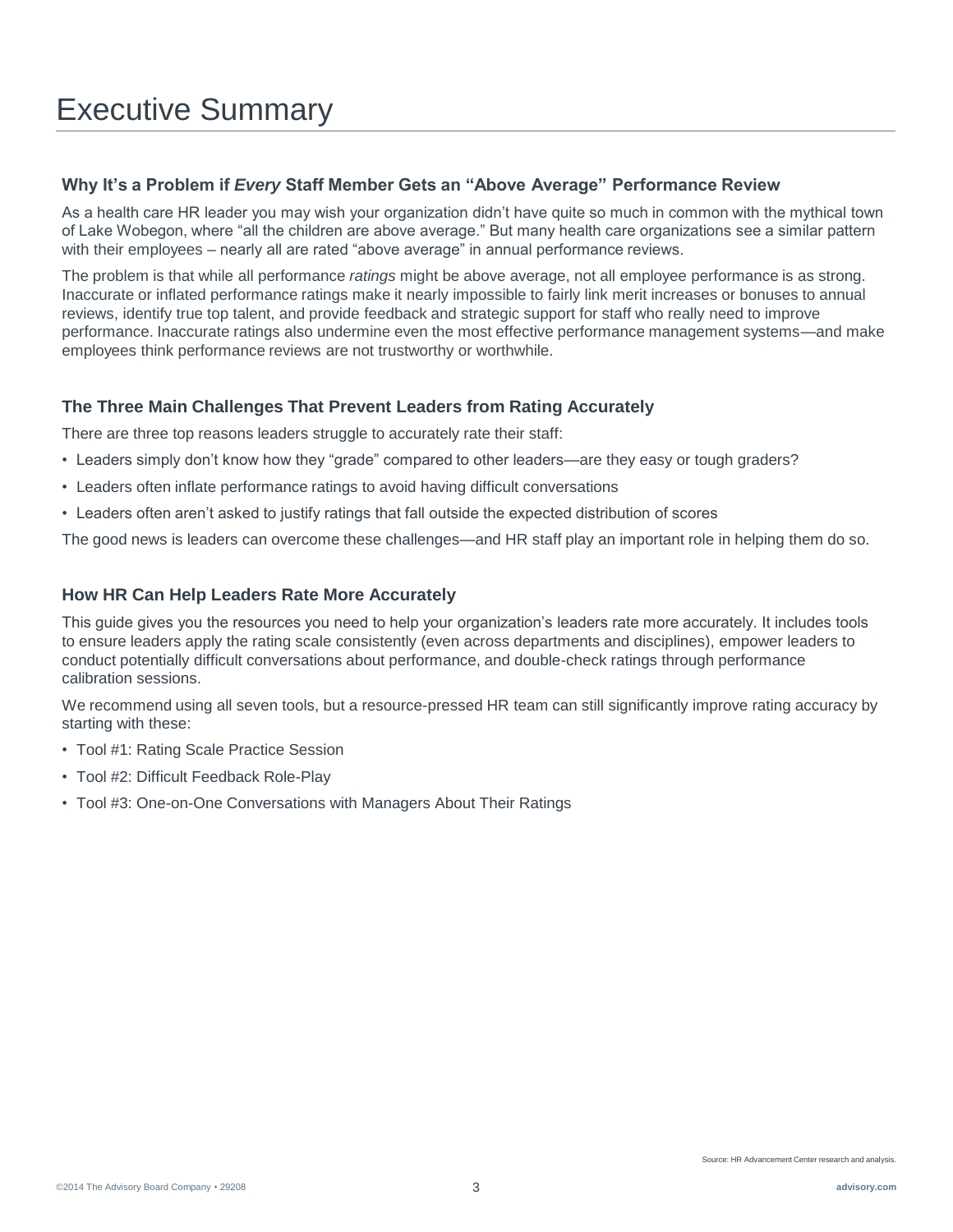## Resources Available Within the Accurate Evaluations Series

*HR's Guide to Accurate Evaluations* is one of two toolkits in our series on accurate performance evaluations. Each toolkit is written for a different user. This toolkit is intended for HR leaders; the companion guide, *The Manager's Guide to Accurate Evaluations*, is for anyone in a management role. While the two guides complement one another, they both stand alone and can be used independently.

The specific tools in each guide are listed below. You can access these toolkits through our website at [advisory.com/hrac/HRaccurateevaluations](http://www.advisory.com/hrac/HRaccurateevaluations) and [advisory.com/hrac/manageraccurateevaluations.](http://www.advisory.com/hrac/manageraccurateevaluations) There you can download the full toolkits and editable versions of some of the tools.

### **HR's Guide to Accurate Evaluations**

Tool #1: Rating Scale Practice Session

Tool #2: Difficult Feedback Role-Play

Tool #3: One-on-One Conversations with Managers About Their Ratings

Tool #4: Get Leadership Buy-In for Calibration Sessions

Tool #5: Design the Right Calibration Session for Your Organization

Tool #6: Calibration Session Planning in Five Steps

Tool #7: How to Lead Effective Calibration **Discussions** 

### **The Manager's Guide to Accurate Evaluations**

Tool #1: Five Tips for Rating More Accurately

Tool #2: Prepare a Watertight Outline for Delivering Difficult Feedback

Tool #3: Keep Difficult Performance Conversations on Track

Tool #4: Quick Gut-Check of Staff Ratings

Tool #5: Calculate the Percentage of Your Staff Rated "High, Middle, and Low"

Tool #6: How to Adjust Staff Ratings to Reflect Performance Differences

Tool #7: Build a Case for Keeping Your Rating Distribution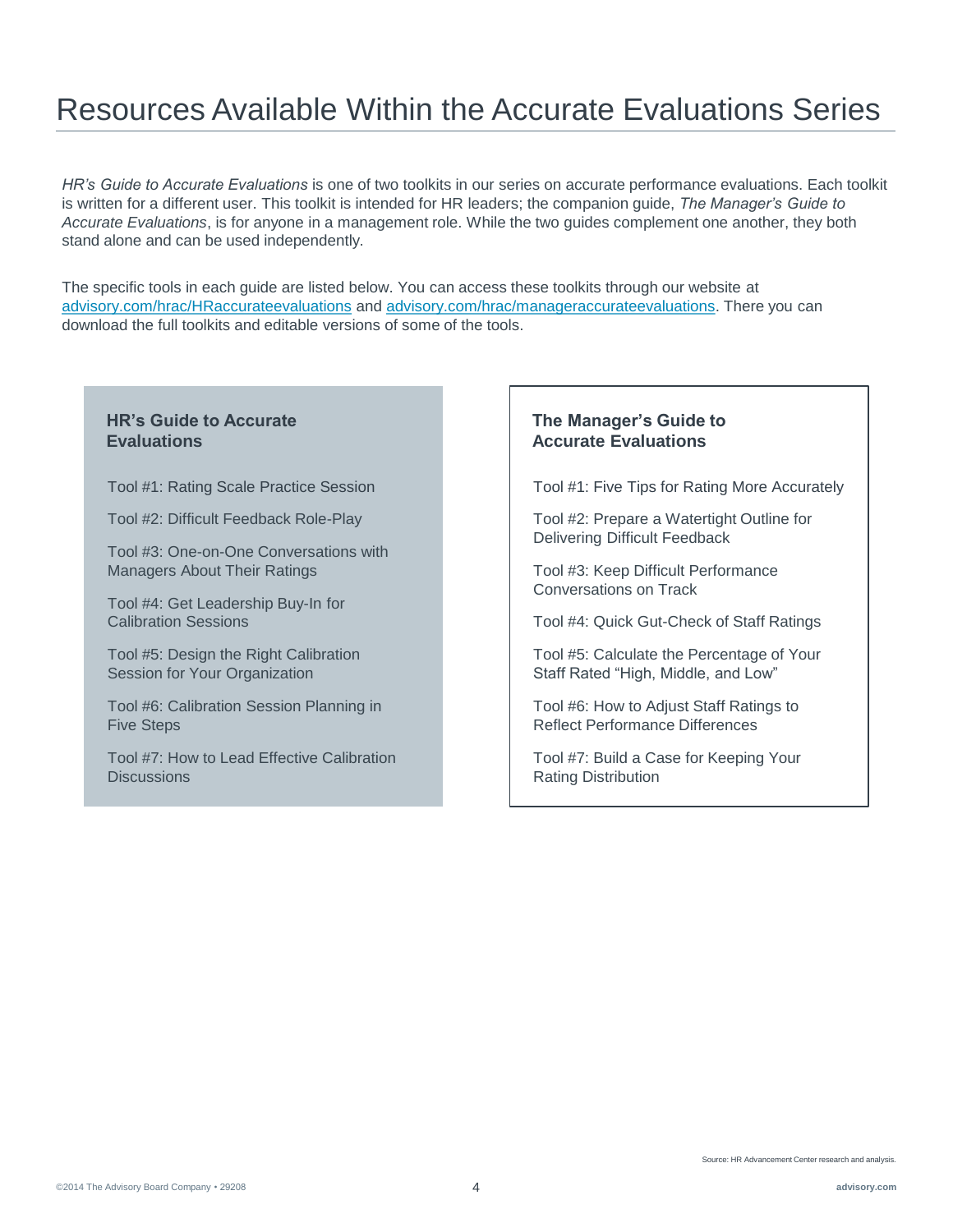## Table of Contents

| Section II: Help Individual Managers See and Correct Rating Errors |                                                                                           |  |
|--------------------------------------------------------------------|-------------------------------------------------------------------------------------------|--|
|                                                                    | Tool #3: One-on-One Conversations with Managers About Their Ratings (Discussion Guide) 57 |  |
|                                                                    | Section III: Use Calibration Sessions to Double-Check Staff Ratings                       |  |
|                                                                    |                                                                                           |  |
|                                                                    | Tool #5: Design the Right Calibration Sessions for Your Organization (Decision Guide) 71  |  |
|                                                                    |                                                                                           |  |
|                                                                    |                                                                                           |  |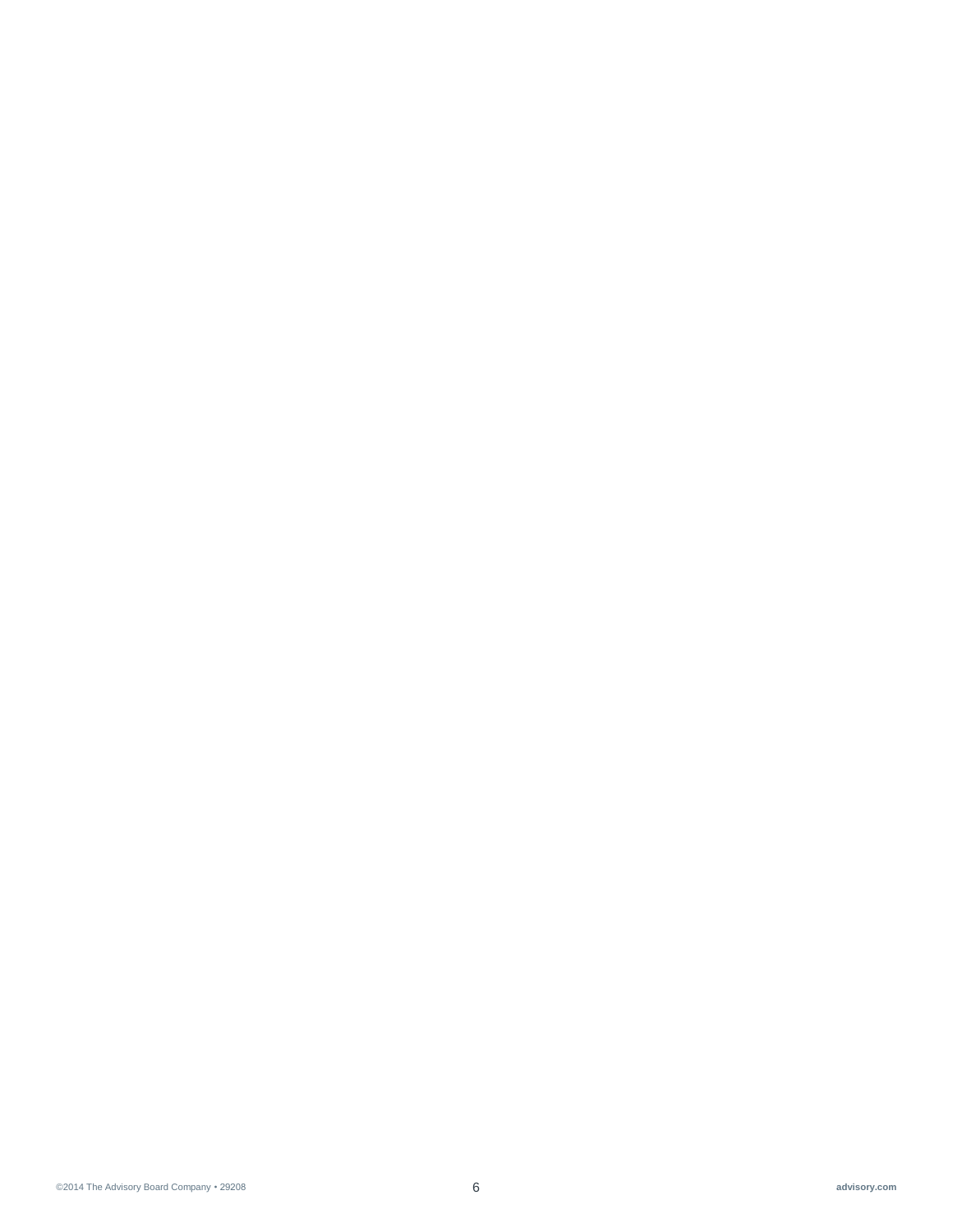

*Section I* 

Remove Barriers that Prevent Leaders from Rating Accurately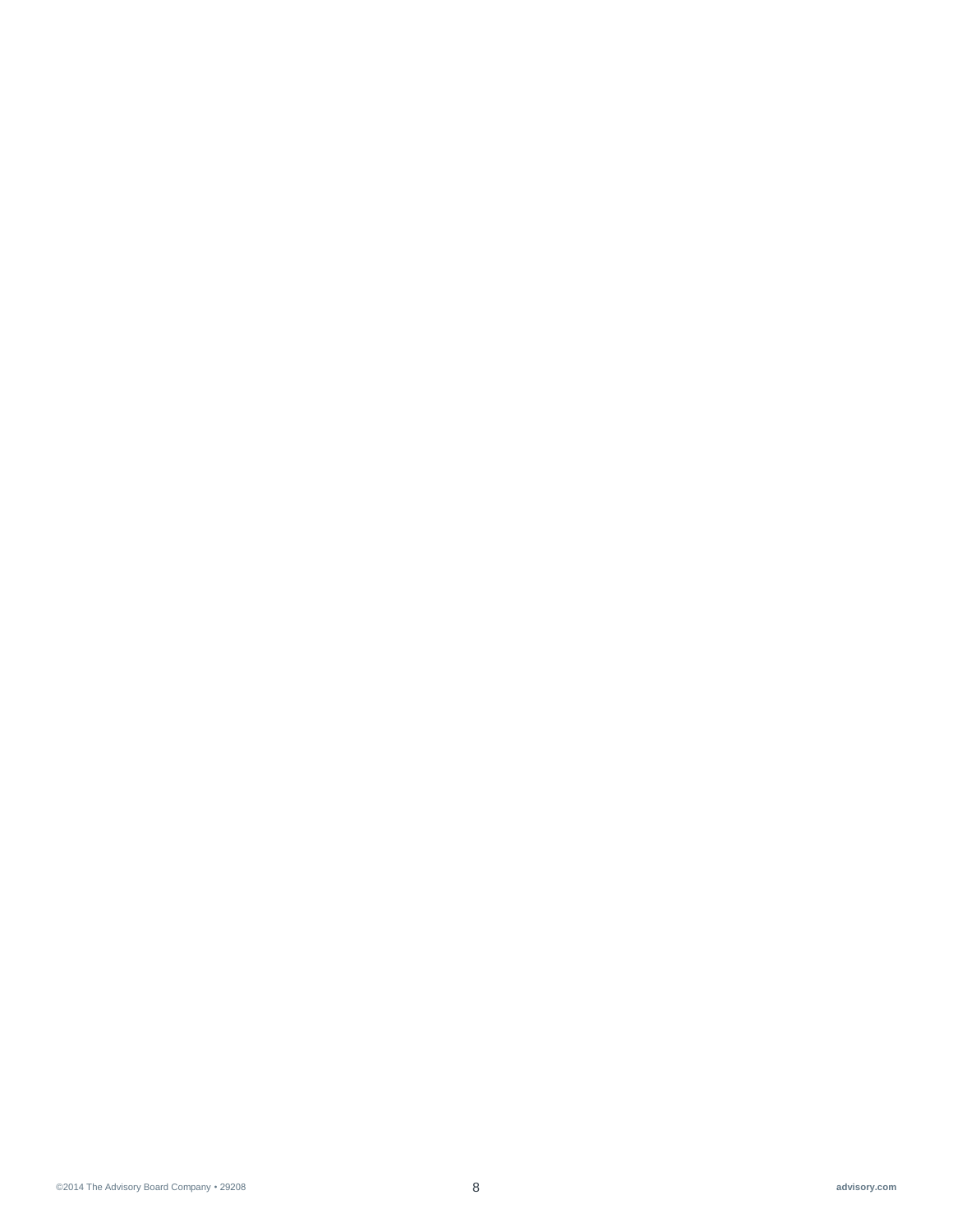**Overview:** This guide prepares facilitators to lead a case study-based practice rating session.

**Intended User:** Workshop facilitator.

**Goal:** To improve the consistency of performance evaluation scores by giving leaders an opportunity to collectively rate and discuss the performance of an employee described in a case study.

**Estimated Time Required:** 30 minutes to prepare; 1 to 2 hours per workshop.

**(Optional) Additional Resources to Bring to the Practice Session:** Consider bringing relevant copies of your performance management criteria for the case study you will discuss. Depending on the case(s) you select, these could include: behaviors included in your frontline staff evaluation forms, leadership competencies included in your nurse manager evaluations, nurse manager job description, and nurse manager performance evaluation form.

**Available Online**: To access an editable version of the case studies, visit [advisory.com/hrac/HRaccurateevaluations](http://www.advisory.com/hrac/HRaccurateevaluations).

### **Nuts and Bolts of the Rating Scale Practice Session**

- The purpose of the workshop is to teach leaders to consistently apply your organization's rating scale.
- Logistics:
	- Limit total session to **no more than 2 hours and approximately 25 participants**
	- The recommended workshop agenda is:
		- Introduction: 5 minutes
		- Participants read and review first case study: 10 minutes
		- Group discussion of first case study: 20 to 25 minutes
		- Participants read and review the second case study: 10 minutes
		- Group discussion of second case study: 20 to 25 minutes
		- (Optional) Participants read and review third case study: 10 minutes
		- (Optional) Group discussion of third case study: 20 to 25 minutes
- This guide includes three case studies. Start with the case study that best describes the employee that participants are most likely to review in the next evaluation period. The case studies offer the option to evaluate:
	- A frontline nurse (Fareed)
	- A nurse manager (Rhonda)
	- A frontline patient registrar (Lucy)
- As a workshop facilitator your role is to manage time and guide participants through reading, analyzing, and discussing each case study. The workshop is most effective when you help participants arrive at the same, accurate conclusion about how to evaluate the case study employee(s)—without giving away the answers. To do this, make sure you are familiar with each case study so you can ask probing questions (e.g., Why do you think Fareed has great customer service?) and be prepared to agree or disagree with examples of behaviors that participants might suggest in response. This will help you keep discussion on the right track while still spurring participants to think critically about the cases on their own.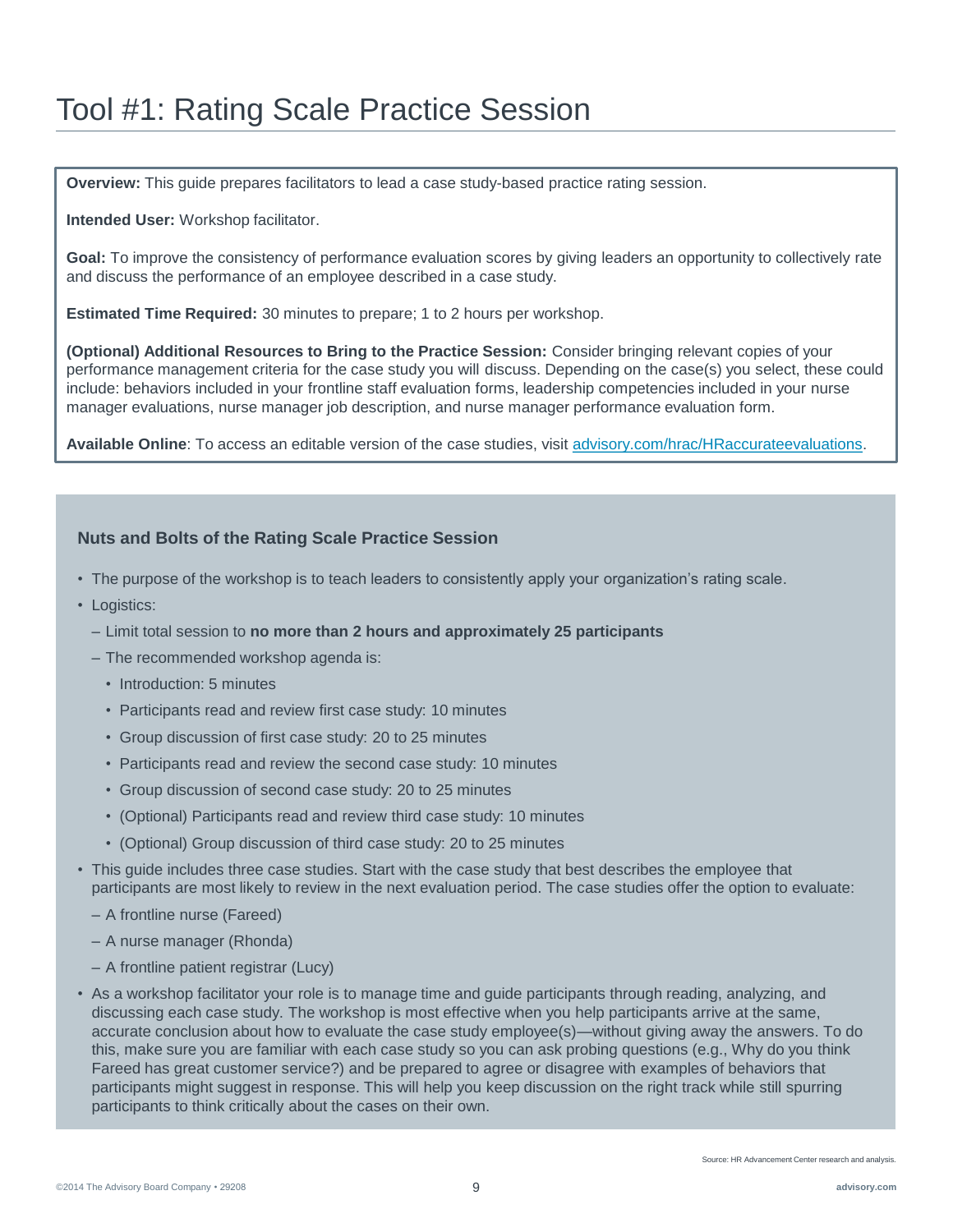### **1 Introduce yourself and the goal of the workshop**

At the start of the workshop, introduce yourself and explain the goal and structure of the workshop. Key points to include:

- The goal of the workshop is to ensure all leaders apply your organization's performance rating scale in the same, fair, and accurate way.
- Why it is important to practice using the rating scale:
	- It helps all leaders apply the rating scale in the same way.
	- It boosts leaders' confidence in how they evaluate staff performance.
	- It is an opportunity to learn how other leaders use the rating scale.
- How the workshop will run:
	- Participants will independently review a case study that describes the performance of an employee.
	- Using your organization's rating scale, participants will evaluate the employee's overall performance.
	- The facilitator will lead a group discussion with participants about how they rated the employee in the case study and their reasons for selecting their rating.
	- The group will try to reach consensus on what rating to give the employee in the case study.

### **2 Distribute materials for the first case study (frontline nurse Fareed) to workshop participants**

Hand out the first case study, found on pages 27 and 28. It is also helpful to provide each participant with a list of the behaviors included in your organization's frontline staff evaluations. (Note: If you prefer, you can use the Advisory Board's Frontline Staff Behavior Model on page 33 instead.)

Briefly review the frontline staff behaviors as a group. To ensure everyone is familiar with how to evaluate the behavioral criteria (and to break the ice), ask participants to give specific examples that would exemplify top performance—and worst performance—for each behavior.

### **3 Ask participants to read the case study and rate the employee it describes**

Give participants approximately 10 minutes to read the case study. Ask them to rate the employee and underline or circle three to five specific examples from the case study that support the rating they selected.

### **4 Facilitate a group discussion of the first case study**

Follow the discussion guide (and answer key) on pages 14 through 16 to facilitate a 20- to 25-minute discussion about how participants rated Fareed—and their reasons behind the rating they selected.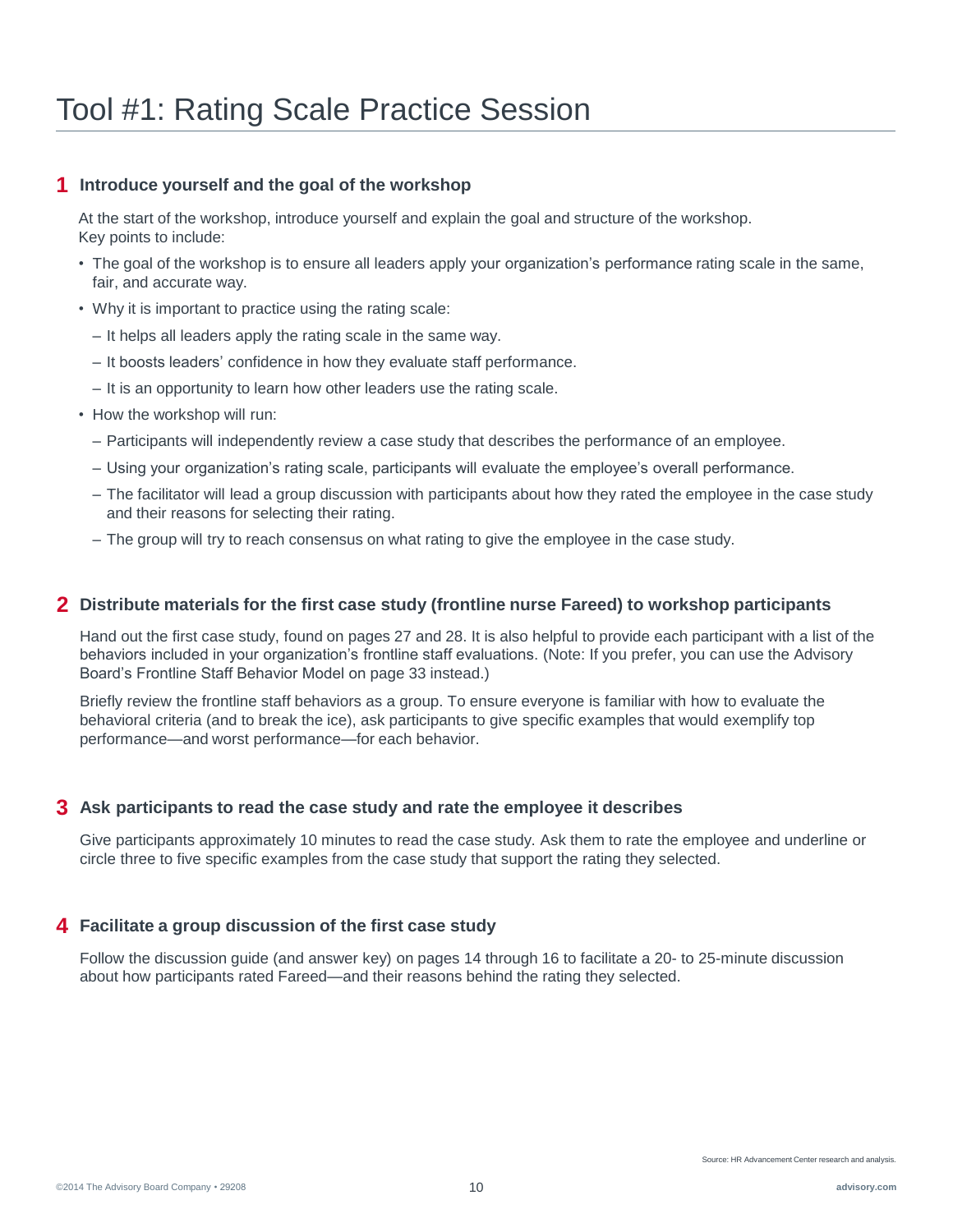### **5 Distribute materials for the second case study (nurse manager Rhonda) to workshop participants**

Hand out the second case study, found on pages 29 and 30. It is helpful to provide each participant with copies of your organization's nurse manager job description and performance evaluation form. If not contained in the job description or evaluation, hand out your organization's leadership competencies for nurse managers as well. (Note: If you prefer, you can use the Advisory Board's Leadership Competency Model on pages 34 and 35.)

Briefly review the leadership competencies as a group. To ensure everyone is familiar with how to evaluate the competencies, ask participants to give specific examples that would exemplify top performance—and worst performance—for each.

### **6 Ask participants to read the case study and rate the employee it describes**

Give participants approximately 10 minutes to read the case study. Ask them to rate the manager it describes and underline or circle three to five specific examples from the case study that support the rating they selected.

### **7 Facilitate a group discussion of the second case study**

Follow the discussion guide (and answer key) on pages 19 through 21 to facilitate a 20- to 25-minute discussion about how participants rated Rhonda—and their reasons behind the rating they selected.

### **8 (Optional) Repeat steps 2, 3, and 4 for the third case study (frontline patient registrar Lucy)**

Note: you can find the third case study to hand out to participants on pages 31 and 32, and the facilitator's discussion guide and answer key on pages 24 through 26.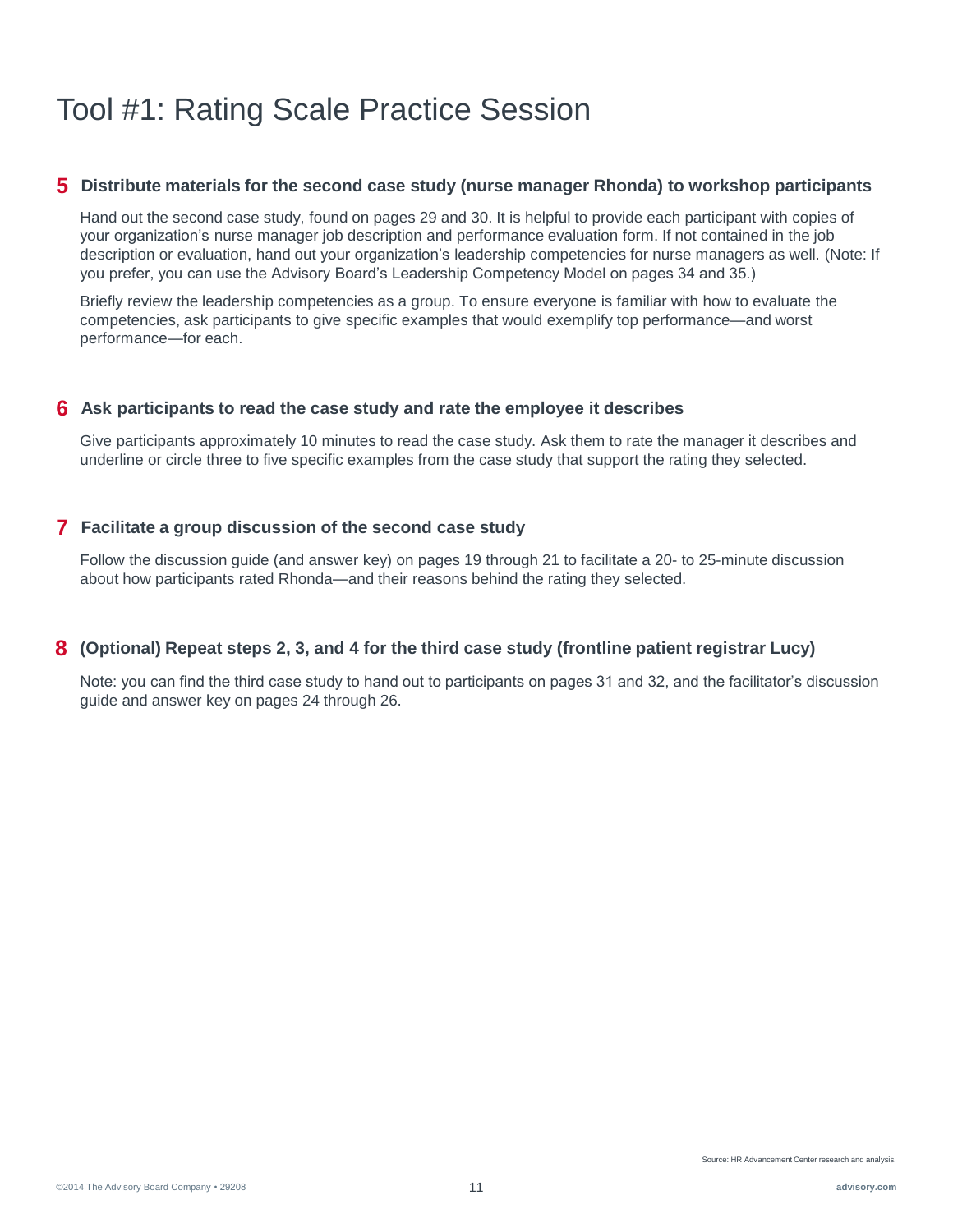### Facilitator's Case Studies and Discussion Guides

### **Case #1: Frontline Nurse Fareed**

*Note for the Facilitator: The case study below is identical to the one you will share with participants (found on pages 27 and 28) with one exception: the underlined words at the end of each sentence summarize the behavior described in the preceding sentence. You can use the underlined words in two ways:*

- *1. To prompt the group to reflect on Fareed's performance in a certain behavioral area. For example, "Do you think Fareed is reliable? What makes you think so?"*
- *2. To help crosswalk the case to your organization's behaviors. This can be helpful if you want the group to practice rating specific behaviors in an evaluation.*

You are Fareed's manager. Fareed has been with General Hospital for almost six years and has been a nurse in your Med/Surg orthopedics unit for the past two years. As you prepare to complete his annual performance evaluation, you reflect on his performance over the last 12 months. Most of your information comes from direct interactions with Fareed, including your rounding and one-on-one monthly check-ins.

Fareed is a dedicated employee who cares deeply for his patients and peers. This is evident in all he does. Fareed is always on time, he begins his duties promptly, and he uses his time wisely during his shift (Reliability). His patient rooms are always neat and well organized, making it easy and safe for him to do his job quickly. Fareed always has time to help out his co-workers when they are in need (Teamwork).

Fareed is a dedicated preceptor that new graduates love to work with (Teamwork). Sarah, a new nurse in your unit and one of Fareed's preceptees, told you that when she was rounding with Fareed last week he saved a patient from a potentially dangerous situation (Safety, Customer Focus). According to the EMR, the patient was due for Coumadin. Sarah washed her hands and was about to get the Coumadin, when Fareed stopped her. He noticed that the patient had a bottle of baby aspirin sitting on the table beside his bed and was surprised because this wasn't allowed. Fareed asked the patient if he was taking the aspirin and if he had informed the staff about the medicine at admission. The patient told Fareed he takes his aspirin every day and his doctor should know. Fareed checked the EMR and did not see aspirin ordered or listed in the patient's medication reconciliation form, and there was no note about it. Fareed told Sarah to hold off on administering the Coumadin and calmly told the patient that the aspirin could be dangerous in combination with the other medications he was taking (Safety, Customer Focus). Fareed assured the patient that they would get it all straightened out and immediately called the physician (Communication).

Fareed's own patients frequently compliment his empathetic and sensitive manner (Communication). An elderly patient last month told you that Fareed gave her strength during the most difficult time of her life. He stayed an hour past his shift, on his own time, to sit with her several nights until her daughter could visit (Customer Focus).

Fareed completes his rounding on time each shift, but his documentation needs work (Reliability, Communication, Safety). He writes down information on "cheat sheets" or little slips of paper during his shift and then goes back to document at the end of the shift. This means he sometimes fails to document important information in a timely manner. You spoke to him about this issue six months ago. He took the feedback seriously and has improved, but he still has days when he doesn't record information properly. You've been thinking about how to help him improve his documentation.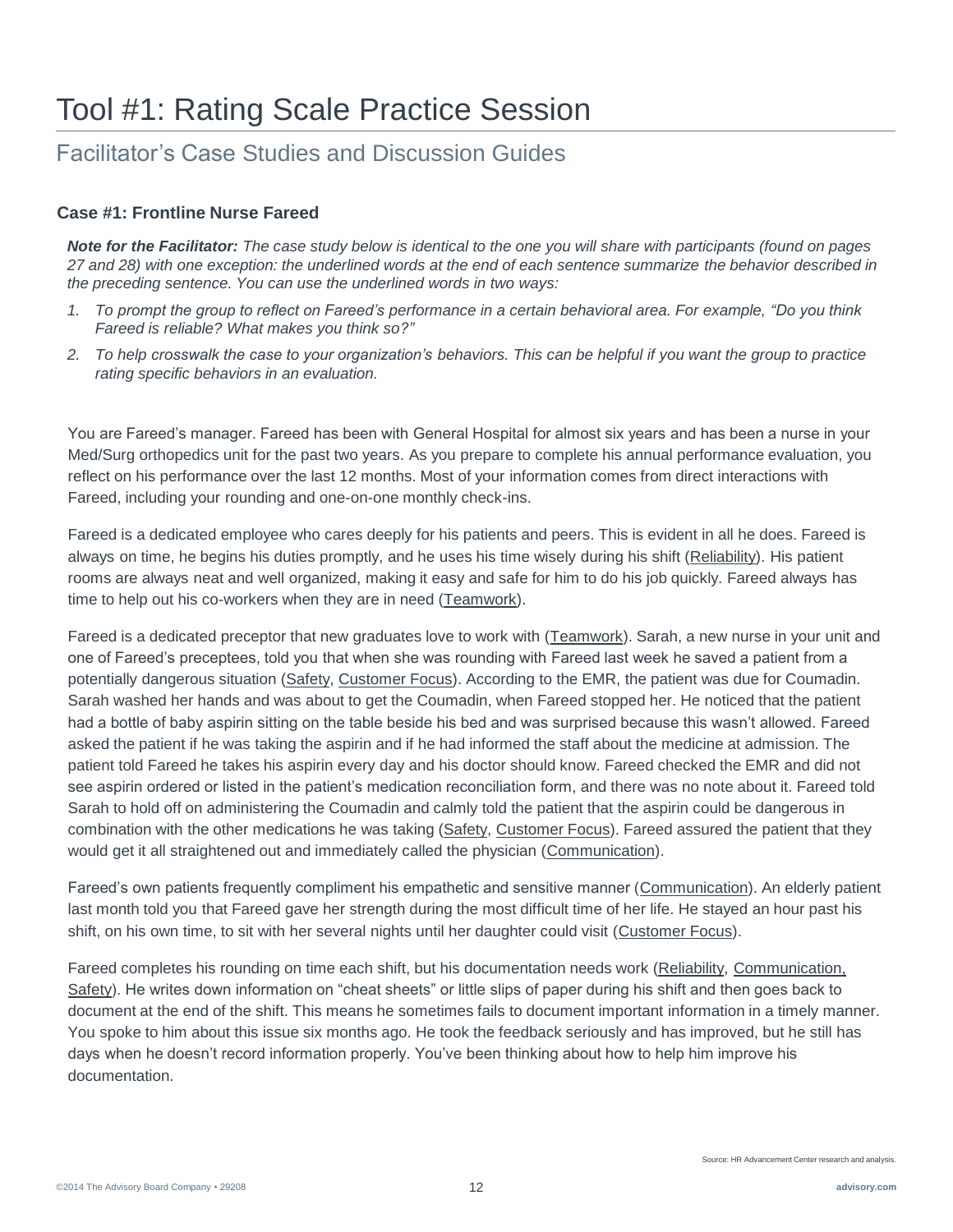### Facilitator's Case Studies and Discussion Guides

### **Case #1: Frontline Nurse Fareed (cont.)**

About four months ago, Fareed told you he was concerned that visitors were attempting to assist patients in getting out of bed without being trained by a nurse (Safety, Customer Focus). Fareed said that this had caused two patient falls in one week (Critical Thinking). He suggested the unit implement a "visitor education" program including posters, pamphlets, and verbal reminders instructing visitors how to assist patients in getting out of bed and when they should not assist patients at all and call a nurse instead (Critical Thinking). He designed posters and put up a notice at the admitting desk so visitors would see the policy right when they come in to the unit (Communication). And with Fareed's help, you instructed all nurses to teach visitors the proper patient assistance technique (Teamwork). As a result, falls in your unit are down 15% over the past month (Safety, Customer Focus).

In January, Fareed asked for your support in speaking to Dr. Fox, the head of your unit's interdisciplinary team, about a patient. Fareed felt that the patient was not showing any more clinical progress and that the team had done as much as they could for him. Fareed thought the patient would be better served in a rehab facility (Customer Focus, Critical Thinking). You trust Fareed's professional opinion and so do the other nurses on the team (Reliability), but Fareed seems to struggle with speaking up in this interdisciplinary group. He knows so much and his peers respect him, but he doesn't contribute as much as he could around Dr. Fox. You talked with Fareed about approaches to speaking with Dr. Fox, who can be less than receptive to staff input (Communication). You and Fareed agreed to speak with Dr. Fox together. Fareed was intimidated at first so you had to jump in and help guide the conversation (Communication). In the end, Dr. Fox respected Fareed's opinion and said he would discuss the options with the patient and his family (Customer Focus).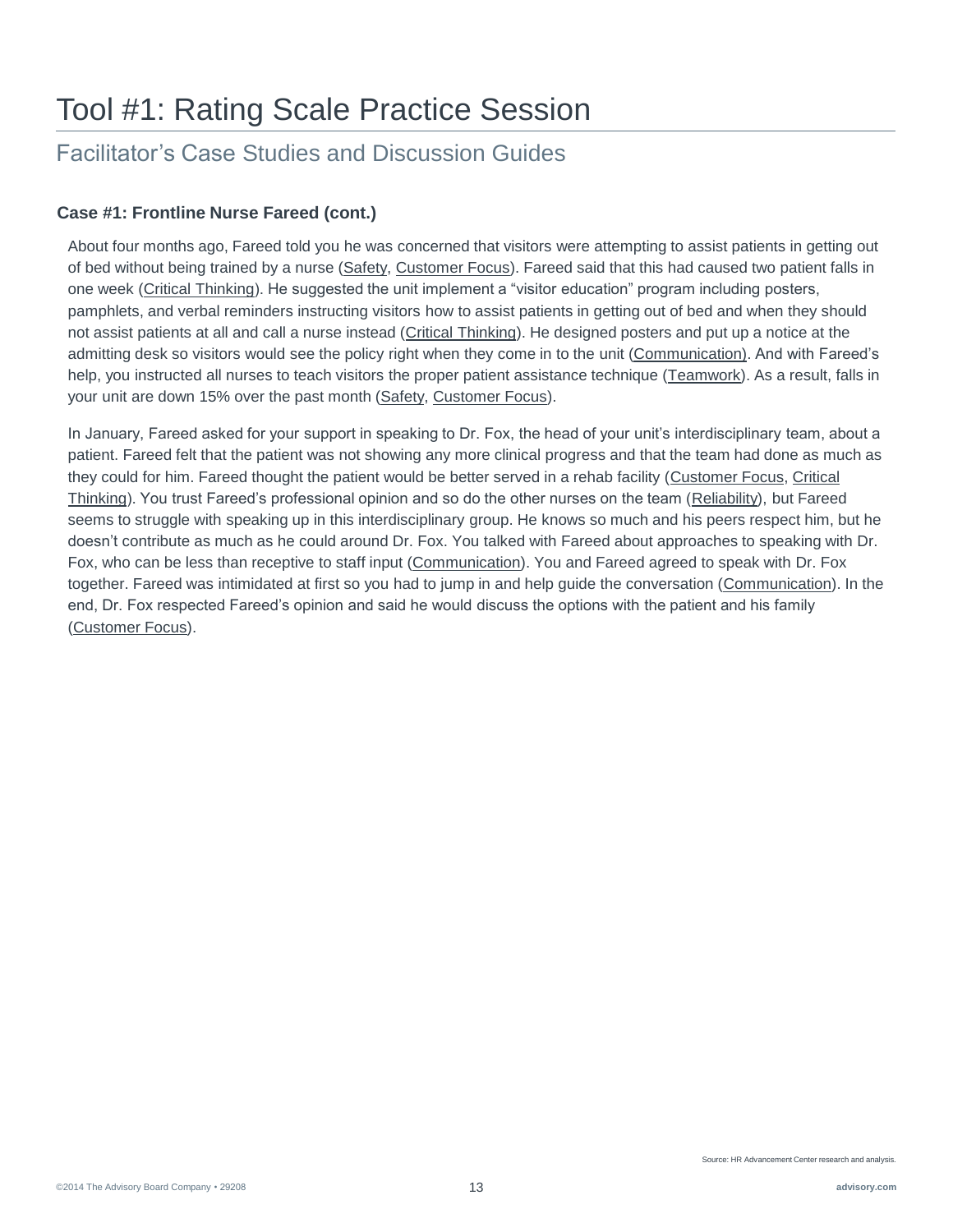### Facilitator's Case Studies and Discussion Guides

### **Case #1: Frontline Nurse Fareed (cont.)**

### **Answer Key**

**Suggested Overall Rating: 4** (on a 5-point scale), **3** (on a 4-point scale), **2** (on a 3-point scale)

**Overall Rating Summary:** Fareed is a strong performer with only a few areas that need improvement. He has a proven track record, which inspires confidence that he will keep improving. His work as a preceptor and his actions to improve patient safety show he is a team player who prioritizes quality and safety. Fareed's main development opportunities are communication and reliable documentation.

**Suggested Detailed Rating:** If you want the group to practice rating frontline behaviors, we have included common behaviors below based on the Advisory Board's Frontline Staff Behavior Model (see page 33). For each, we included a suggested rating (on a 5-point scale) and supporting pieces of evidence.

### **Teamwork - 4**

- Fareed willingly helped out co-workers
- He was a fantastic preceptor

### **Reliability - 3**

- Fareed was always on time and he used his time wisely
- His documentation didn't accurately reflect his work

### **Safety - 4**

- Fareed prevented a potential medication issue (Coumadin and aspirin)
- He was concerned about the number of falls in the unit so implemented patient assistance plan
- His poor documentation could lead to safety issues

### **Customer Focus - 5**

- Fareed sat with an elderly patient when her daughter couldn't be there
- He noticed a potentially dangerous drug interaction and prevented it from occurring
- He alerted a doctor about a patient's lack of improvement and suggested the patient move to a rehab facility

### **Communication - 3**

- Fareed's patients complimented his empathetic and sensitive tone
- Fareed needed help when speaking to Dr. Fox about a patient's plan of care
- His documentation lacked necessary details

### **Critical Thinking - 4**

- Fareed noticed that visitors assisting patients to get out of bed resulted in falls
- He implemented a plan to help reduce the number of falls
- Fareed suggested that a patient be moved to a rehab facility where he could be better served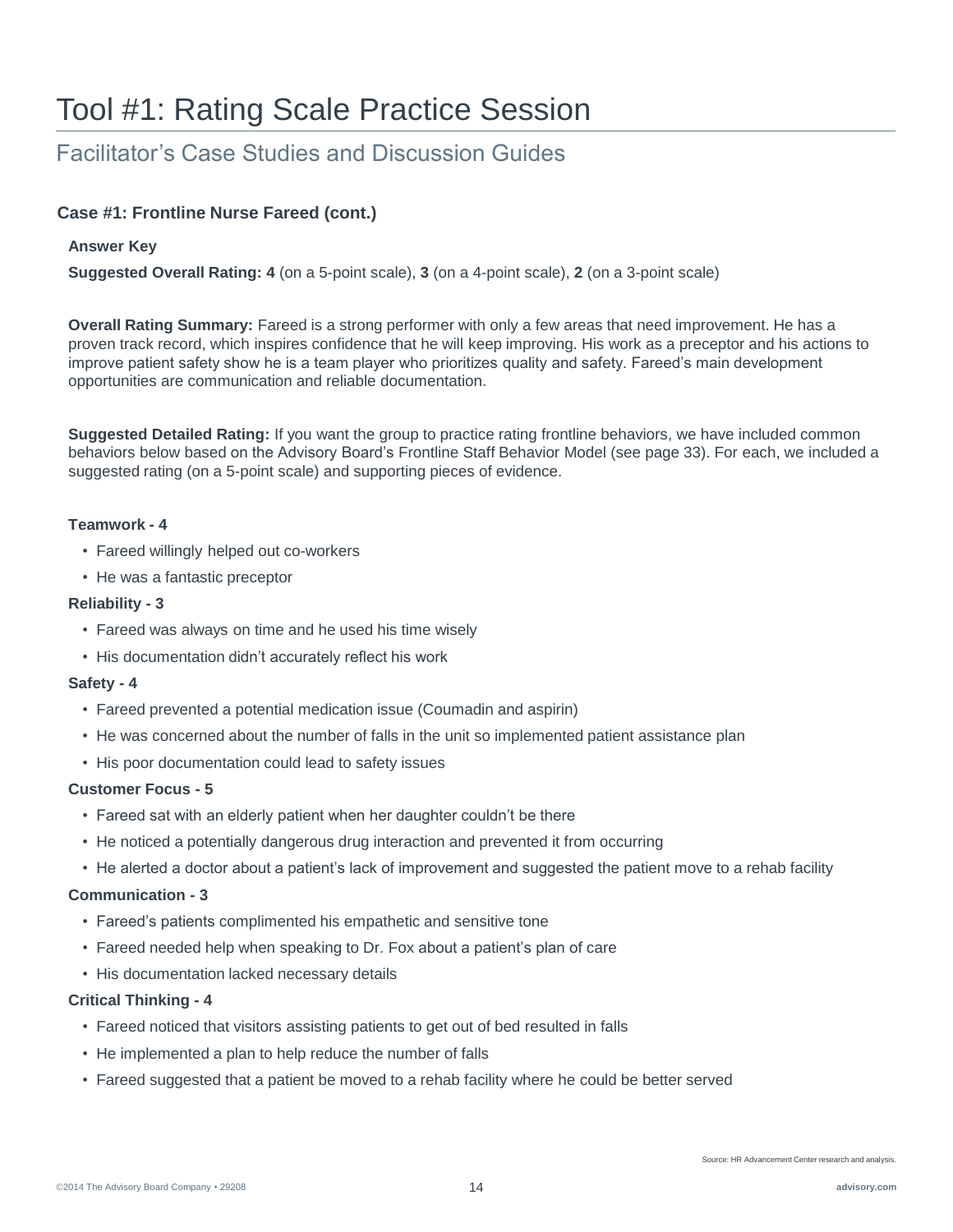### Facilitator's Case Studies and Discussion Guides

**Discussion Guide** 

**Case #1: Frontline Nurse Fareed (cont.)**

#### **1. Confirm participants have finished reading the case and assigned a rating. 2. Get a quick read of the spread of ratings.** Call out each potential rating and ask participants to raise their hand when you reach the rating they assigned. Then ask: • Can someone give a few examples of behaviors that lead you to that rating? • Would any behaviors indicate a different rating? • Why? **3. Ask the group to reflect on Fareed's overall performance.** Suggested questions: • He seemed to do well at most things, but was weak in a few areas. What did you think about his performance overall? **4. Ask the group to identify areas of strong performance.**  Suggested questions: • What did Fareed do well? • He seemed to perform well on Customer Focus. What are some examples of this? • How did he do on patient Safety? **5. Ask the group to identify opportunities for improvement.**  Suggested questions: • What could Fareed have done better? • What about his issue with documentation? • Does this justify giving him a lower rating than what we It's helpful to get a sense of what the group is thinking before you dive in. If you feel the group is skewing the rating too high, focus the rest of the discussion on helping them to realistically view the negative aspects of Fareed's performance. If you feel the group is skewing the rating too low, focus the remainder of the discussion on helping the group to view the positive aspects of Fareed's performance. Ensure the group understands that the goal should be a balanced rating that takes both positive and negative aspects into account. Help the group to identify if Fareed is generally a high performer or a low performer. They should see that Fareed is a solid performer with a few areas he could improve. Point out to the group that Customer Focus was Fareed's main strength. If they don't recognize that, quote the passage where he is frequently complimented by patients. The group may focus on the obvious Safety example where Fareed caught the potentially harmful drug interaction, but ensure they also recognize that his efforts to reduce patient falls demonstrates he can foresee, and attempt to prevent, safety issues. Overall Fareed is a good employee so the group may miss that his documentation issues are serious. Be sure they understand that not documenting properly would impact his Safety, Reliability, and Communication ratings.

started with?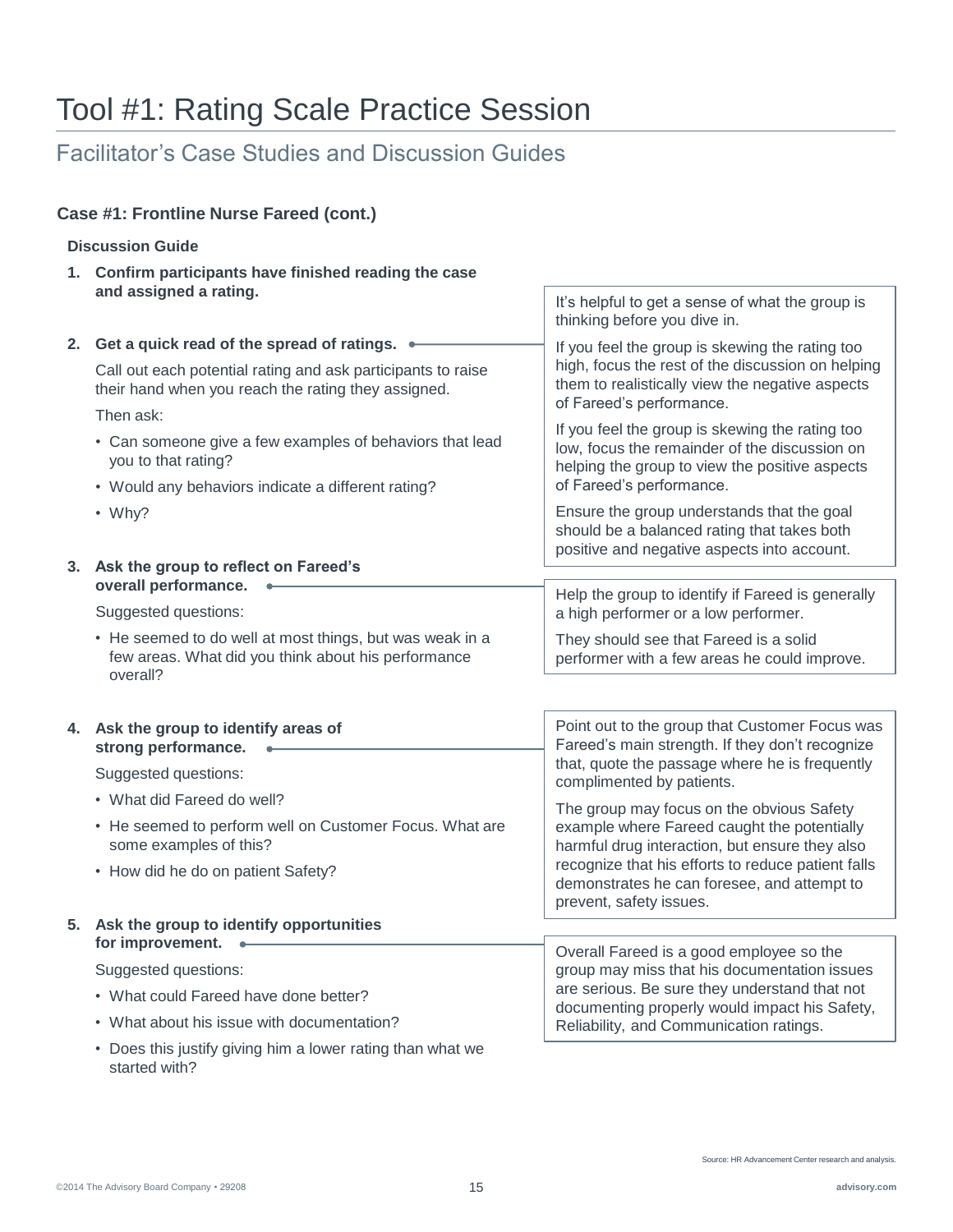### Facilitator's Case Studies and Discussion Guides

|    | Case #1: Frontline Nurse Fareed (cont.)                                                                                                                                                                                                                                                                                                                                                                                                                                               | The group is likely to focus only on certain                                                                                                                                                                                                                                                                                                                                                                                                       |
|----|---------------------------------------------------------------------------------------------------------------------------------------------------------------------------------------------------------------------------------------------------------------------------------------------------------------------------------------------------------------------------------------------------------------------------------------------------------------------------------------|----------------------------------------------------------------------------------------------------------------------------------------------------------------------------------------------------------------------------------------------------------------------------------------------------------------------------------------------------------------------------------------------------------------------------------------------------|
|    | 6. Ask the group if anything in the case was ambiguous or<br>hard to assess.<br>Suggested talking points:                                                                                                                                                                                                                                                                                                                                                                             | examples of Communication and say Fareed is<br>good or bad at it. Point out that he excelled in<br>some areas of Communication-patients                                                                                                                                                                                                                                                                                                            |
|    | • Where could you use more information to make an<br>informed assessment of Fareed's ability?                                                                                                                                                                                                                                                                                                                                                                                         | compliment him and he is a great preceptor, but<br>he lagged in other aspects of Communication-<br>his documentation often misses information and<br>he had trouble speaking with a senior-level<br>physician.                                                                                                                                                                                                                                     |
| 7. | Steer the group toward consensus on a rating.<br>Suggested talking points:<br>• Ask for a volunteer from the group to explain their "final"<br>overall rating of Fareed and give a few examples to<br>support that rating.<br>• Then ask if anyone agrees or disagrees with the<br>assessment of Fareed's performance.                                                                                                                                                                | Get a pulse for how the group is now<br>rating Fareed. Have they changed their initial<br>ratings?<br>If they are on the right track, allow the<br>conversation to naturally continue for a few<br>minutes. If they are not on the right track, give<br>some examples that lend themselves to your<br>final "correct" rating. Use the examples listed<br>in the detailed answer key on page 14 to help<br>you frame this part of the conversation. |
| 8. | Wrap up discussion and summarize key<br>learning points.<br>Suggested talking points:<br>• He truly excels at Customer Focus-this is evident in the<br>extra time he puts in and the care and ease he has when<br>treating patients.<br>• Fareed demonstrated above average performance on<br>Teamwork, Safety, and Critical Thinking, mainly due to<br>his focus on improving visitor education on patient<br>assistance, and recognizing and preventing potential<br>safety issues. | For additional examples, use the answer key on<br>page 14 which lists common staff behaviors<br>with examples and ratings for each based on<br>Fareed's performance.                                                                                                                                                                                                                                                                               |

• He needs to improve on Reliability and Communication, specifically related to his documentation.

### **9. Move on to the next case if you have time. If not, close the discussion.**

Suggested talking points:

- Remind leaders to consider all aspects (good and bad) of their direct reports' performance when rating them.
- Let them know who the HR contact is and how to reach him or her in case of any questions.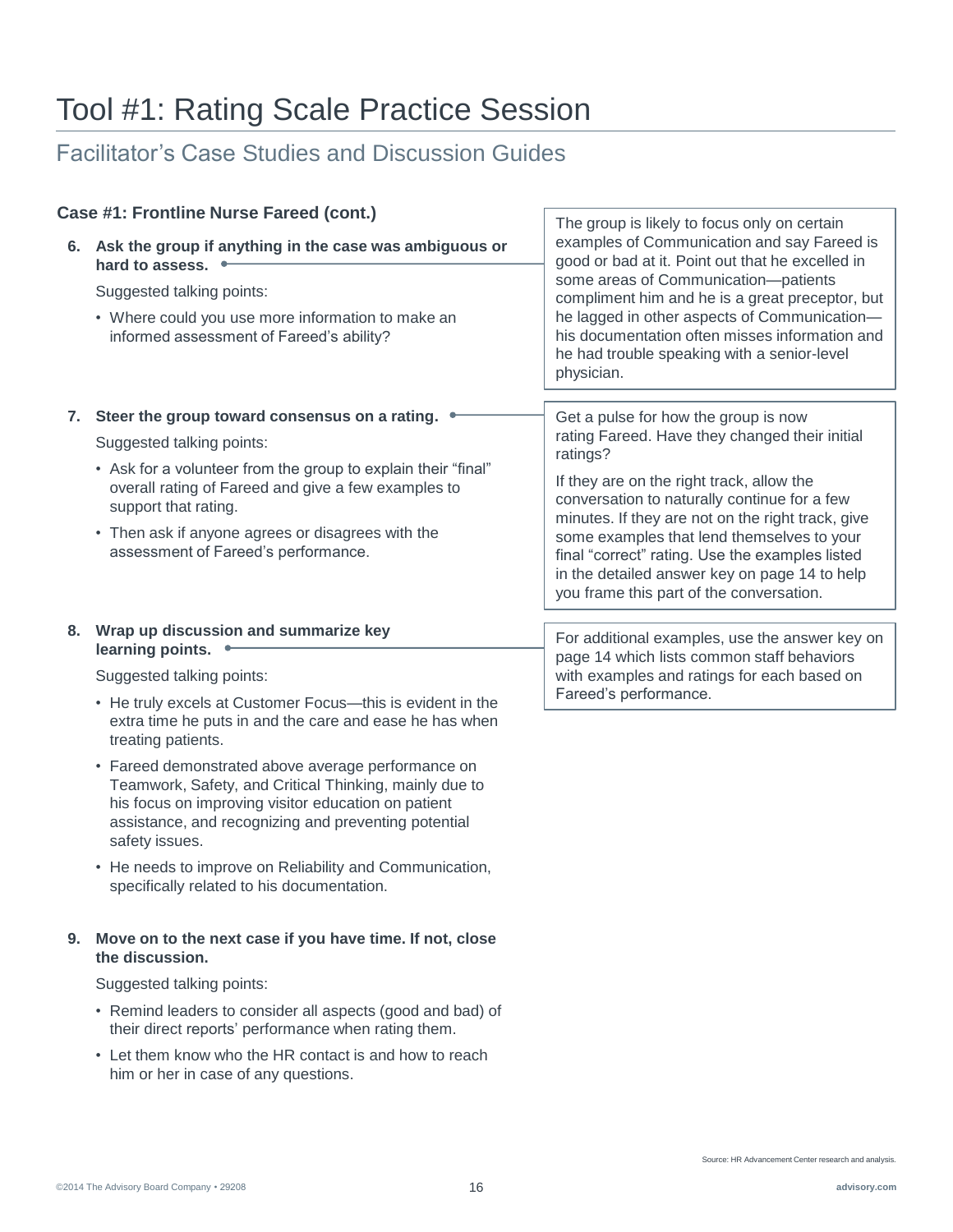### Facilitator's Case Studies and Discussion Guides

### **Case #2: Nurse Manager Rhonda**

*Note for the Facilitator: The case study below is identical to the one you will share with participants (found on pages 29 and 30) with one exception: the underlined words at the end of each sentence summarize the leadership competencies described in the preceding sentence. You can use the underlined words in two ways:*

- *1. To prompt the group to reflect on Rhonda's performance in a certain leadership area. For example, "Do you think Rhonda communicates effectively? What makes you think so?"*
- *2. To help crosswalk the case to your organization's leadership competency model. This can be helpful if you want the group to practice rating specific leadership competencies in an evaluation.*

You are Rhonda's supervisor. Rhonda has been with Clarke Hospital for almost 11 years and has been a nurse manager for the past five years. As you prepare to complete her annual performance evaluation, you reflect on her performance over the last 12 months. Most of your information comes from direct interactions with her as well as feedback you solicited from Rhonda's peers and direct reports.

Other nurse managers are generally complimentary about Rhonda. They have commented that her unit runs so efficiently she can even lend a nurse to a swamped unit when necessary (Prioritizing and Delegating). However, Rhonda's upward reviews (where Rhonda's direct reports evaluated her performance and management skills) were somewhat mixed. Her staff said the unit runs smoothly and they appreciate how organized and efficient she is. However, when specifically answering questions about Rhonda's style as a manager, a few commented that she is often flippant in conversations with them (Communicating Effectively, Process Management). One person said that Rhonda would tell him he was doing something wrong but not give any constructive guidance on how to improve (Giving Feedback, Developing and Retaining Talent). Furthermore, one of these direct reports was interested in a promotion and told you that he asked twice to speak with Rhonda about an open position and she "blew him off" (Developing and Retaining Talent).

Rhonda manages 30 direct reports and she likes to keep them informed about their performance. She keeps electronic files on each employee and updates them at least once a month with short observations (Accountability, Giving Feedback). She has five-minute feedback discussions with each employee once a month and has an "open door" office policy, but her direct reports don't stop by often. Her direct reports told you they like the quick and frequent nature of her feedback, but her tone can be condescending and not constructive (Communicating Effectively, Motivating and Influencing).

Rhonda and some of her peer nurse managers compared notes and found that they all had days where some nurses had an easy patient load, while others were harried all shift long. Rhonda suggested to you that her team be part of an initiative to test assigning caseloads based on patient acuity and intensity of attention needed, rather than on geography (e.g., a block of rooms together) (Process Management, Constructive Thinking). She positioned it as a way to boost morale and create equity among nurses while improving patient care (Motivating and Influencing, Service Orientation and Customer Focus).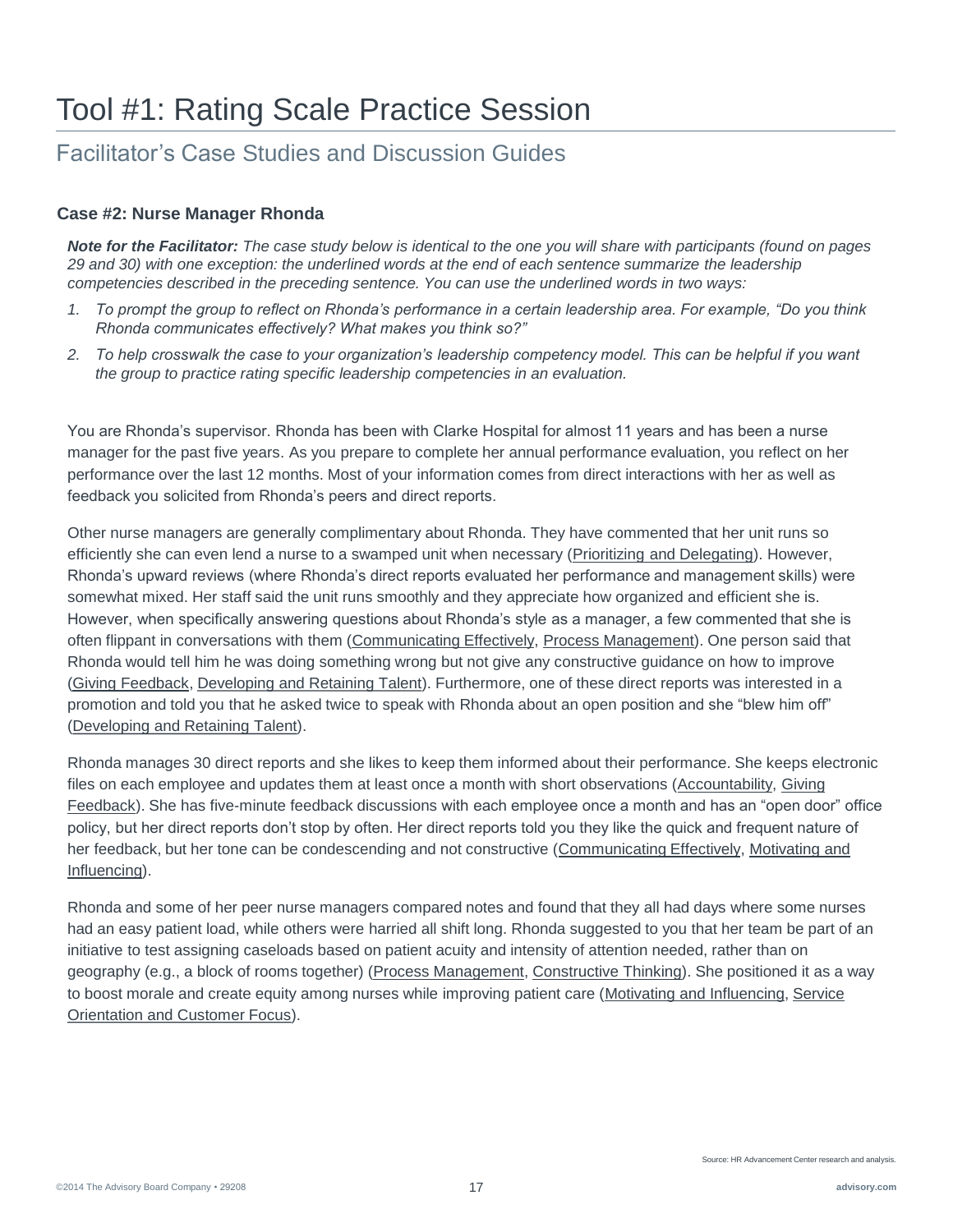### Facilitator's Case Studies and Discussion Guides

### **Case #2: Nurse Manager Rhonda (cont.)**

The initiative required nurses to enter acuity scores for each patient at the end of their shifts. In the first two days Rhonda noticed the nurses weren't recording acuity scores consistently, so she asked the nurses what kept them from recording the data (Constructive Thinking). The nurses claimed it was because there was not enough time at the end of the shift to fill in the data. Rhonda shared with them the rationale for the initiative and said recording the acuity scores was necessary and would benefit both the nurses and the patients once they got used to it (Communicating Effectively). A few nurses got on board and started recording acuity scores, but most still weren't taking the time to do it. She held a team meeting a week later and explained to the nurses that the acuity data were necessary to build a case for needing more nurses on the floor to alleviate their caseloads. After that conversation, she had nurse buy-in to the process (Motivating and Influencing, Prioritizing and Delegating).

About three months ago, Rhonda shared with you her concern that nurses sometimes failed to pass all anecdotal information about each patient during shift changes (Accountability, Service Orientation and Customer Focus). She had been trying to get her staff to do joint bedside reports—a quick meeting where incoming and off-going nurses exchange information about patients and document jointly at the patient's bedside (Process Management, Accountability). The nurses were reluctant to do these reports. They said they didn't have time and their documentation was good so this wasn't necessary. Rhonda tried a few tactics to get the nurses to comply with the reporting. First, at the unit meeting two months ago, she explained the process and said all nurses must do this now (Motivating and Influencing). Only a few nurses complied. Then, she started rounding more often during shift changes and stood by while forcing nurses to complete the joint bedside reports. This worked in the moment, but once she stopped rounding this way, nurses stopped doing the reports. Now, Rhonda has come to you with three more plans to get nurses to do joint bedside reports—but all her plans seem like forcing the nurses to do something they will hate (Constructive Thinking, Prioritizing and Delegating, Upward Management). You suggested that she seek feedback from her team, and ask them for their own thoughts about why they can't or won't do joint bedside reports. You explained that this would help her understand how to motivate her team by letting them in on the how's and why's (Motivating and Influencing). Rhonda seemed surprised by your suggestion but agreed that you had a great point and seemed willing to try this approach.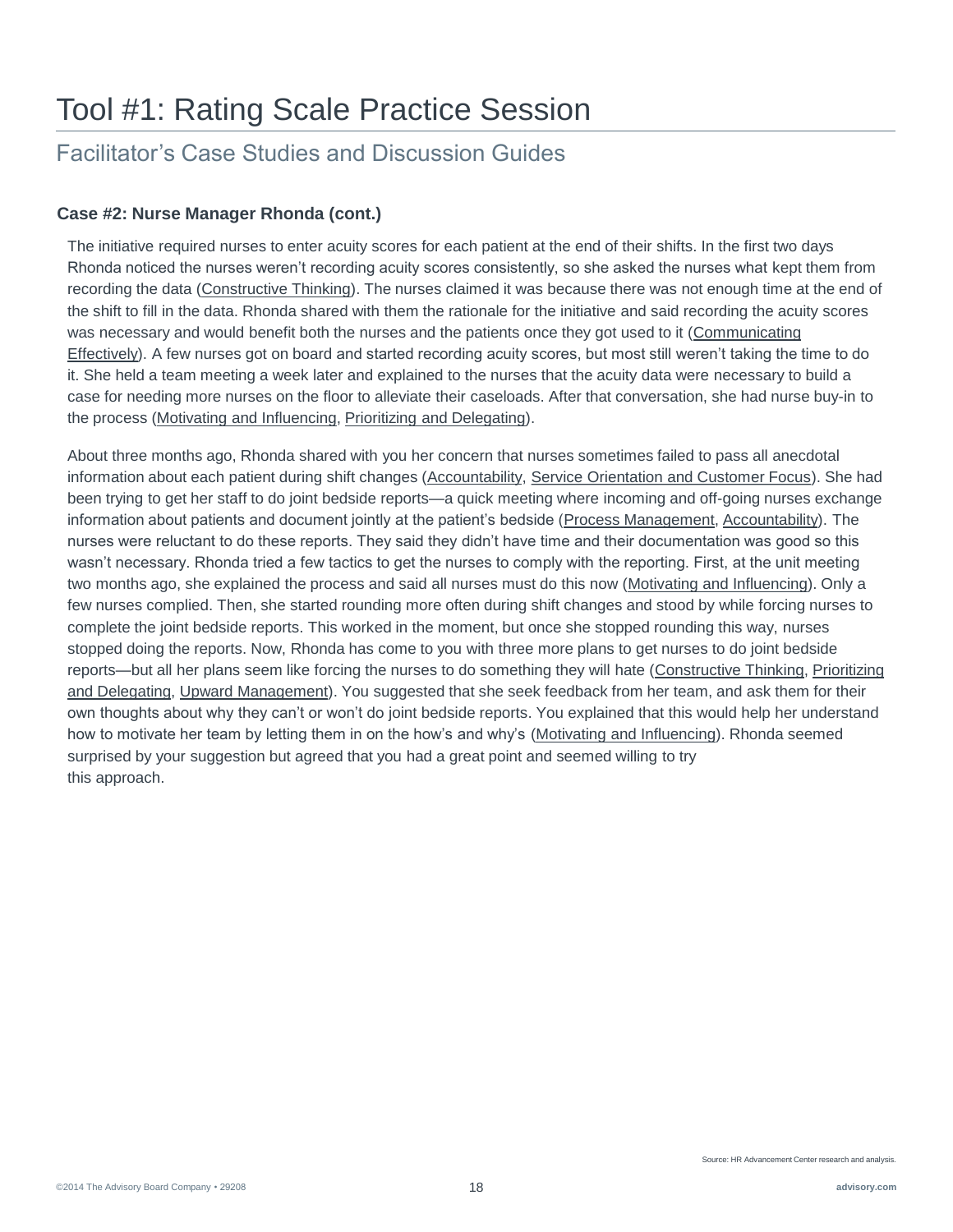### Facilitator's Case Studies and Discussion Guides

### **Case #2: Nurse Manager Rhonda (cont.)**

### **Answer Key**

**Suggested Overall Rating: 3** (on a 5-point scale), **2** (on a 4-point scale), **2** (on a 3-point scale)

**Overall Rating Summary:** Rhonda is a middle-of-the-road performer. She excels at some aspects of her role and needs to improve in others. She runs a tight ship and is quite efficient. She has implemented new protocols and always has a plan of action. Her main weakness lies in how she communicates with and relates to her direct reports. They complain that her tone is condescending and that she is not supportive of their career ambitions.

**Suggested Detailed Rating:** If you want the group to practice rating leadership competencies, we have included common competencies below based on the Advisory Board's Leadership Competency Model (see pages 34 and 35). For each, we included a suggested rating (on a 5-point scale) and a few supporting pieces of evidence.

### **Motivating and Influencing - 3**

- Rhonda volunteered her team to pilot assigning caseloads based on acuity
- When nurses were reluctant to record the acuity scores, she questioned why they weren't doing it
- She implemented joint bedside reports without getting input from her team

### **Accountability, Service Orientation and Customer Focus - 4**

- Rhonda kept electronic files on her direct reports
- She was concerned about patient care and thus implemented joint bedside reports and assigning caseload by acuity

### **Constructive Thinking, Process Management, Prioritizing and Delegating - 4**

- Other nurse managers commented that Rhonda's unit runs so smoothly that she can lend a nurse to a swamped unit at times
- Rhonda planned ways to get nurses on board with the joint bedside reports and assigning caseloads based on acuity

### **Communicating Effectively, Giving Feedback- 2**

- Despite keeping electronic files on performance, Rhonda did not provide constructive feedback
- Staff commented that she was often flippant in conversations with them
- Rhonda attempted, though not always successfully, to explain how and why the team should implement the initiatives she proposed

### **Developing and Retaining Talent, Upward Management- 2**

- Rhonda seemed to have good relationships with peers and superiors
- Her direct reports respected that she ran a tight ship, but she didn't communicate well with them
- She was not supportive of an employee pursuing a promotion—she didn't even take the time to speak with him about it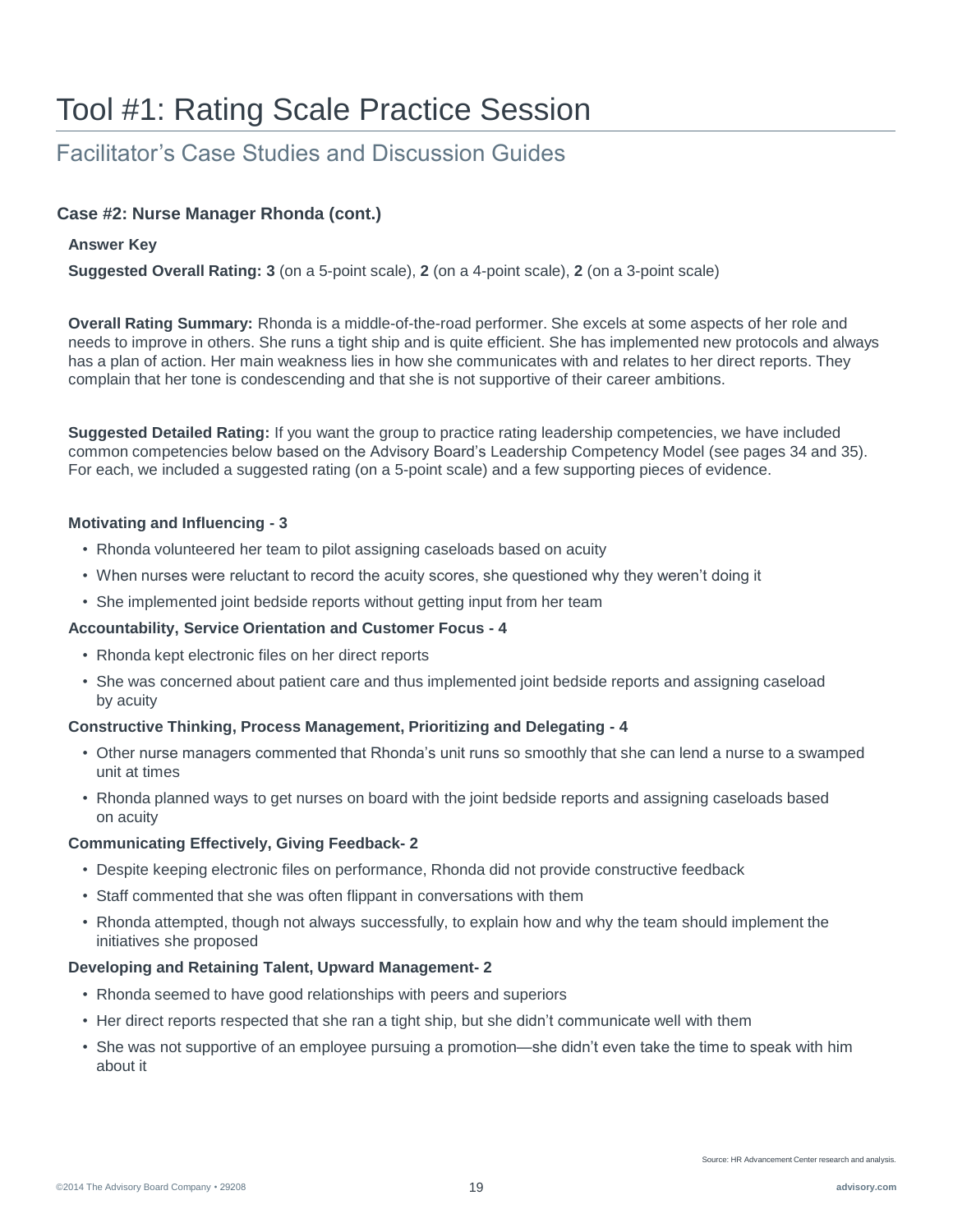### Facilitator's Case Studies and Discussion Guides

### **Case #2: Nurse Manager Rhonda (cont.)**

### **Discussion Guide**

**1. Confirm participants have finished reading the case and assigned a rating.**

| 2. Get a quick read of the spread of ratings.<br>Call out each potential rating and ask participants to raise<br>their hand when you reach the rating they assigned.<br>Then ask:<br>• Can someone give a few examples of behaviors that lead<br>you to that rating?<br>• Would any behaviors indicate a different rating?<br>$\cdot$ Why? | It's helpful to get a sense of what the group is<br>thinking before you dive in.<br>If you feel the group is skewing the rating too<br>high, focus the rest of the discussion on helping<br>them to realistically view the negative aspects<br>of Rhonda's performance.<br>If you feel the group is skewing the rating too<br>low, focus the remainder of the discussion on<br>helping the group to view the positive aspects<br>of Rhonda's performance.<br>Ensure the group understands that the goal |
|--------------------------------------------------------------------------------------------------------------------------------------------------------------------------------------------------------------------------------------------------------------------------------------------------------------------------------------------|---------------------------------------------------------------------------------------------------------------------------------------------------------------------------------------------------------------------------------------------------------------------------------------------------------------------------------------------------------------------------------------------------------------------------------------------------------------------------------------------------------|
|                                                                                                                                                                                                                                                                                                                                            | should be a balanced rating that takes both<br>positive and negative aspects into account.                                                                                                                                                                                                                                                                                                                                                                                                              |
| 3. Ask the group to reflect on Rhonda's                                                                                                                                                                                                                                                                                                    |                                                                                                                                                                                                                                                                                                                                                                                                                                                                                                         |
| overall performance.                                                                                                                                                                                                                                                                                                                       | Help the group to identify if Rhonda is generally<br>a high performer or a low performer.                                                                                                                                                                                                                                                                                                                                                                                                               |
| Suggested questions:<br>• She seemed to do well at most things, but was weak in a<br>few critical areas. What did you think about her<br>performance overall?                                                                                                                                                                              | They should see that Rhonda is a middle-of-<br>the-road performer; she is great in some areas<br>but there are essential aspects of her job that<br>she needs to improve.                                                                                                                                                                                                                                                                                                                               |
|                                                                                                                                                                                                                                                                                                                                            |                                                                                                                                                                                                                                                                                                                                                                                                                                                                                                         |
| 4. Ask the group to identify areas of<br>strong performance.                                                                                                                                                                                                                                                                               | Point out to the group that Process                                                                                                                                                                                                                                                                                                                                                                                                                                                                     |
| Suggested questions:                                                                                                                                                                                                                                                                                                                       | Management and Constructive Thinking were<br>Rhonda's main strengths. She came up with                                                                                                                                                                                                                                                                                                                                                                                                                  |
| • What did Rhonda do well?                                                                                                                                                                                                                                                                                                                 | two large plans for the unit-using joint bedside                                                                                                                                                                                                                                                                                                                                                                                                                                                        |
| • She seemed to perform well on Process Management<br>and Prioritizing and Delegating. Can anyone give some                                                                                                                                                                                                                                | reports and assigning caseloads based on<br>acuity and attention needed.                                                                                                                                                                                                                                                                                                                                                                                                                                |
| examples of Rhonda performing well on these<br>competencies?                                                                                                                                                                                                                                                                               |                                                                                                                                                                                                                                                                                                                                                                                                                                                                                                         |
| 5. Ask the group to identify opportunities<br>for improvement. •                                                                                                                                                                                                                                                                           | Be sure that the group recognizes that although<br>Rhonda has many strengths as a manager, her                                                                                                                                                                                                                                                                                                                                                                                                          |
| Suggested questions:                                                                                                                                                                                                                                                                                                                       | attitude when giving feedback to her direct<br>reports is causing dissatisfaction. Even though                                                                                                                                                                                                                                                                                                                                                                                                          |
| • What could Rhonda have done better?                                                                                                                                                                                                                                                                                                      | her unit runs smoothly, her staff feel that she is                                                                                                                                                                                                                                                                                                                                                                                                                                                      |
| • What about her problem with Giving Feedback?                                                                                                                                                                                                                                                                                             | condescending and she is unsupportive of them<br>moving up in the organization-this could lead                                                                                                                                                                                                                                                                                                                                                                                                          |
| • Does this justify giving her a lower rating than what we<br>started with?                                                                                                                                                                                                                                                                | to low engagement and high voluntary turnover.                                                                                                                                                                                                                                                                                                                                                                                                                                                          |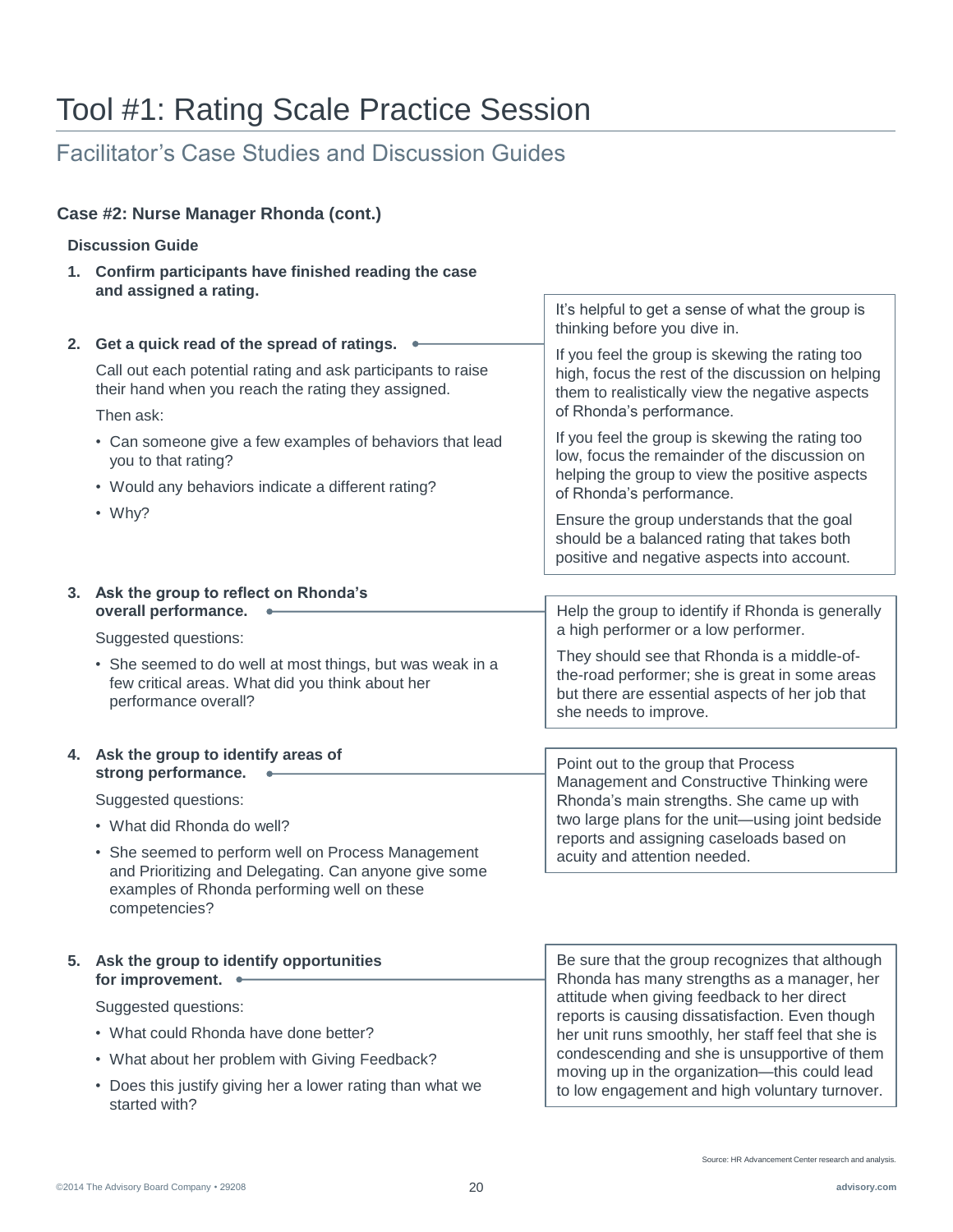### Facilitator's Case Studies and Discussion Guides

| Case #2: Nurse Manager Rhonda (cont.) |                                                                                                                                                                                                                                                                                                                                                                                                                                                                                                                                                                                                                                                                                                                                |                                                                                                                                                                                                                                                                                                                                                                                                              |
|---------------------------------------|--------------------------------------------------------------------------------------------------------------------------------------------------------------------------------------------------------------------------------------------------------------------------------------------------------------------------------------------------------------------------------------------------------------------------------------------------------------------------------------------------------------------------------------------------------------------------------------------------------------------------------------------------------------------------------------------------------------------------------|--------------------------------------------------------------------------------------------------------------------------------------------------------------------------------------------------------------------------------------------------------------------------------------------------------------------------------------------------------------------------------------------------------------|
|                                       | 6. Ask the group if anything in the case was ambiguous or<br>hard to assess.<br>Suggested talking points:<br>• Where could you use more information to make an<br>informed assessment of Rhonda's ability?                                                                                                                                                                                                                                                                                                                                                                                                                                                                                                                     | The group may have a hard time rating<br>Rhonda's Communication skills. On the one<br>hand, her direct reports think she is flippant and<br>claim she tells them they are wrong without<br>explaining how to correct problems. On the<br>other hand, Rhonda has no trouble<br>communicating with peers and superiors-<br>which may indicate this is a respect issue,<br>rather than a communication problem. |
|                                       | 7. Steer the group toward consensus on a rating.<br>Suggested talking points:<br>• Ask for a volunteer from the group to explain his or her<br>"final" overall rating of Rhonda and give a few examples                                                                                                                                                                                                                                                                                                                                                                                                                                                                                                                        | Get a pulse for how the room is now rating<br>Rhonda. Have they changed their initial<br>ratings?<br>If they are on the right track, allow the                                                                                                                                                                                                                                                               |
|                                       | to support that rating.<br>• Then ask if anyone agrees or disagrees with the<br>assessment of Rhonda's performance.                                                                                                                                                                                                                                                                                                                                                                                                                                                                                                                                                                                                            | conversation to naturally continue for a few<br>minutes. If they are not on the right track, give<br>some examples that lend themselves to your<br>final correct rating. Use the examples listed in<br>the detailed answer key on page 19 to help you<br>frame this part of the conversation.                                                                                                                |
|                                       | 8. Wrap up discussion and summarize key<br>learning points.<br>Suggested talking points:<br>• Rhonda demonstrated above average performance on the<br>following behaviors: Prioritizing and Delegating and<br>Accountability mainly due to her unit running smoothly<br>and her peers' compliments of her handling of things.<br>• She needs to improve on Communication. Her staff is<br>unhappy with her tone and this could lead to bigger<br>problems with staff satisfaction and retention in the future.<br>• She truly excels at Process Management and<br>Constructive Thinking-this is evident in the day-to-day<br>efficiency of her unit and the joint bedside report and<br>acuity-based patient assignment plans. | For additional examples, use the answer key on<br>page 19 which lists common leadership<br>competencies with examples and ratings for<br>each based on Rhonda's performance.                                                                                                                                                                                                                                 |
|                                       | 9. Move on to the next case if you have time. If not, close<br>the discussion.<br>Suggested talking points:<br>• Remind leaders to consider all aspects (good and bad) of<br>their direct reports' performance when rating them.                                                                                                                                                                                                                                                                                                                                                                                                                                                                                               |                                                                                                                                                                                                                                                                                                                                                                                                              |

• Let them know who the HR contact is and how to reach him or her in case of any questions.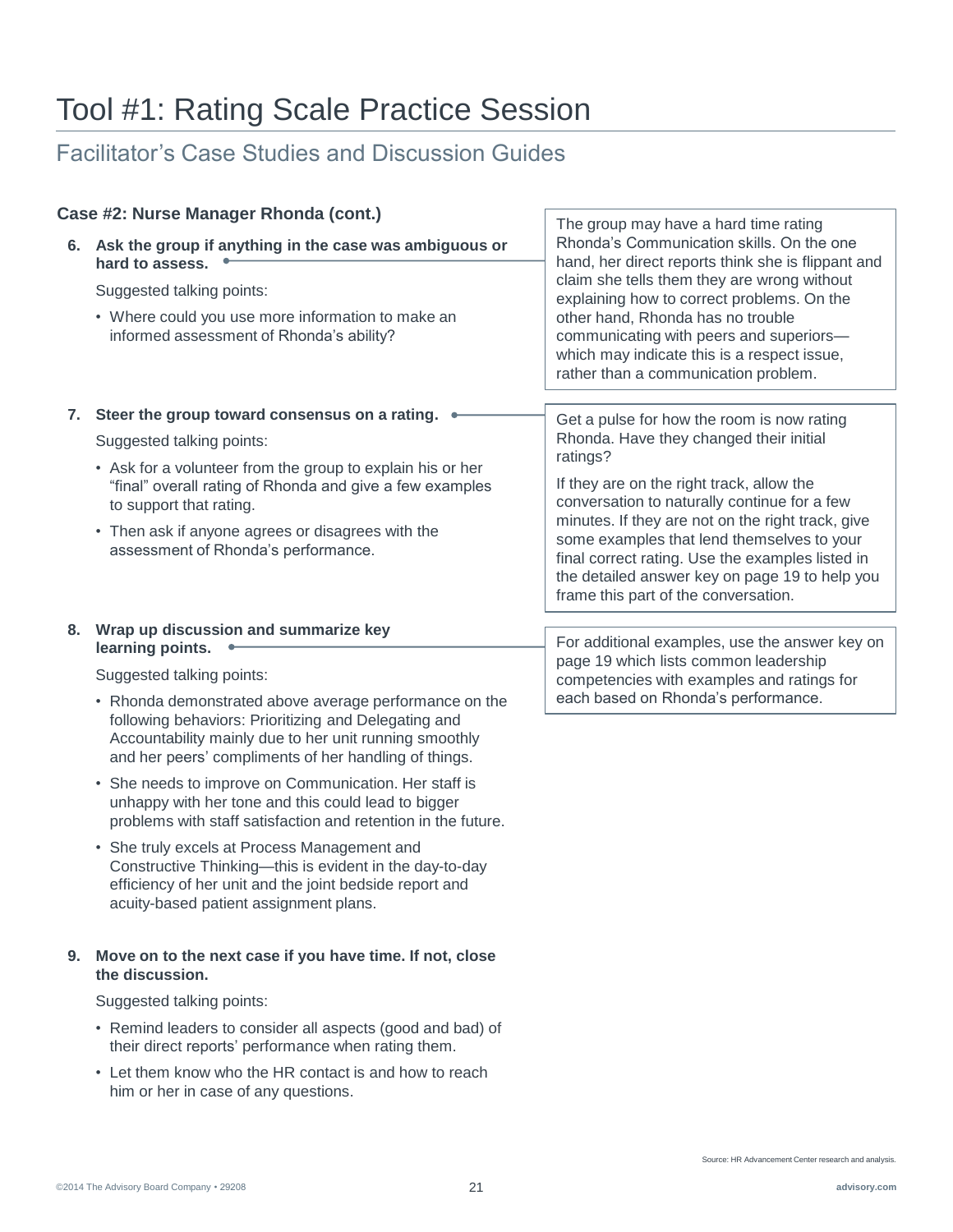### Facilitator's Case Studies and Discussion Guides

### **Case #3: Frontline Patient Registrar Lucy**

*Note for the Facilitator: The case study below is identical to the one you will share with participants (found on pages 31 and 32) with one exception: the underlined words at the end of each sentence summarize the behavior described in the preceding sentence. You can use the underlined words in two ways:*

- *1. To prompt the group to reflect on Lucy's performance in a certain behavioral area. For example, "Do you think Lucy is reliable? What makes you think so?"*
- *2. To help crosswalk the case to your organization's behaviors. This can be helpful if you want the group to practice rating specific behaviors in an evaluation.*

You are the Office Manager for a large multispecialty physician clinic owned by City Memorial Hospital. You manage all staff including Lucy, one of five patient service registrars. Her primary responsibilities are to process patient registrations, schedule appointments, and verify insurance information. Lucy has been in this role at the organization for one year. She started here right after finishing high school. As you prepare to complete her annual performance evaluation, you reflect on her performance over the past 12 months. Most of your observations come from direct interactions with her, other colleagues, and the physicians she serves.

Lucy is usually on time for her shifts and is rarely absent (Reliability). She is also a natural with technology, which really helped when your office migrated to a new software system at the start of this year. Lucy took well to the training course on the new patient registration process and scheduling software, and she even volunteered to provide informal "tech support" when less experienced colleagues had questions (Teamwork). On several occasions Lucy quickly came to assist her peers by troubleshooting computer glitches and fixing the problems (Critical Thinking).

Lucy has a friendly, professional manner when taking patient information over the phone and in person. Several times this year patients have commented to you how much they enjoy speaking with her (Customer Focus). Eight months ago Lucy came to you about something she'd noticed in the waiting room. She said patients often stumbled on one of the area rugs because it was mostly hidden under the coffee table except for the edges that had started to curl up. Lucy suggested removing the rug to keep patients from stumbling—and grumbling to her about it (Safety).

About five months ago, the physicians Lucy schedules for complained to you about patient records and scheduling. They said Lucy was not providing enough information in the records about patients' conditions and at times incorrectly scheduling the type and length of appointments (Reliability, Communication). This wasted physician time and caused some patients to complain about longer, less productive appointments (Customer Focus). Lucy is a hardworking employee and you know she schedules patients correctly most of the time. When you spoke to her about the physicians' complaint you realized the problem was that she did not understand the unique medical terminology associated with the more difficult patient cases in some of the specialties. You were somewhat surprised to hear that she felt reluctant to ask the medical staff if she had any specific questions—she mumbled something about them being too harsh and ornery (Communication). You explained that it was really important to schedule all patients accurately and suggested she take a medical terminology refresher course offered by City Memorial Hospital (Reliability). After Lucy finished the course she was enthusiastic about using her new knowledge and seemed to genuinely hope that it would please the physicians. She asked one of the more senior patient service registrars for his support with the more difficult patient cases as she continued to learn about the different appointment types for each specialty (Teamwork).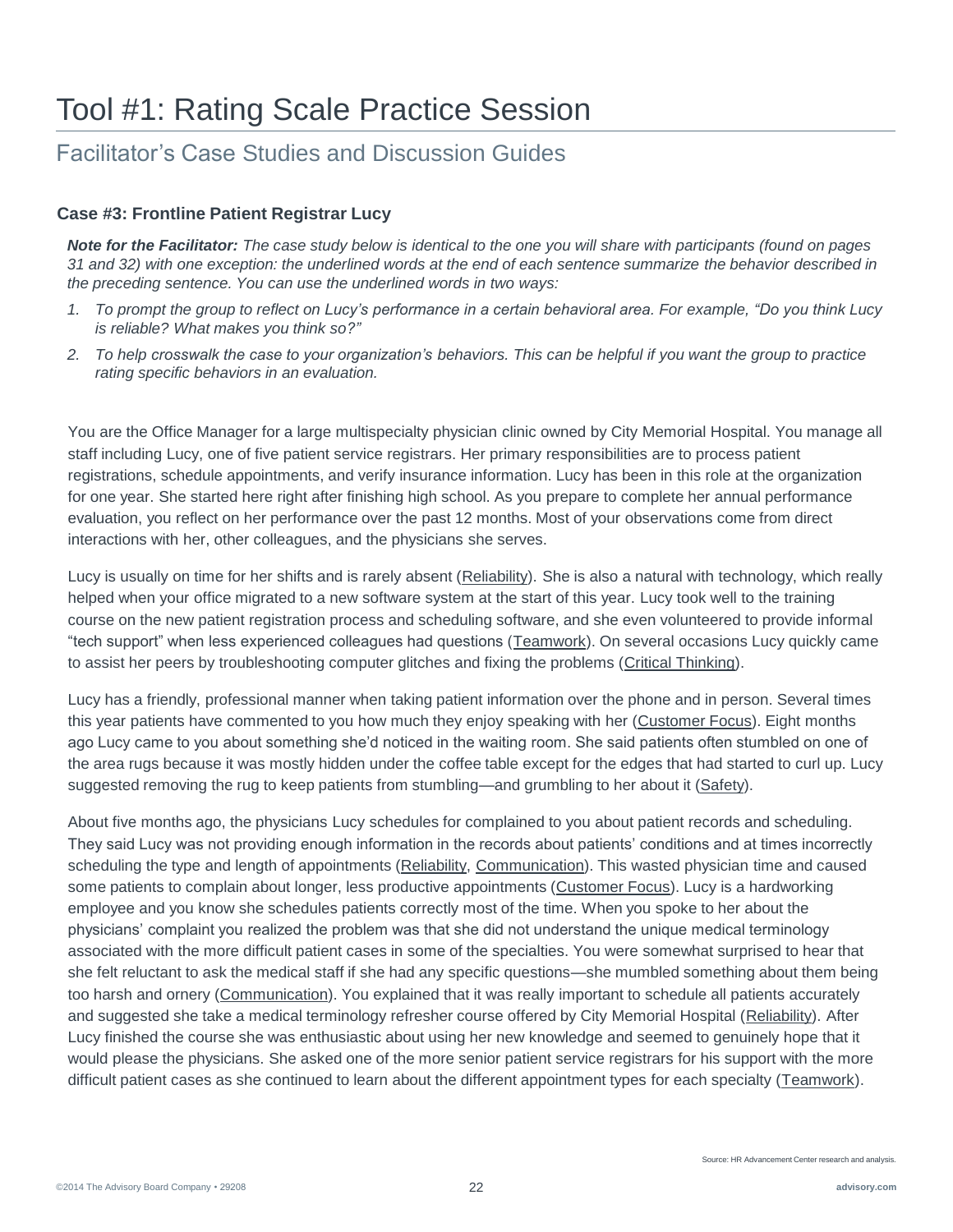### Facilitator's Case Studies and Discussion Guides

### **Case #3: Frontline Patient Registrar Lucy (cont.)**

Three months ago, the billing department complained to you that Lucy was not getting complete insurance information from patients coming in for emergent conditions (Communication). Billing then had to track down information after patients left and ultimately it took much longer for the clinic to get reimbursed (Reliability). You met with Lucy about this issue. Lucy initially responded defensively and said it was difficult to get all the information up front since these patients were always in such a rush. After you pointed out that she could try to take a more proactive approach, she sheepishly said she would think about possible solutions (Critical Thinking). One week later, Lucy came to you and eagerly explained an idea for improving the situation. She thought that if she pulled patients' records and pre-populated them with available information before they arrived, she could register them quicker. And after the patients saw their physician, she could make sure they stopped back at the desk to fill in any missing details before they left the office (Critical Thinking). You decided to let Lucy test her idea.

Two weeks later you circled back to Lucy to see how things were going. Lucy had been working on smoothing out a few issues, such as how to ensure patients came back to see her at the end of their appointments, but overall she seemed satisfied with the new approach. She asked you if she could share her method with the other registrars and get their feedback on how to further improve the process (Teamwork). She even created a brief presentation and a handy checklist for her peers (Communication). The other registrars were motivated by Lucy's presentation and together they brainstormed ways to improve the accuracy and efficiency of insurance information collection. Things have been going well since then and recently the billing department proactively reached out to tell you they were pleased with the overall improvement (Reliability).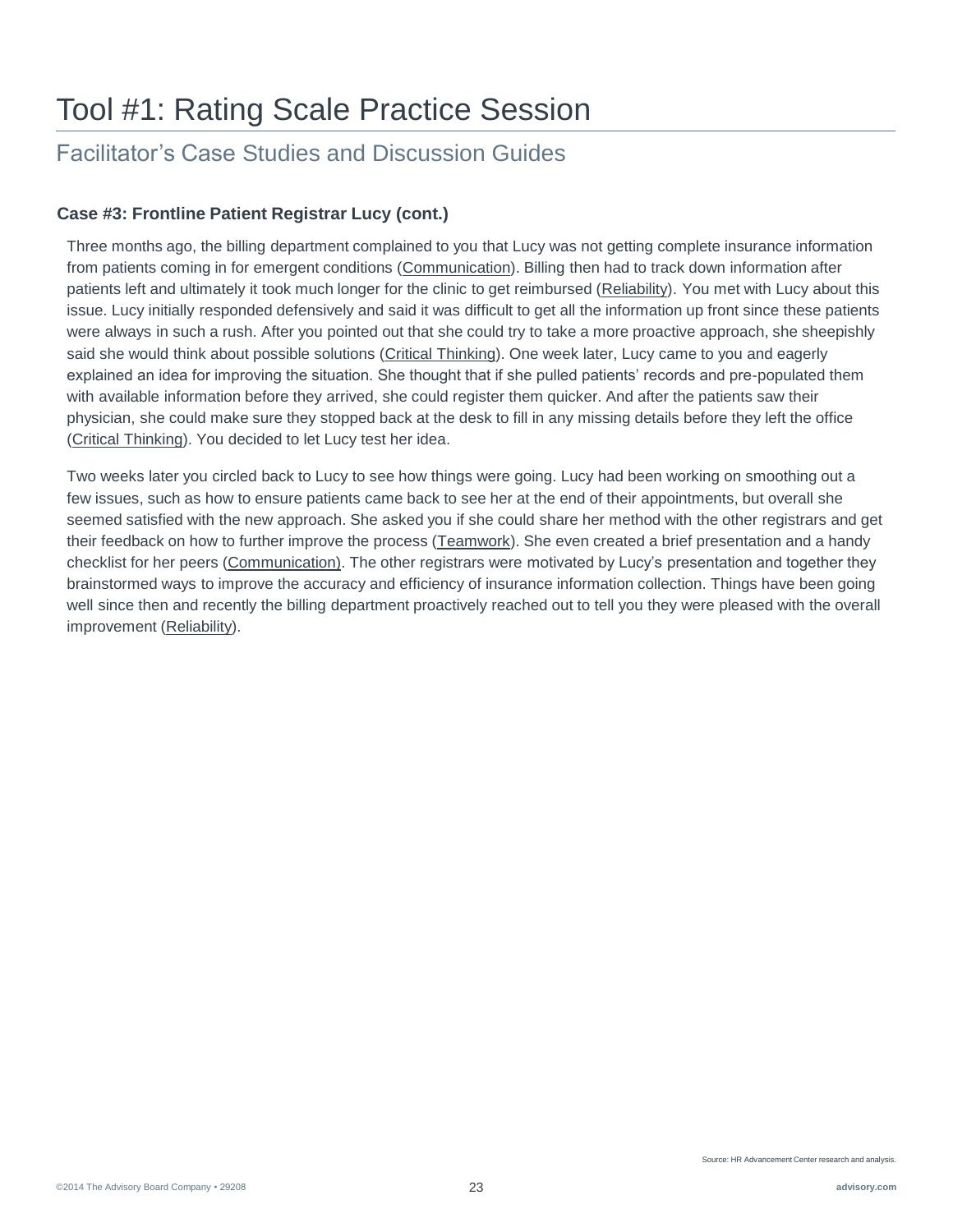### Facilitator's Case Studies and Discussion Guides

### **Case #3: Frontline Patient Registrar Lucy (cont.)**

### **Answer Key**

**Suggested Overall Rating: 3** (on a 5-point scale), **3** (on a 4-point scale), **2** (on a 3-point scale)

**Overall Rating Summary:** Lucy is a middle performer with demonstrated potential to improve essential skills. Overall she has a positive work attitude, pleasant customer orientation, and is a solid team player. However, there are some important work-related skills that she needs to hone, including scheduling specialty patients and collecting complete insurance information. Lucy's main development opportunities are reliability with essential job functions and communication with those other than her direct peers.

**Suggested Detailed Rating:** If you want the group to practice rating frontline behaviors, we have included common behaviors below based on the Advisory Board's Frontline Staff Behavior Model (see page 33). For each, we included a suggested rating (on a 5-point scale) and supporting pieces of evidence.

### **Teamwork - 4**

- Lucy volunteered to help peers with technical problems related to the patient registration and scheduling system
- She gave an engaging presentation to her peers, and appropriately sought support from a more senior colleague, to encourage shared learning and mutual benefit from new ideas

### **Reliability - 3**

- Lucy was usually on time, rarely absent, and typically hardworking
- Physicians complained about Lucy's scheduling and billing because they had to do extra work due to missing insurance information; only after prompting Lucy developed actionable ideas to mitigate these problems

### **Safety - 3**

• Lucy noticed that patients stumbled on the waiting room rug and suggested removing the rug to prevent injuries

### **Customer Focus - 3**

- Lucy had a friendly, professional manner that patients regularly complimented
- Some patients complained about longer, unproductive appointments (caused by Lucy's inaccurate scheduling)

### **Communication - 3**

- Billing complained that Lucy did not take complete insurance information from patients coming in for emergent conditions
- Lucy was comfortable communicating with peers but could improve communication with others in the office

### **Critical Thinking - 3**

- Lucy helped to troubleshoot and fix computer problems
- She thought of and implemented an idea for capturing more complete insurance information for certain patients
- Lucy did not independently identify areas to improve, but once prompted she came up with actionable solutions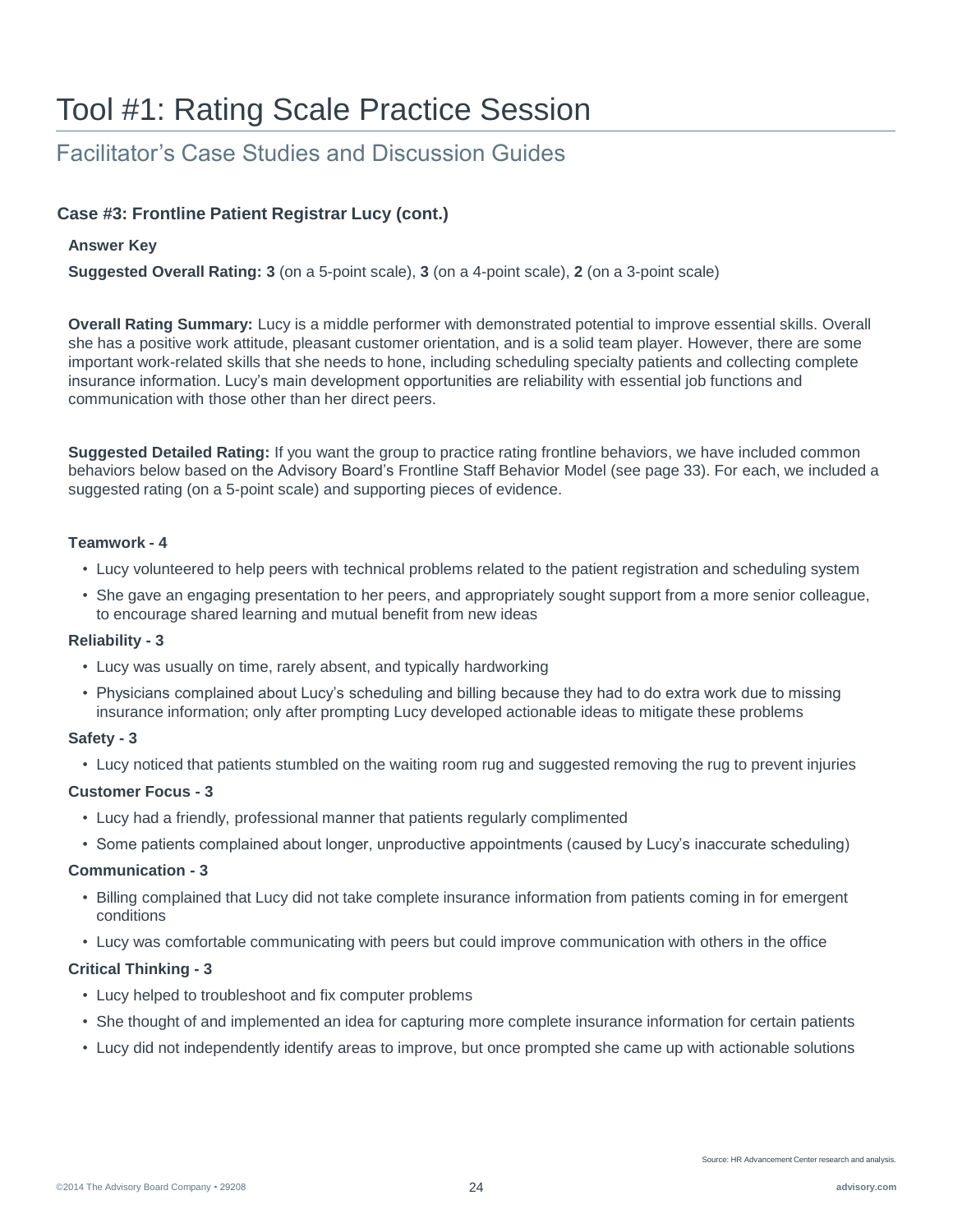### Facilitator's Case Studies and Discussion Guides

### **Case #3: Frontline Patient Registrar Lucy (cont.)**

### **Discussion Guide**

|    | 1. Confirm participants have finished reading the case                                                                                |                                                                                                                                                                     |  |
|----|---------------------------------------------------------------------------------------------------------------------------------------|---------------------------------------------------------------------------------------------------------------------------------------------------------------------|--|
|    | and assigned a rating.                                                                                                                | It's helpful to get a sense of what the group is<br>thinking before you dive in.                                                                                    |  |
| 2. | Get a quick read of the spread of ratings.                                                                                            | If you feel the group is skewing the rating too                                                                                                                     |  |
|    | Call out each potential rating and ask participants to raise<br>their hand when you reach the rating they assigned.                   | high, focus the rest of the discussion on helping<br>them to realistically view the negative aspects<br>of Lucy's performance.                                      |  |
|    | Then ask:                                                                                                                             | If you feel the group is skewing the rating too                                                                                                                     |  |
|    | • Can someone give a few examples of behaviors that lead<br>you to that rating?                                                       | low, focus the remainder of the discussion on<br>helping the group to view the positive aspects<br>of Lucy's performance.                                           |  |
|    | • Would any behaviors indicate a different rating?                                                                                    | Ensure the group understands that the goal                                                                                                                          |  |
|    | $W$ hy?                                                                                                                               | should be a balanced rating that takes both<br>positive and negative aspects into account.                                                                          |  |
| 3. | Ask the group to reflect on Lucy's                                                                                                    |                                                                                                                                                                     |  |
|    | overall performance.<br>Suggested questions:                                                                                          | Help the group to identify if Lucy is generally a<br>high performer or a low performer.                                                                             |  |
|    | • She seemed to do well at most things, but was weak in a<br>few critical areas. What did you think about her<br>performance overall? | They should see that Lucy is a middle<br>performer with a few areas she could improve.                                                                              |  |
|    |                                                                                                                                       |                                                                                                                                                                     |  |
|    | 4. Ask the group to identify areas of<br>strong performance.                                                                          | Point out that Teamwork was Lucy's main<br>strength. The group may focus on her helping<br>peers with computer challenges, but ensure                               |  |
|    | Suggested questions:                                                                                                                  | they also recognize her willingness and ability<br>to work with peers to improve patient insurance                                                                  |  |
|    | • What did Lucy do well?                                                                                                              | information capture.                                                                                                                                                |  |
|    | • She seemed to be a really positive team player. What are<br>some examples of this?                                                  | Lucy also performed well in Customer Focus,<br>but her problems with scheduling led to                                                                              |  |
|    | • How did she do on Customer Focus?                                                                                                   | mismanaged appointments and wasted<br>customer time. Therefore, despite a pleasant<br>and professional demeanor, she can still<br>improve her service to customers. |  |
|    | 5. Ask the group to identify opportunities                                                                                            |                                                                                                                                                                     |  |
|    | for improvement.                                                                                                                      | Overall Lucy is a hardworking employee, but                                                                                                                         |  |
|    | Suggested questions:                                                                                                                  | she has struggled with two key competencies<br>for the job: patient scheduling and patient<br>information capture. Help the group see that                          |  |
|    | • What could Lucy have done better?                                                                                                   |                                                                                                                                                                     |  |
|    | • What about her challenges with scheduling patients<br>appropriately based on their needs?                                           | these struggles would impact Lucy's rating for<br><b>Customer Focus and Communication in</b><br>addition to Reliability.                                            |  |
|    | • Does this—or anything else—justify giving her a lower                                                                               |                                                                                                                                                                     |  |

rating than what we started with?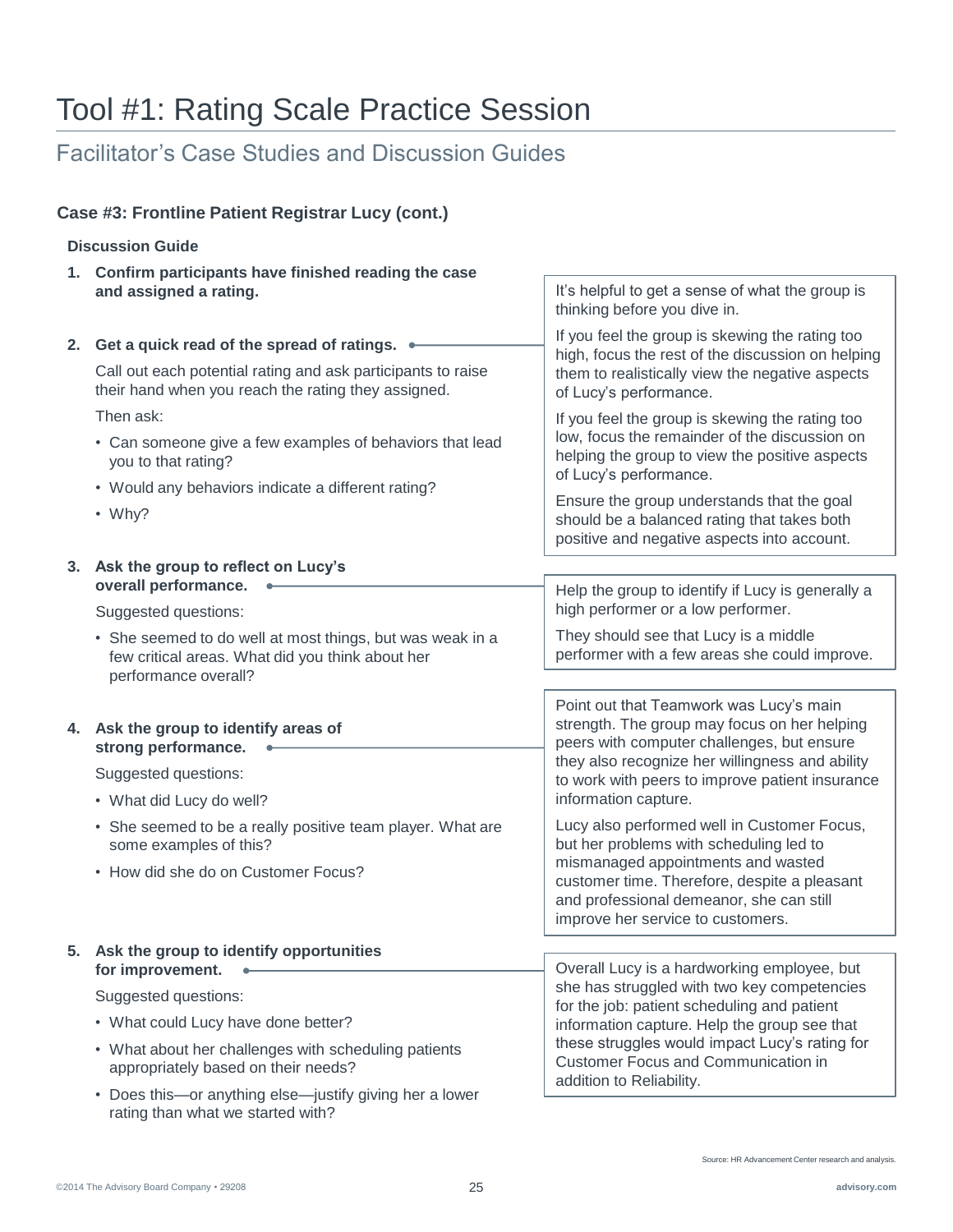### Facilitator's Case Studies and Discussion Guides

#### **6. Ask the group if anything in the case was ambiguous or hard to assess.**  Suggested talking points: • Where could you use more information to make an informed assessment of Lucy's ability? **7. Steer the group toward consensus on a rating.** Suggested talking points: • Ask for a volunteer from the group to explain their "final" overall rating of Lucy and give a few examples to support that rating. • Then ask if anyone agrees or disagrees with the assessment of Lucy's performance. Case #3: Frontline Patient Registrar Lucy (cont.) The group is likely to mention Lucy's Communication skills. While she seemed very capable speaking with peers and patients, she did not provide adequate written records about patient insurance and appointment needs. She also seemed to have a somewhat defensive initial response to concerns her manager raised in conversations about performance. Get a pulse for how the group is now rating Lucy. Have they changed their initial ratings? If they are on the right track, allow the conversation to naturally continue for a few minutes. If they are not on the right track, give some examples that lend themselves to your final "correct" rating. Use the examples listed in the detailed answer key on page 24 to help you frame this part of the conversation.

### **8. Wrap up discussion and summarize key learning points.**

Suggested talking points:

- Overall Lucy was a middle performer with a positive work attitude and demonstrated value to the team.
- Her strongest asset was Teamwork—this was evident in her volunteering to help with technology-related problems and her willingness to teach and share information freely with peers. She could improve her communication and collaboration with those other than her direct peers.
- Lucy demonstrated average performance for a first-year patient registrar in most areas (e.g., Safety, Customer Focus, Critical Thinking and Reliability). For example, she was oriented toward customer service and patient safety, yet she had room to improve her service through better patient scheduling. She struggled at times with essential aspects of the job, but after prompting she came up with actionable solutions and improved her skills.

### **9. Close the session.**

Suggested talking points:

- Remind leaders to consider all aspects (good and bad) of their direct reports' performance when rating them.
- Let them know who the HR contact is and how to reach him or her in case of any questions.

For additional examples, use the answer key on page 24 which lists common staff behaviors with examples and ratings for each based on Lucy's performance.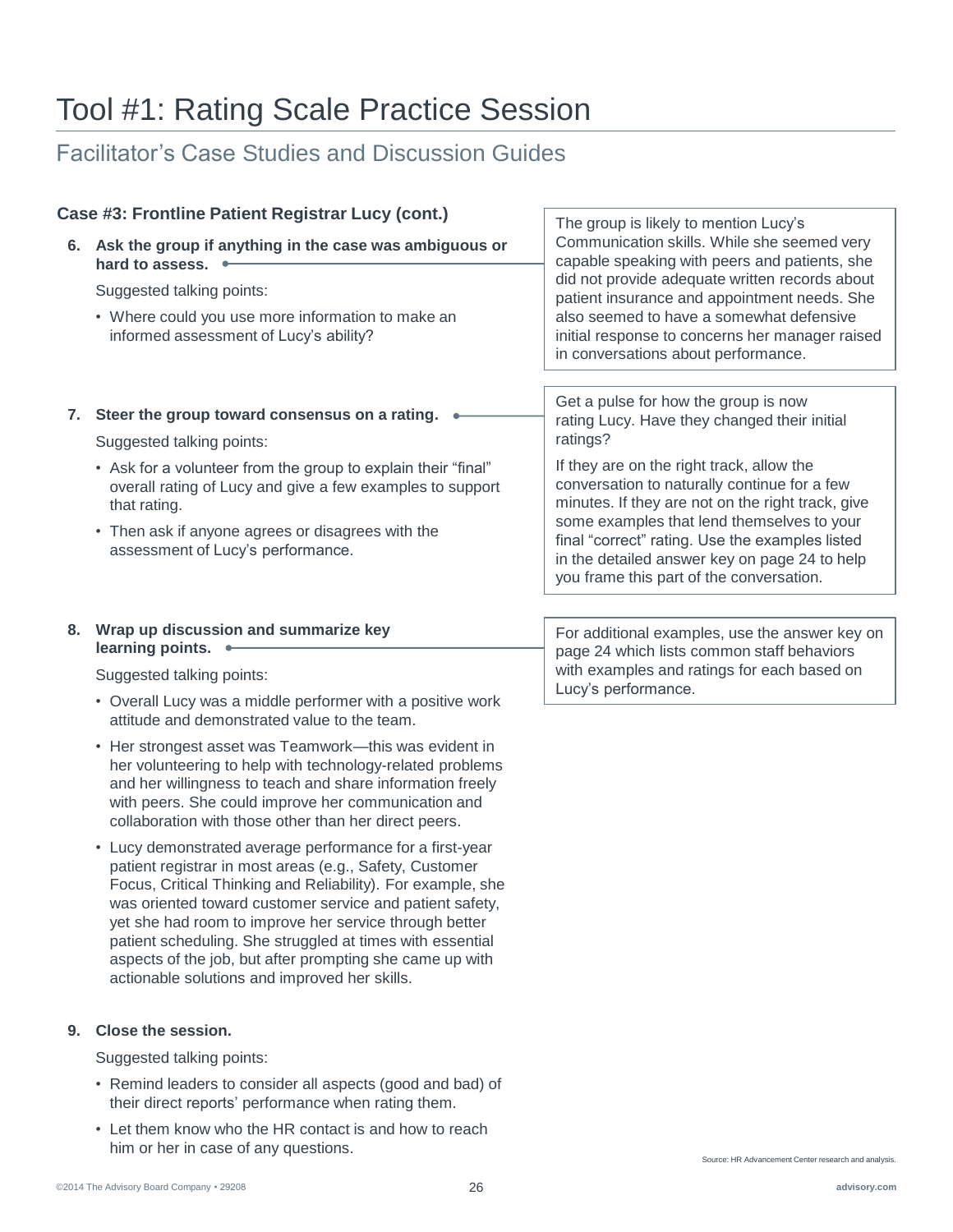### **Case #1: Frontline Nurse Fareed**

### **Rater Instructions:**

- 1. Read the case study carefully.
- 2. Take a moment to reflect on Fareed's performance. Use your organization's performance rating scale to rate him.
- 3. Circle or underline 3 to 5 specific examples of Fareed's performance that support your rating.

You are Fareed's manager. Fareed has been with General Hospital for almost six years and has been a nurse in your Med/Surg orthopedics unit for the past two years. As you prepare to complete his annual performance evaluation, you reflect on his performance over the last 12 months. Most of your information comes from direct interactions with Fareed, including your rounding and one-on-one monthly check-ins.

Fareed is a dedicated employee who cares deeply for his patients and peers. This is evident in all he does. Fareed is always on time, he begins his duties promptly, and he uses his time wisely during his shift. His patient rooms are always neat and well organized, making it easy and safe for him to do his job quickly. Fareed always has time to help out his co-workers when they are in need.

Fareed is a dedicated preceptor that new graduates love to work with. Sarah, a new nurse in your unit and one of Fareed's preceptees, told you that when she was rounding with Fareed last week he saved a patient from a potentially dangerous situation. According to the EMR, the patient was due for Coumadin. Sarah washed her hands and was about to get the Coumadin, when Fareed stopped her. He noticed that the patient had a bottle of baby aspirin sitting on the table beside his bed and was surprised because this wasn't allowed. Fareed asked the patient if he was taking the aspirin and if he had informed the staff about the medicine at admission. The patient told Fareed he takes his aspirin every day and his doctor should know. Fareed checked the EMR and did not see aspirin ordered or listed in the patient's medication reconciliation form, and there was no note about it. Fareed told Sarah to hold off on administering the Coumadin and calmly told the patient that the aspirin could be dangerous in combination with the other medications he was taking. Fareed assured the patient that they would get it all straightened out and immediately called the physician.

Fareed's own patients frequently compliment his empathetic and sensitive manner. An elderly patient last month told you that Fareed gave her strength during the most difficult time of her life. He stayed an hour past his shift, on his own time, to sit with her several nights until her daughter could visit.

Fareed completes his rounding on time each shift, but his documentation needs work. He writes down information on "cheat sheets" or little slips of paper during his shift and then goes back to document at the end of the shift. This means he sometimes fails to document important information in a timely manner. You spoke to him about this issue six months ago. He took the feedback seriously and has improved, but he still has days when he doesn't record information properly. You've been thinking about how to help him improve his documentation.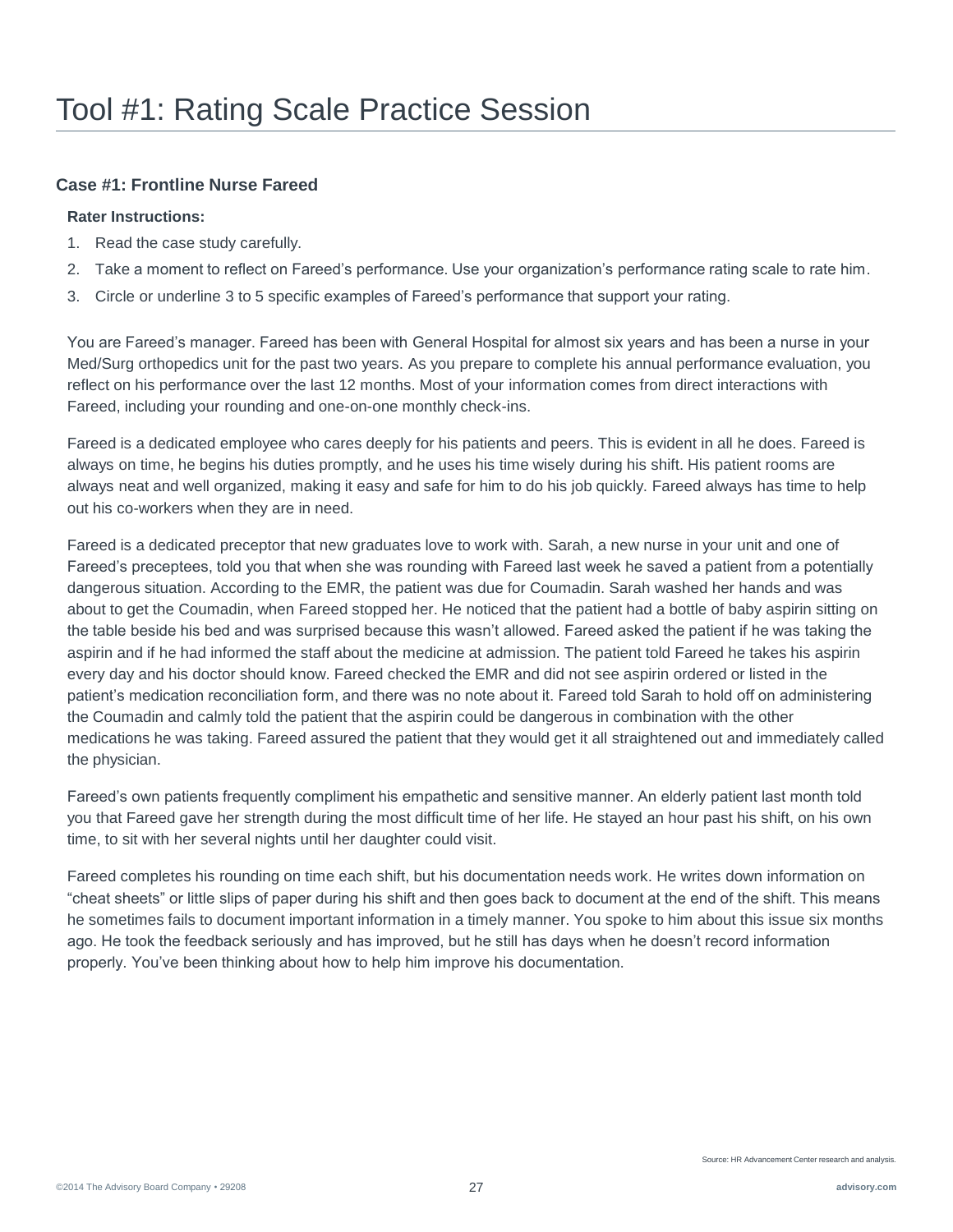### **Case #1: Frontline Nurse Fareed (cont.)**

About four months ago, Fareed told you he was concerned that visitors were attempting to assist patients in getting out of bed without being trained by a nurse. Fareed said that this had caused two patient falls in one week. He suggested the unit implement a "visitor education" program including posters, pamphlets, and verbal reminders instructing visitors how to assist patients in getting out of bed and when they should not assist patients at all and call a nurse instead. He designed posters and put up a notice at the admitting desk so visitors would see the policy right when they come in to the unit. And with Fareed's help, you instructed all nurses to teach visitors the proper patient assistance technique. As a result, falls in your unit are down 15% over the past month.

In January, Fareed asked for your support in speaking to Dr. Fox, the head of your unit's interdisciplinary team, about a patient. Fareed felt that the patient was not showing any more clinical progress and that the team had done as much as they could for him. Fareed thought the patient would be better served in a rehab facility. You trust Fareed's professional opinion and so do the other nurses on the team, but Fareed seems to struggle with speaking up in this interdisciplinary group. He knows so much and his peers respect him, but he doesn't contribute as much as he could around Dr. Fox. You talked with Fareed about approaches to speaking with Dr. Fox, who can be less than receptive to staff input. You and Fareed agreed to speak with Dr. Fox together. Fareed was intimidated at first so you had to jump in and help guide the conversation. In the end, Dr. Fox respected Fareed's opinion and said he would discuss the options with the patient and his family.

**Fareed's Overall Rating: \_\_\_\_\_**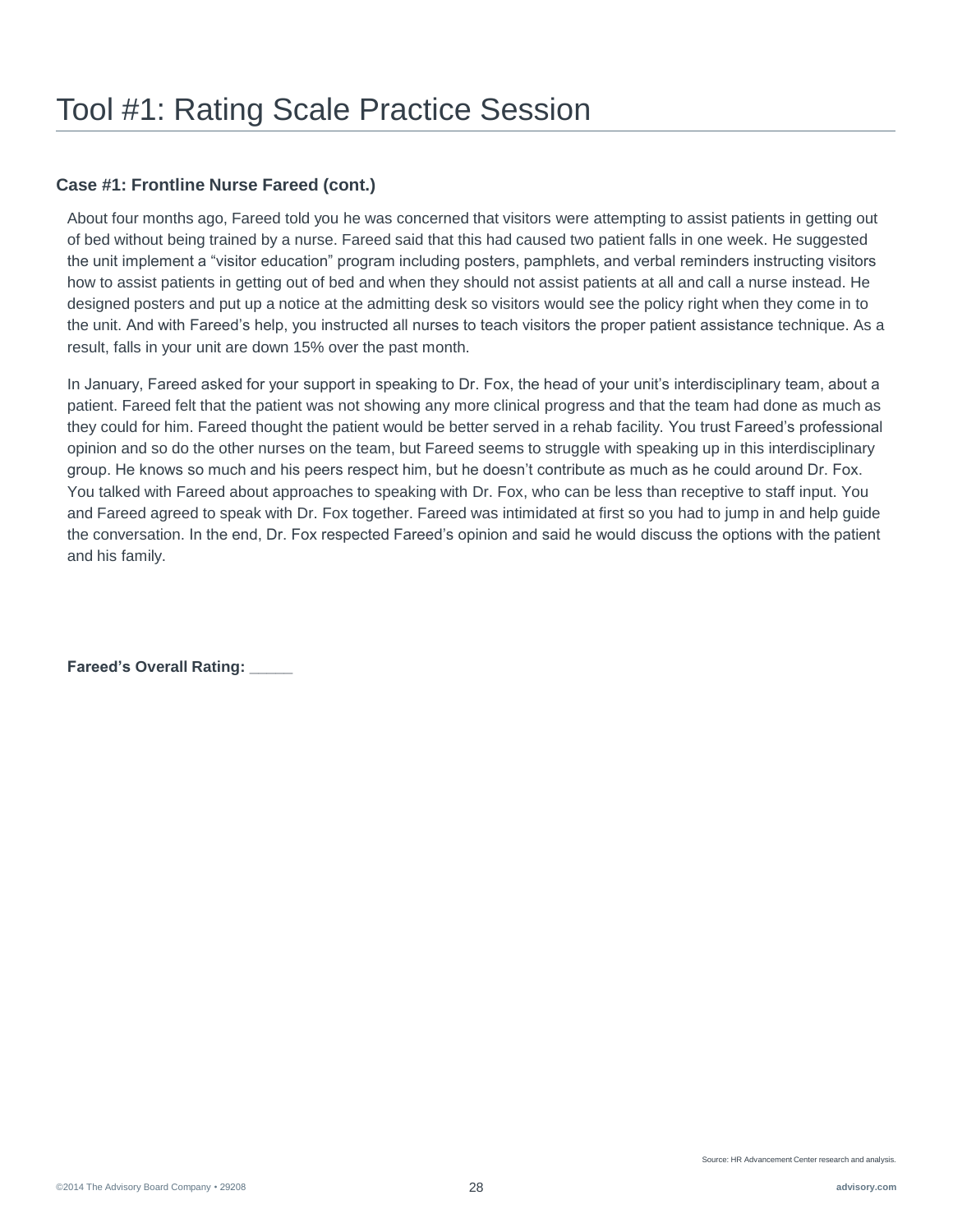### **Case #2: Nurse Manager Rhonda**

### **Rater Instructions:**

- 1. Read the case study carefully.
- 2. Take a moment to reflect on Rhonda's performance. Use your organization's performance rating scale to rate her.
- 3. Circle or underline 3 to 5 specific examples of Rhonda's performance that support your rating.

You are Rhonda's supervisor. Rhonda has been with Clarke Hospital for almost 11 years and has been a nurse manager for the past five years. As you prepare to complete her annual performance evaluation, you reflect on her performance over the last 12 months. Most of your information comes from direct interactions with her as well as feedback you solicited from Rhonda's peers and direct reports.

Other nurse managers are generally complimentary about Rhonda. They have commented that her unit runs so efficiently she can even lend a nurse to a swamped unit when necessary. However, Rhonda's upward reviews (where Rhonda's direct reports evaluated her performance and management skills) were somewhat mixed. Her staff said the unit runs smoothly and they appreciate how organized and efficient she is. However, when specifically answering questions about Rhonda's style as a manager, a few commented that she is often flippant in conversations with them. One person said that Rhonda would tell him he was doing something wrong but not give any constructive guidance on how to improve. Furthermore, one of these direct reports was interested in a promotion and told you that he asked twice to speak with Rhonda about an open position and she "blew him off."

Rhonda manages 30 direct reports and she likes to keep them informed about their performance. She keeps electronic files on each employee and updates them at least once a month with short observations. She has five-minute feedback discussions with each employee once a month and has an "open door" office policy, but her direct reports don't stop by often. Her direct reports told you they like the quick and frequent nature of her feedback, but her tone can be condescending and not constructive.

Rhonda and some of her peer nurse managers compared notes and found that they all had days where some nurses had an easy patient load, while others were harried all shift long. Rhonda suggested to you that her team be part of an initiative to test assigning caseloads based on patient acuity and intensity of attention needed, rather than on geography (e.g., a block of rooms together). She positioned it as a way to boost morale and create equity among nurses while improving patient care.

The initiative required nurses to enter acuity scores for each patient at the end of their shifts. In the first two days Rhonda noticed the nurses weren't recording acuity scores consistently, so she asked the nurses what kept them from recording the data. The nurses claimed it was because there was not enough time at the end of the shift to fill in the data. Rhonda shared with them the rationale for the initiative and said recording the acuity scores was necessary and would benefit both the nurses and the patients once they got used to it. A few nurses got on board and started recording acuity scores, but most still weren't taking the time to do it. She held a team meeting a week later and explained to the nurses that the acuity data were necessary to build a case for needing more nurses on the floor to alleviate their caseloads. After that conversation, she had nurse buy-in to the process.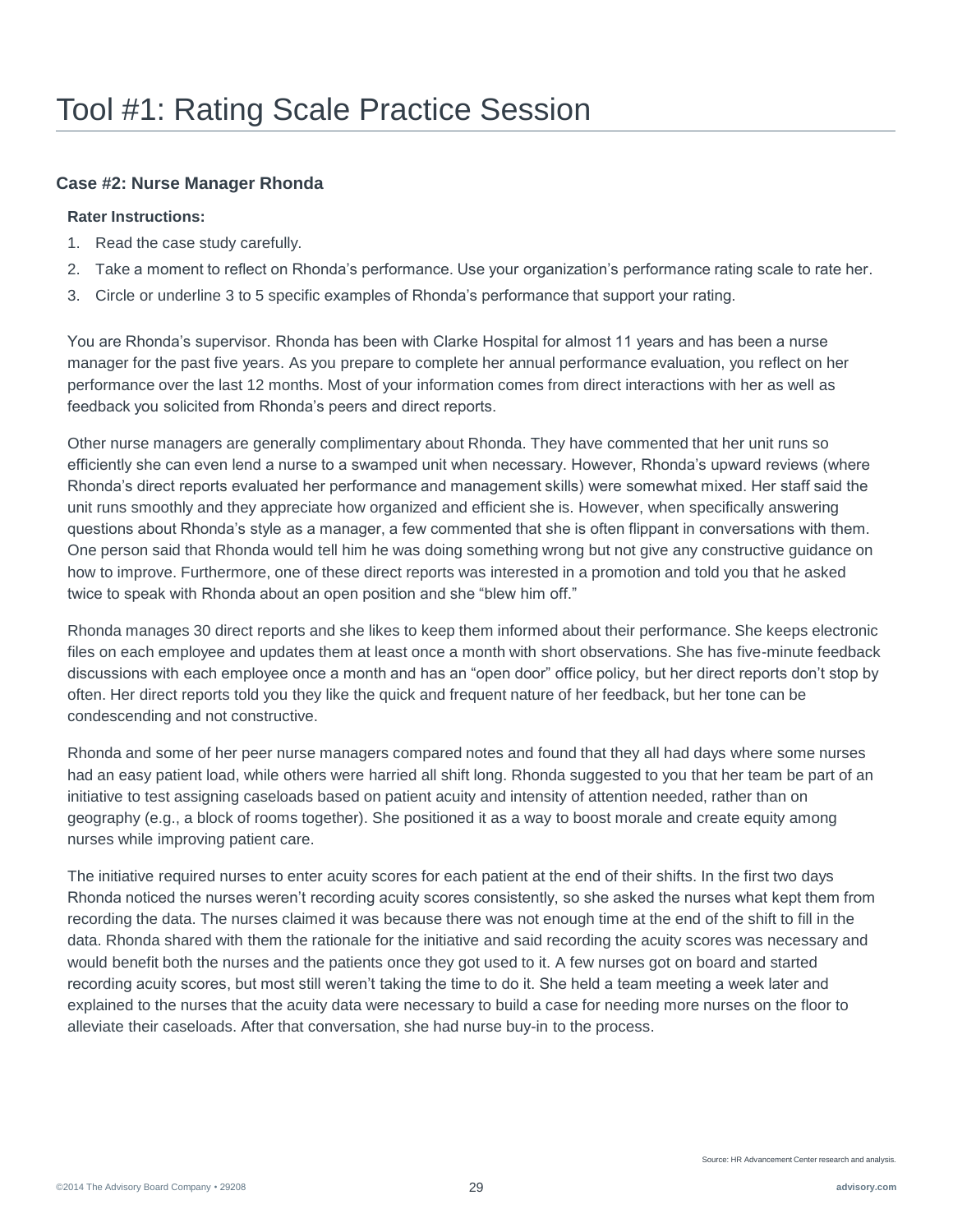### **Case #2: Nurse Manager Rhonda (cont.)**

About three months ago, Rhonda shared with you her concern that nurses sometimes failed to pass all anecdotal information about each patient during shift changes. She had been trying to get her staff to do joint bedside reports—a quick meeting where incoming and off-going nurses exchange information about patients and document jointly at the patient's bedside. The nurses were reluctant to do these reports. They said they didn't have time and their documentation was good so this wasn't necessary. Rhonda tried a few tactics to get the nurses to comply with the reporting. First, at the unit meeting two months ago, she explained the process and said all nurses must do this now. Only a few nurses complied. Then, she started rounding more often during shift changes and stood by while forcing nurses to complete the joint bedside reports. This worked in the moment, but once she stopped rounding this way, nurses stopped doing the reports. Now, Rhonda has come to you with three more plans to get nurses to do joint bedside reports—but all her plans seem like forcing the nurses to do something they will hate. You suggested that she seek feedback from her team, and ask them for their own thoughts about why they can't or won't do joint bedside reports. You explained that this would help her understand how to motivate her team by letting them in on the how's and why's. Rhonda seemed surprised by your suggestion but agreed that you had a great point and seemed willing to try this approach.

**Rhonda's Overall Rating: \_\_\_\_\_**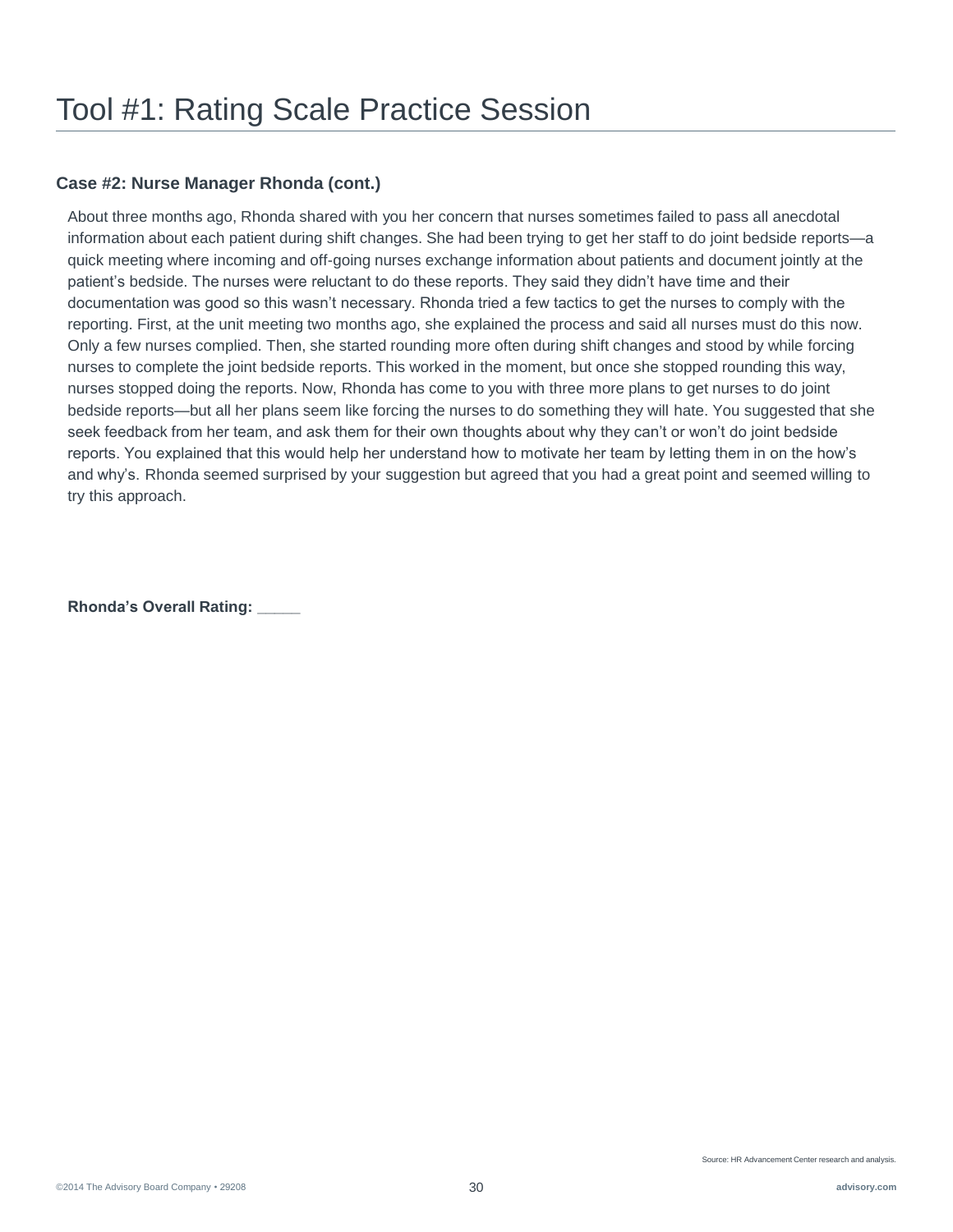### **Case #3: Frontline Patient Registrar Lucy**

### **Rater Instructions:**

- 1. Read the case study carefully.
- 2. Take a moment to reflect on Lucy's performance. Use your organization's performance rating scale to rate her.
- 3. Circle or underline 3 to 5 specific examples of Lucy's performance that support your rating.

You are the Office Manager for a large multispecialty physician clinic owned by City Memorial Hospital. You manage all staff including Lucy, one of five patient service registrars. Her primary responsibilities are to process patient registrations, schedule appointments, and verify insurance information. Lucy has been in this role at the organization for one year. She started here right after finishing high school. As you prepare to complete her annual performance evaluation, you reflect on her performance over the past 12 months. Most of your observations come from direct interactions with her, other colleagues, and the physicians she serves.

Lucy is usually on time for her shifts and is rarely absent. She is also a natural with technology, which really helped when your office migrated to a new software system at the start of this year. Lucy took well to the training course on the new patient registration process and scheduling software, and she even volunteered to provide informal "tech support" when less experienced colleagues had questions. On several occasions Lucy quickly came to assist her peers by troubleshooting computer glitches and fixing the problems.

Lucy has a friendly, professional manner when taking patient information over the phone and in person. Several times this year patients have commented to you how much they enjoy speaking with her. Eight months ago Lucy came to you about something she'd noticed in the waiting room. She said patients often stumbled on one of the area rugs because it was mostly hidden under the coffee table except for the edges that had started to curl up. Lucy suggested removing the rug to keep patients from stumbling—and grumbling to her about it.

About five months ago, the physicians Lucy schedules for complained to you about patient records and scheduling. They said Lucy was not providing enough information in the records about patients' conditions and at times incorrectly scheduling the type and length of appointments. This wasted physician time and caused some patients to complain about longer, less productive appointments. Lucy is a hardworking employee and you know she schedules patients correctly most of the time. When you spoke to her about the physicians' complaint you realized the problem was that she did not understand the unique medical terminology associated with the more difficult patient cases in some of the specialties. You were somewhat surprised to hear that she felt reluctant to ask the medical staff if she had any specific questions—she mumbled something about them being too harsh and ornery. You explained that it was really important to schedule all patients accurately and suggested she take a medical terminology refresher course offered by City Memorial Hospital. After Lucy finished the course she was enthusiastic about using her new knowledge and seemed to genuinely hope that it would please the physicians. She asked one of the more senior patient service registrars for his support with the more difficult patient cases as she continued to learn about the different appointment types for each specialty.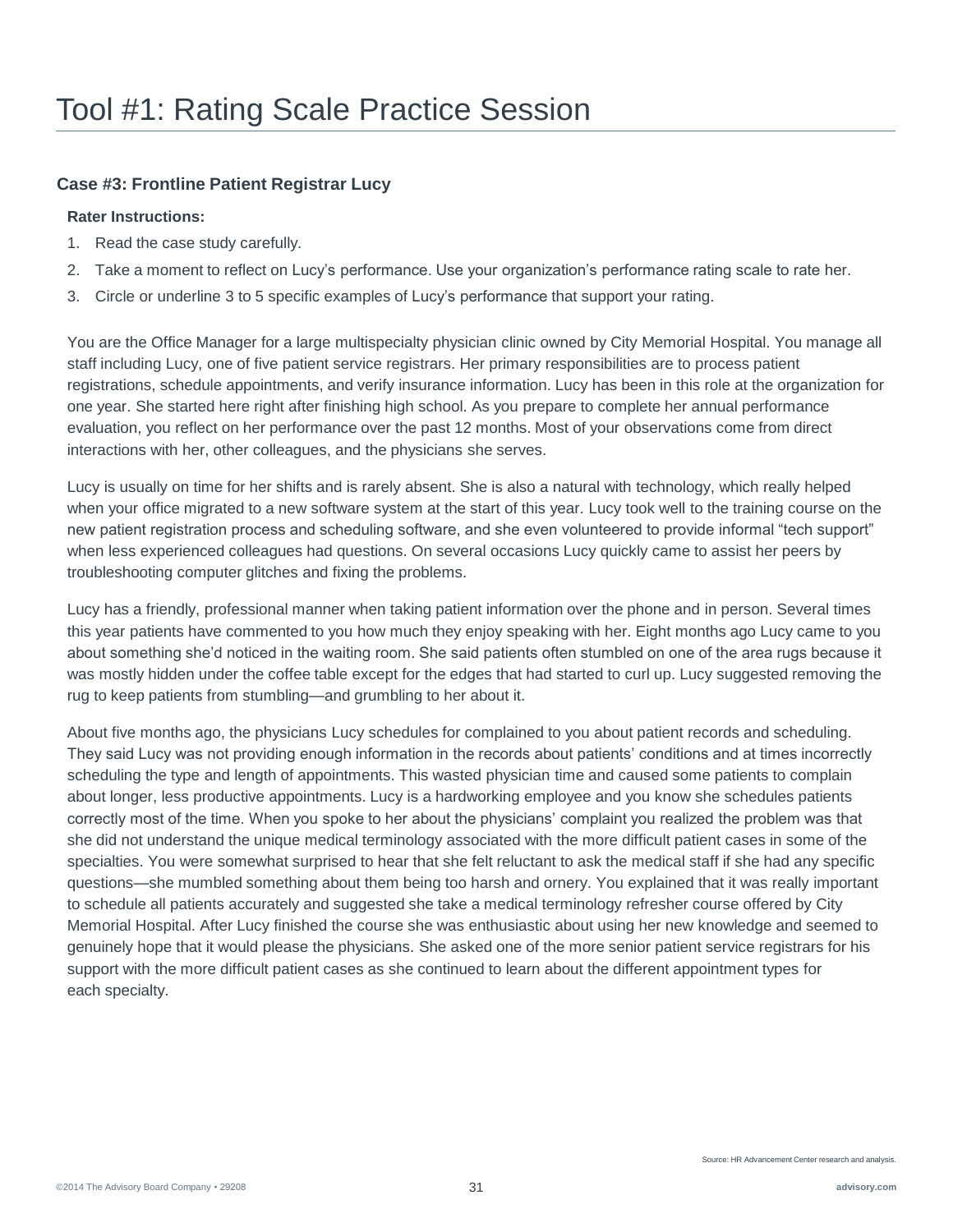### **Case #3: Frontline Patient Registrar Lucy (cont.)**

Three months ago, the billing department complained to you that Lucy was not getting complete insurance information from patients coming in for emergent conditions. Billing then had to track down information after patients left and ultimately it took much longer for the clinic to get reimbursed. You met with Lucy about this issue. Lucy initially responded defensively and said it was difficult to get all the information up front since these patients were always in such a rush. After you pointed out that she could try to take a more proactive approach, she sheepishly said she would think about possible solutions. One week later, Lucy came to you and eagerly explained an idea for improving the situation. She thought that if she pulled patients' records and pre-populated them with available information before they arrived, she could register them quicker. And after the patients saw their physician, she could make sure they stopped back at the desk to fill in any missing details before they left the office. You decided to let Lucy test her idea.

Two weeks later you circled back to Lucy to see how things were going. Lucy had been working on smoothing out a few issues, such as how to ensure patients came back to see her at the end of their appointments, but overall she seemed satisfied with the new approach. She asked you if she could share her method with the other registrars and get their feedback on how to further improve the process. She even created a brief presentation and a handy checklist for her peers. The other registrars were motivated by Lucy's presentation and together they brainstormed ways to improve the accuracy and efficiency of insurance information collection. Things have been going well since then and recently the billing department proactively reached out to tell you they were pleased with the overall improvement.

Lucy's Overall Rating: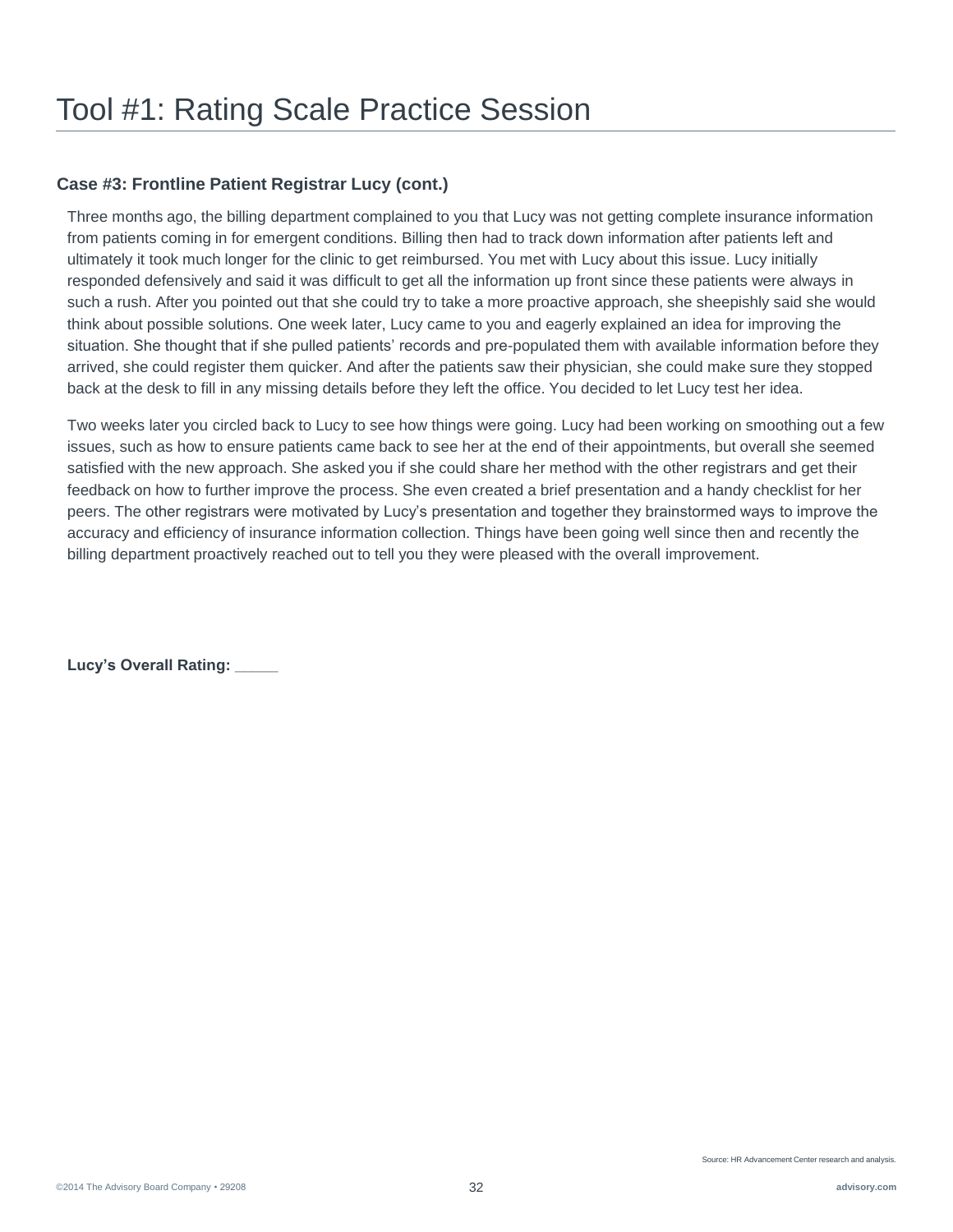### **The Advisory Board's Frontline Staff Behavior Model**

### **Behavior**

#### **Teamwork**

Welcomes new employees to the team. Proactively collaborates with colleagues to accomplish tasks and solve problems. Generously shares information and resources with colleagues. Champions inclusion by recognizing others' contributions and seeking out different points of view. Always provides feedback in a constructive way.

#### **Reliability**

Is punctual and present for work during designated hours. Adapts well to changes in work assignments or goals. Regularly completes all duties and goals with minimal supervision or assistance. Fulfills all commitments made to patients and families, colleagues, and supervisors. Takes responsibility for outcomes of personal actions, decisions, and behavior.

#### **Safety**

Anticipates safety issues and develops plans to remove potential hazards. Reinforces adherence to safety guidelines by modeling appropriate actions and proactively reminding others of guidelines. Advocates for patients when quality and/or delivery of care is in jeopardy. Suggests process improvements to prevent negative patient outcomes.

#### **Customer Focus**

Centers work around the needs and desires of the customer, whether a patient or colleague. Demonstrates a sense of urgency and responsibility to consistently provide superior service. Listens attentively and resolves questions and issues as they arise, often exceeding expectations of customers, whether they are patients or colleagues. Consistently follows up on requests from patients, families, and colleagues. Cited by name by patients, families, peers, or others for service excellence.

#### **Communication**

Matches communication tone and style to the audience and message. Articulates reasonable and well-founded arguments that support conclusions. Encourages open dialogue and discussion by listening actively and asking questions. Shares thoughtful suggestions, advice, and insights in a considerate manner.

#### **Critical Thinking**

Able to effectively plan, prioritize, delegate, and break down complex tasks into manageable parts. Accepts challenges and gathers information needed to solve problems effectively. Considers possible explanations for a situation and effectively identifies key root causes. Anticipates potential obstacles and develops contingency plans to overcome them. Presents logical problem analysis and recommended solutions to supervisor and peers.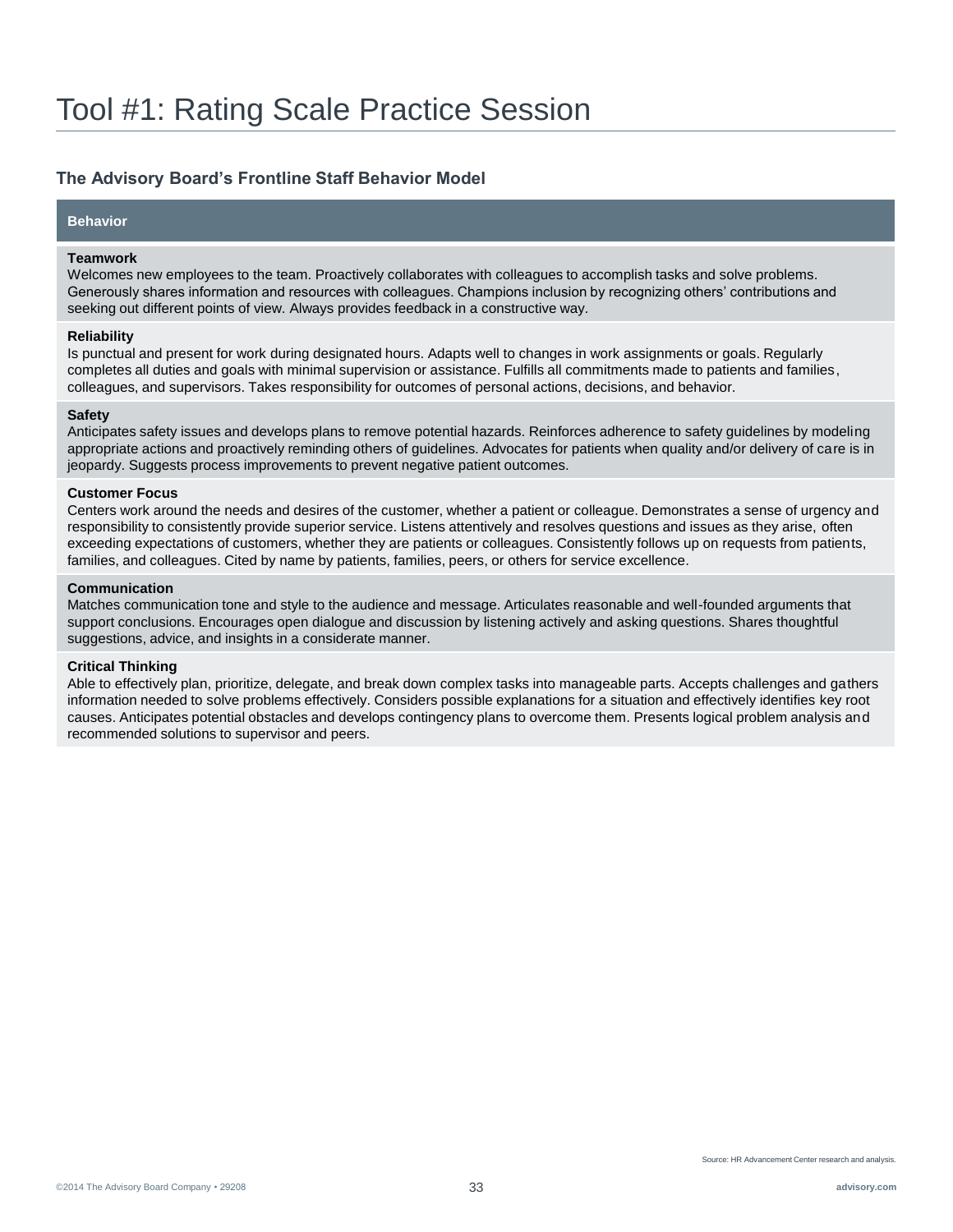### **The Advisory Board's Leadership Competency Model**

| Competency                                                                                                                                                                                                                                                                                                                                                                   | <b>Key Competencies for</b><br><b>Nurse Managers</b> |
|------------------------------------------------------------------------------------------------------------------------------------------------------------------------------------------------------------------------------------------------------------------------------------------------------------------------------------------------------------------------------|------------------------------------------------------|
| <b>Managing Vision and Purpose</b><br>Formulates a future course that reflects needs of own area or project and that is aligned with the<br>organization-wide vision. Translates the course into goals and objectives for own team, sets priorities,<br>and directs the efforts of staff toward accomplishing those goals and objectives.                                    |                                                      |
| <b>Initiative</b><br>Recognizes and acts on opportunities for growth and improvement to advance hospital and health<br>system goals. Confronts problems quickly and enthusiastically.                                                                                                                                                                                        |                                                      |
| <b>Motivating and Influencing</b><br>Inspires staff enthusiasm for and generates commitment to program or project goals. Builds support<br>for changes in direction among people with diverse interests, needs, and values.                                                                                                                                                  |                                                      |
| <b>Accountability</b><br>Holds team and self responsible for maintaining the highest possible performance standards and<br>meeting agreed upon commitments even under difficult circumstances.                                                                                                                                                                               |                                                      |
| <b>Service Orientation and Customer Focus</b><br>Sets and maintains high standards for service to patients, physicians, and other hospital departments.<br>Incorporates needs and concerns of diverse constituencies (e.g., patients, physicians, and colleagues)<br>into decision making.                                                                                   |                                                      |
| <b>Constructive Thinking</b><br>Analyzes problems systematically and logically, and is resourceful when developing and implementing<br>solutions.                                                                                                                                                                                                                            |                                                      |
| <b>Financial Acumen</b><br>Applies key financial concepts and analysis to decision making. Understands drivers of financial<br>performance (e.g., physician referrals, capacity utilization, payment denials) and takes these into<br>account in developing strategies and making decisions.                                                                                 |                                                      |
| <b>Process Management</b><br>Develops and implements work plans with actionable components and measurable outcomes.<br>Proactively monitors key performance indicators, and makes real-time adjustments to ensure that<br>projects stay on track.                                                                                                                            |                                                      |
| <b>Prioritizing and Delegating</b><br>Regularly reassesses priorities and competing demands and adjusts allocation of own and staff time<br>and resources to increase efficiency and effectiveness. Identifies and implements processes that<br>facilitate delegation, and shares responsibility and authority with others, leveraging their unique<br>strengths and skills. |                                                      |
| <b>Communicating Effectively</b><br>Articulates logical and well-founded arguments that support conclusions. Matches communication style<br>to the message and to the audience. Actively solicits opinions from others. Routinely provides others<br>with the information they need to do their jobs.                                                                        |                                                      |
| <b>Giving Feedback</b><br>Routinely shares suggestions, advice, and insights on progress toward program and project goals.<br>Provides performance feedback that is constructive and actionable, and that highlights successes as<br>well as areas for growth and is based on objective metrics.                                                                             |                                                      |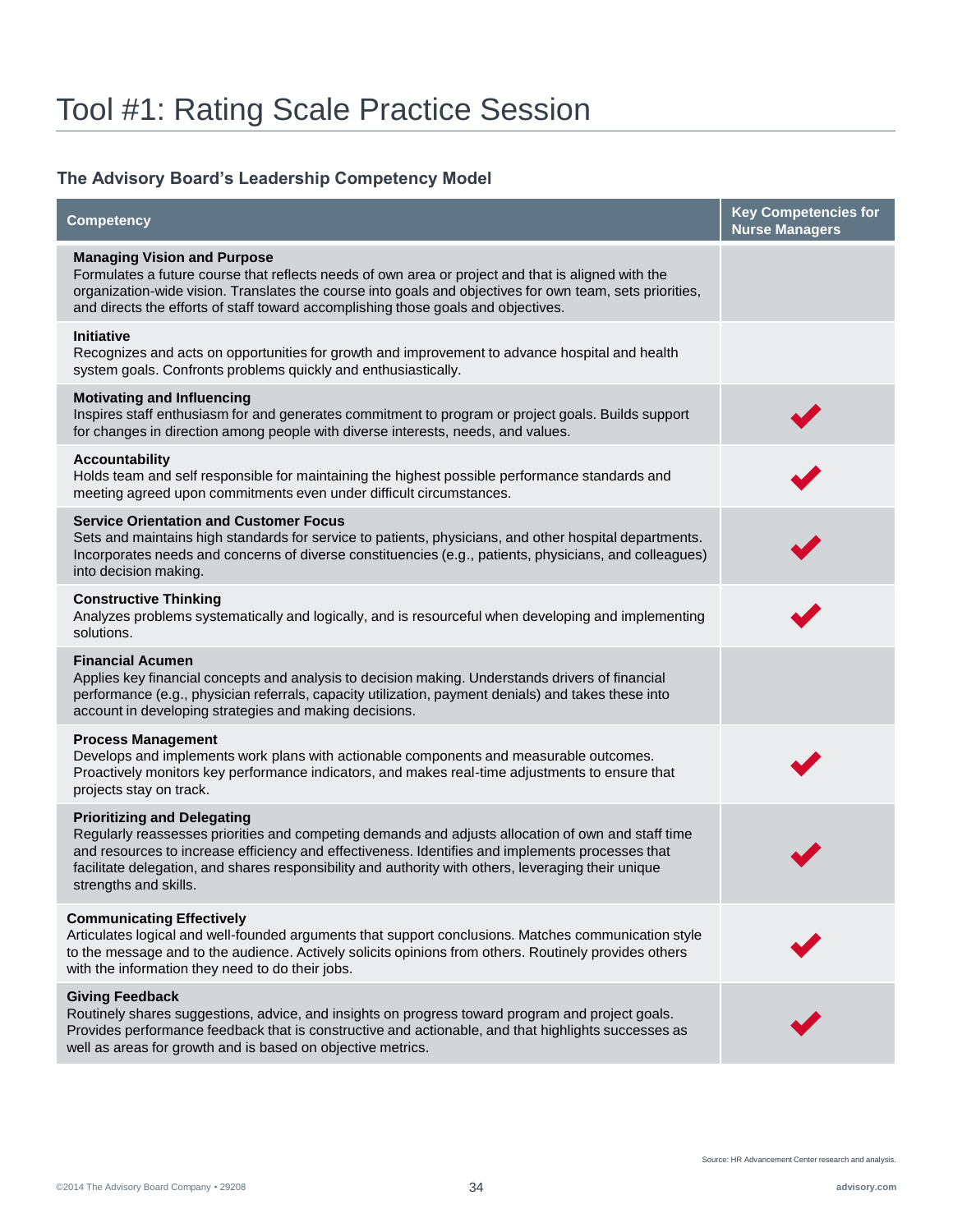### **The Advisory Board's Leadership Competency Model (cont.)**

| <b>Competency</b>                                                                                                                                                                                                                                                                                                                                                                              | <b>Key Competencies for</b><br><b>Nurse Managers</b> |
|------------------------------------------------------------------------------------------------------------------------------------------------------------------------------------------------------------------------------------------------------------------------------------------------------------------------------------------------------------------------------------------------|------------------------------------------------------|
| <b>Identifying and Recruiting Talent</b><br>Selects and attracts outstanding staff from diverse backgrounds. Identifies and fills gaps in team<br>skills and knowledge. Effectively markets job openings to attract highly skilled staff members to<br>project teams.                                                                                                                          |                                                      |
| Developing and Retaining Talent<br>Defines development objectives for staff that support performance goals and progress toward future<br>skill development. Assists staff in developing their own careers by encouraging them to articulate their<br>career goals, offering challenging growth opportunities, and providing necessary coaching and training.                                   |                                                      |
| <b>Building and Strengthening Relationships</b><br>Builds and maintains long-term relationships with others based on mutual respect and trust. Fosters<br>cooperation and collaborative decision making among staff with diverse backgrounds and interests.<br>Works effectively toward solutions and compromises that take the needs of all parties into account<br>when conflict does arise. |                                                      |
| <b>Upward Management</b><br>Provides regular updates on program or project progress and works with own manager to minimize<br>risks and resolve problems. With manager's support, notifies senior management about progress<br>toward project goals and informs them about issues that require their attention.                                                                                |                                                      |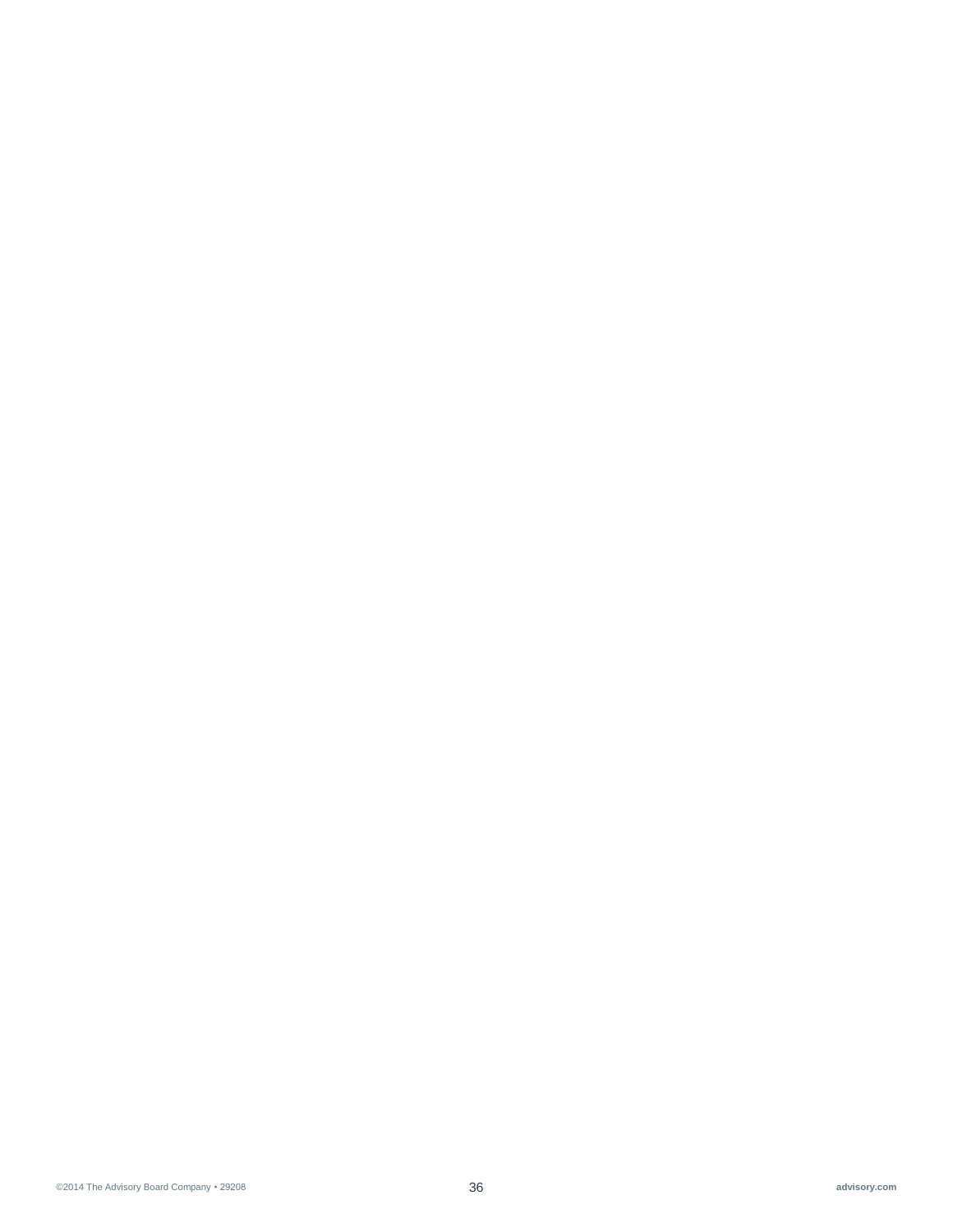**Overview:** This guide prepares facilitators to lead a role-play workshop on delivering difficult performance feedback. The workshop is designed to help leaders gain practice with delivering difficult performance messages.

**Intended User:** Workshop facilitator.

**Goal:** To help leaders feel more comfortable delivering difficult messages during annual reviews (or when delivering informal performance feedback).

**Estimated Time Required:** 30 minutes to prepare for each workshop; 1.5 to 2 hours per workshop.

**Available Online**: To access an editable version of the role-plays and handouts, visit [advisory.com/hrac/HRaccurateevaluations.](http://www.advisory.com/hrac/HRaccurateevaluations)

#### **Nuts and Bolts of the Difficult Feedback Workshop**

- The purpose of the role-play and facilitated discussion is to empower leaders to give clear, constructive performance feedback to their direct reports
- Logistics:
	- Limit total session to **approximately 30 participants and no longer than 2 hours**
	- The recommended workshop agenda is:
		- Introduction and demonstration of feedback method: 15 minutes
		- Participants read and conduct first role-play: 20 minutes
		- Large group discussion of first role-play: 10 minutes
		- Participants read and conduct second role-play: 20 minutes
		- Large group discussion of second role-play: 10 minutes
		- (Optional) Participants read and conduct third role-play: 20 minutes
		- (Optional) Large group discussion of third role-play: 10 minutes
- As a workshop facilitator, you will demonstrate how to give difficult feedback, guide participants through the roleplay scenarios, facilitate discussions, and manage the group's time.
	- Be prepared to talk specifically about each role-play—the workshop will be more successful if you are familiar with details of the scenarios.
	- In addition to this facilitation guide, refer to the troubleshooting tips on page 42 for suggestions on how to overcome common stumbling blocks in role-play workshops.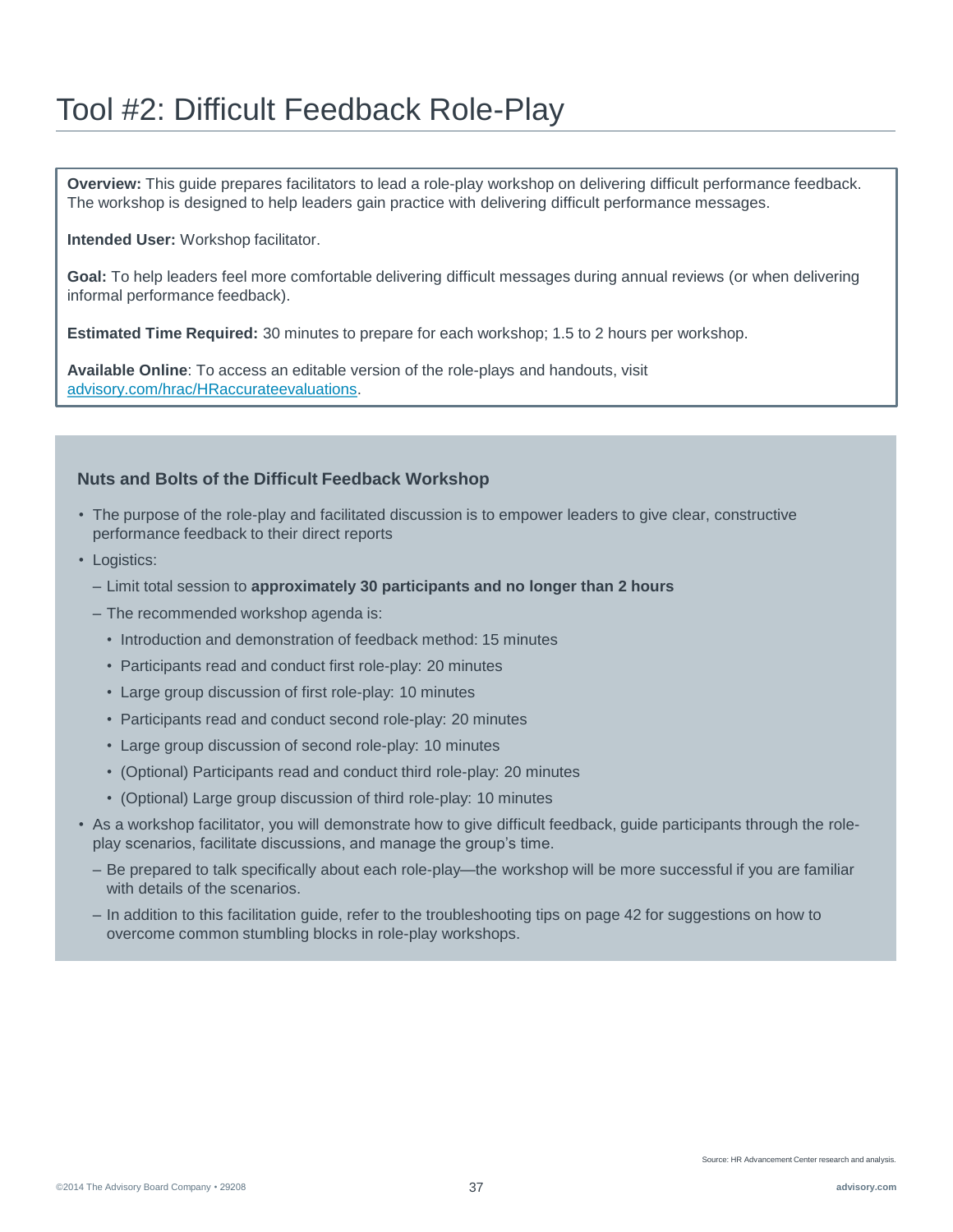#### **Facilitation Guide**

**1. Introduce yourself and the goals of the workshop.**

Key points to cover:

- Your name and your role at the organization.
- The goal of the workshop is to help participants gain comfort with giving difficult performance feedback.
- Participants will find this skill especially helpful when delivering annual reviews and informal performance feedback.

#### **2. Provide context about difficult feedback.**

Key points to cover:

- It's hard for most people to give difficult feedback—in our personal lives as well as in the workplace.
- We often assume someone will react in the worst possible way, and we use that assumption to justify not having the conversation.
- With practice, we can learn to set up the conversation so that the person who is receiving the feedback is more likely to understand it and accept it.
- We can also learn how to keep the feedback conversation focused and not let the person receiving the feedback take it off track.
- It's important to share potentially difficult feedback. And the more timely the feedback is, the more your employee can learn from it.

#### **3. Break the ice through questions.**

Ask the group the following questions:

- What have your experiences with giving difficult feedback been like? Positive or negative?
- Have any of you avoided giving feedback because of concern about the person's reaction?
- What are some of the reactions you worry about?

Providing context helps participants see why the session is relevant to them. It also helps to show participants that difficult feedback is hard for most people, and that concerns about employee reactions are normal.

Engaging the group through questions breaks the ice early on and helps get the group primed for interactive role-play. Be sure to thank participants for sharing their thoughts, however small, to encourage more sharing.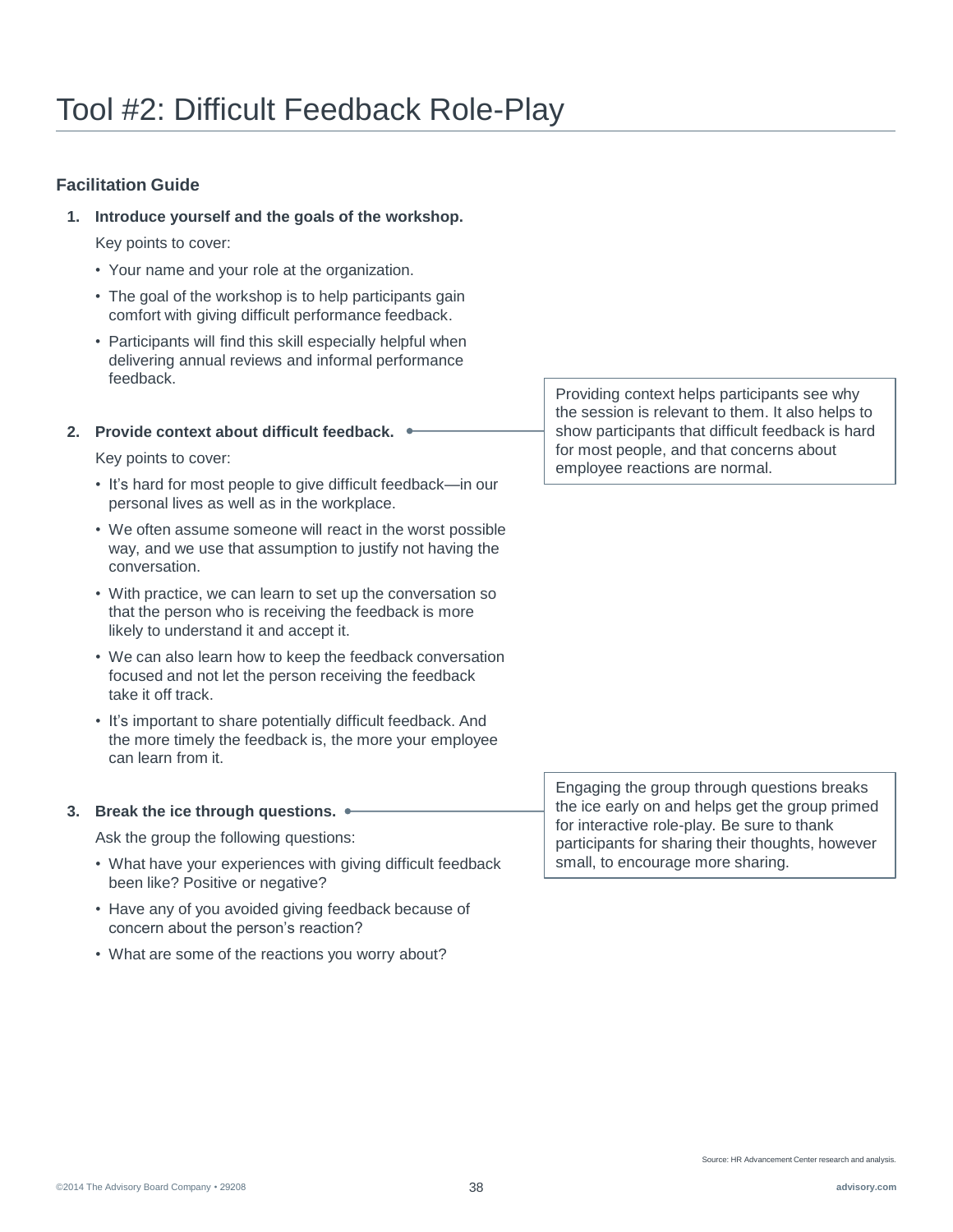#### **4. Establish a safe learning zone.**

Key points to cover:

- Today's session is only for your practice and learning there's no other motive for the session.
- Many people dislike role-play activities because they seem awkward, silly, or intimidating.
- At the same time, the real value in this workshop is trying to give feedback despite feeling uncomfortable.
- Participate as much as you want to—this is a good time to stretch past your comfort zone.
- Feel free to observe at first if that's how you'll learn best.
- **5. Hand out the one-page summary of the difficult feedback method.**

You can find the one-page summary on page 43.

#### **6. Introduce the Performance-Expectation-Consequence feedback method.**

Key points to cover:

- **Performance** is the behavior you observed in your employee that interfered with the desired outcome. **Expectation** is the standard that this employee is expected to meet. **Consequence** is the outcome of the employee not meeting the expectation.
- You will get to practice this method during role-plays.

#### **7. Demonstrate the P-E-C method.**

Share the example below with participants, and ask the follow-up questions.

- Let's say Jorge is a nurse in the cardiovascular unit you manage. Last Tuesday, he left work 20 minutes early without explanation. He missed the unit huddle and failed to pass information to nurses on the next shift. Because of this, Jorge's patient missed his visitor for that evening. The patient and his visitor complained to you about the incident. You are not happy about Jorge's behavior.
- How would you summarize the **performance** issue for Jorge?
- If you were Jorge's manager, what performance would you **expect**?
- How would you summarize the **consequences** of his not meeting your expectation?

Adults often dislike role-playing for a variety of reasons—it feels awkward and uncomfortable or even scary to act in front of people. At the same time, the real value in this workshop is trying to give feedback despite feeling uncomfortable.

With adults, it's best to convey a learning environment that's flexible and nonthreatening by making it clear that the training is just for them, and they have the ultimate say in how much they participate.

The goal of this section is to provide a clear, simple summary of the **Performance-Expectation-Consequence (P-E-C)** feedback method.

The **P-E-C** feedback method focuses on thinking specifically about which behaviors or actions an employee failed to do and how that impacts the organization. Leaders can use this to prepare their thoughts before having difficult conversations with employees.

You can learn more about the **P-E-C** method from *Tool #2: Prepare a Watertight Outline for Delivering Difficult Feedback* in **The Manager's Guide to Accurate Evaluations.** 

Using an example of a real-world performance issue helps participants understand what each of the **P-E-C** components mean. Ask the group questions to check understanding.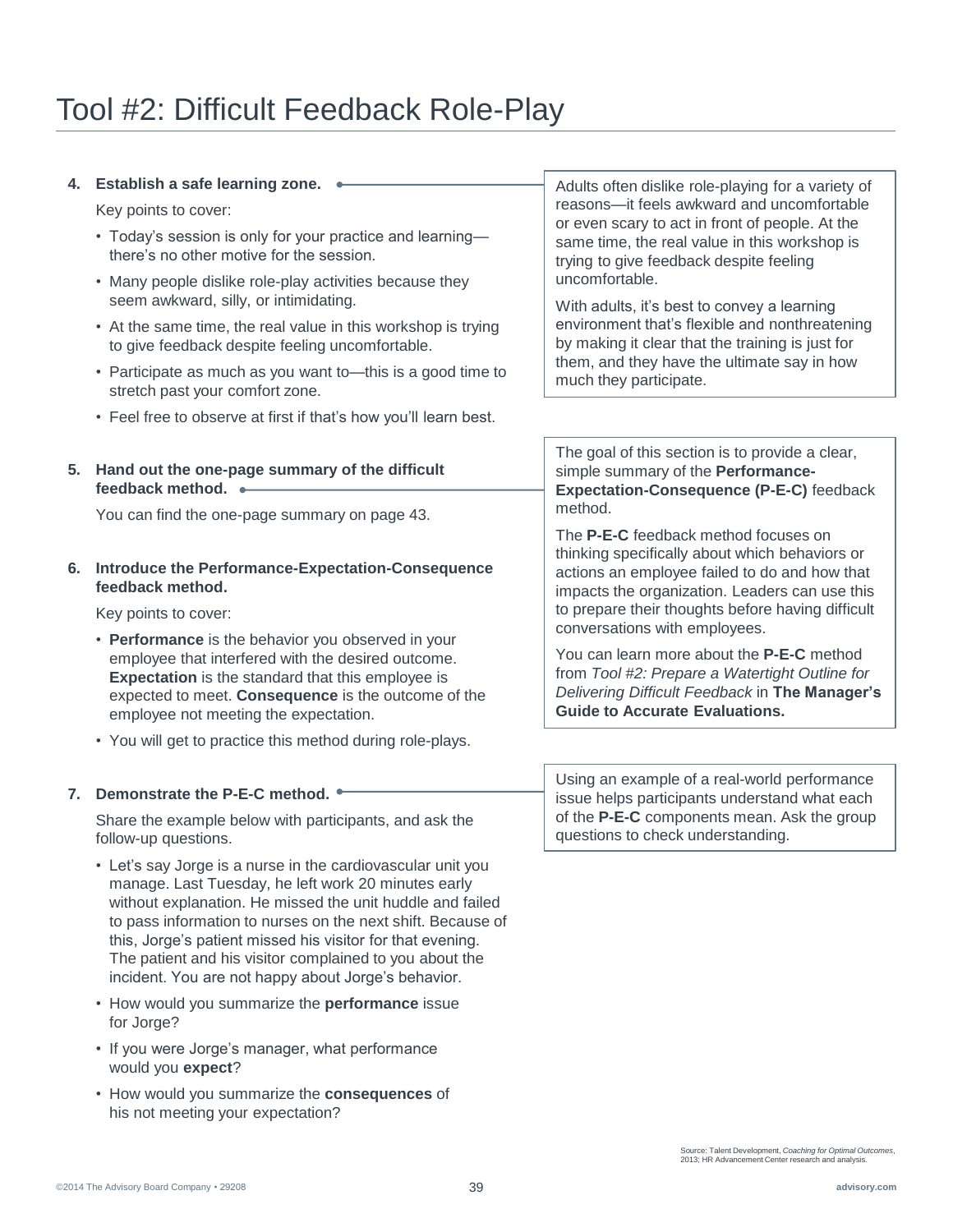- **8. Ask participants to break into small groups of three to five people.**
- **9. Hand out the one-page summary of each role. Provide a brief overview of each.**

You can find the one-page summary on page 44.

Explain that each participant (time permitting) should have the opportunity to play three roles: manager, employee, and observer. Use the points below to provide a quick overview of each role.

- **Employee:** For the employee, the aim is to be realistic in the role-play. You may be tempted to over-exaggerate your character, but try not to. These conversations are already hard, so just aim to be true to life.
- **Manager:** For the manager, the objective is to practice new skills for delivering difficult feedback. The case material provides the scenario, but see this this as an opportunity to practice delivering feedback as yourself, a manager of others.
- **Observer:** Observers should aim to listen and notice things that the participants may miss in the heat of the moment. Stay silent and take notes so that you are able to provide constructive, detailed feedback. Pay attention not only to what is being said, but also how it is said, body language, and the tone of the conversation.

#### **10. Hand out the role-play materials.**

You can find role-play materials for all three scenarios on pages 45 through 54.

Give each small group the manager, employee, and observer scenarios for the first round of role-play. Ask them not to peek at the roles yet.

#### **11. Ask participants to assign roles within their small group.**

Each person should take the piece of paper with the appropriate role-play scenario for his or her role.

You can let participants know they can read along in the one-pager as you describe these roles.

We recommend printing each role-play onto separate pieces of paper. Write the role ("Manager," "Employee," or "Observer") in large print on the side without the scenario text. To help keep participants from peeking at other roles, hand out the role-play scenarios face down so participants will just be able to see the role in large print on the back.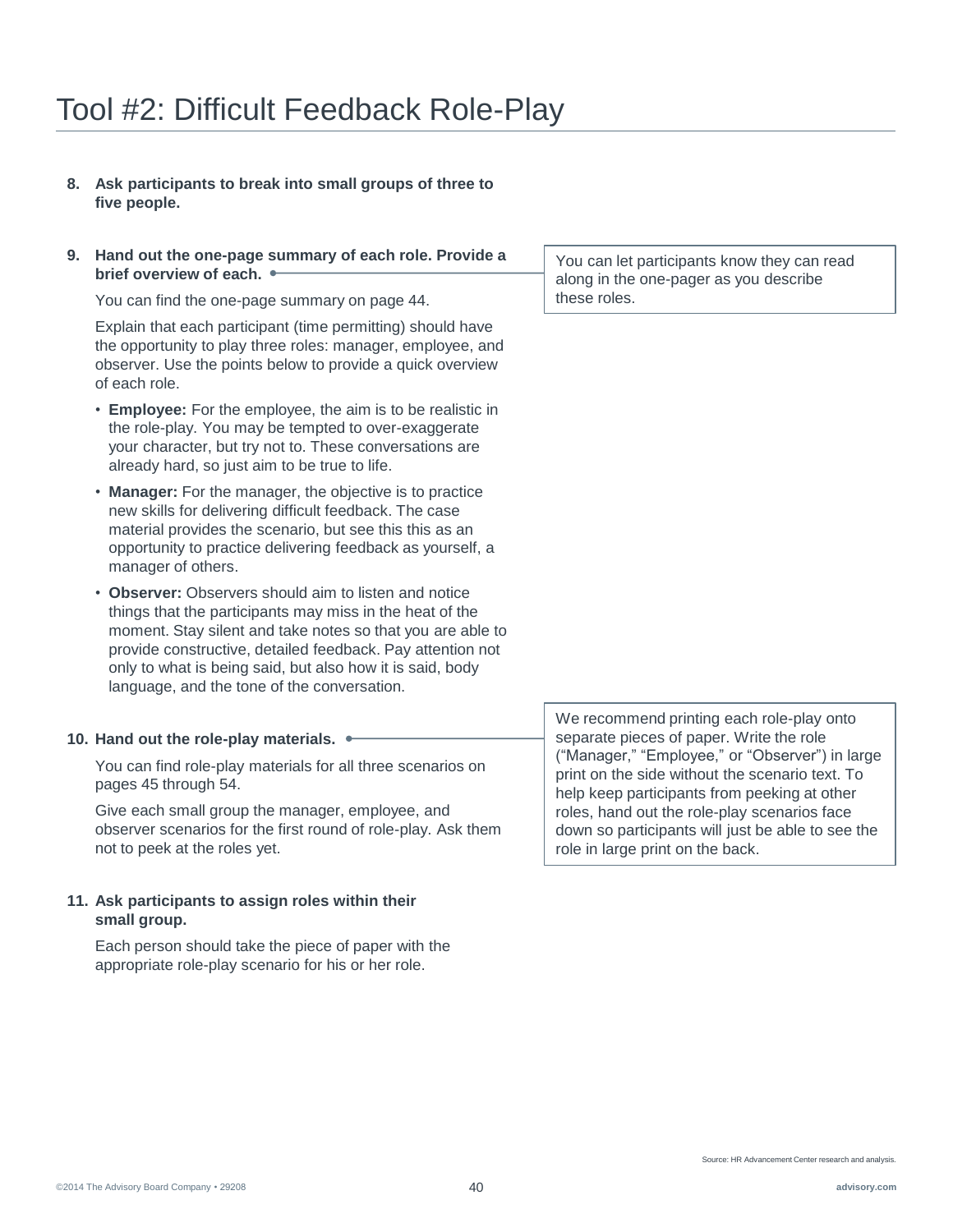#### **12. Conduct two to three rounds of role-plays.**

Start the first round of role-play. Give the group the following time frames for the role-play:

- 5 minutes to read silently and prepare for their roles.
- 10 minutes to role-play the scenarios in their small groups.
- 5 minutes to discuss how the role-play went in their small groups. Participants can use the discussion questions provided on the handout on page 44 to spur discussion.

During the role-plays, walk around the room to observe and answer any questions.

After the first role-play is over, ask participants to rotate roles. Distribute the next role-play scenario materials and use the same timing above for the next round(s).

#### **13. Reconvene the full group for a discussion.**

Ask participants to stop the role-plays and reconvene as a full group.

Ask the following questions:

- How did it feel to practice giving and receiving feedback in these scenarios?
- What worked well?
- What still feels awkward and requires more practice?
- Did you ever feel stumped or stuck? How did you get out of that place?
- How important were nonverbal cues in your scenarios?
- What kind of information did nonverbal cues give you?
- Can you share some examples of interesting things you learned or creative solutions to challenges during the roleplays?
- After experiencing the various roles, what did you learn about things you would do or not do next time you give or receive feedback?

After you've gone through all three rounds of role-plays—or as many as time allows—ask everyone to wrap up their conversations and come together as a large group for discussion.

The goal of asking questions after the role-play rounds is to help participants discuss and process what they learned.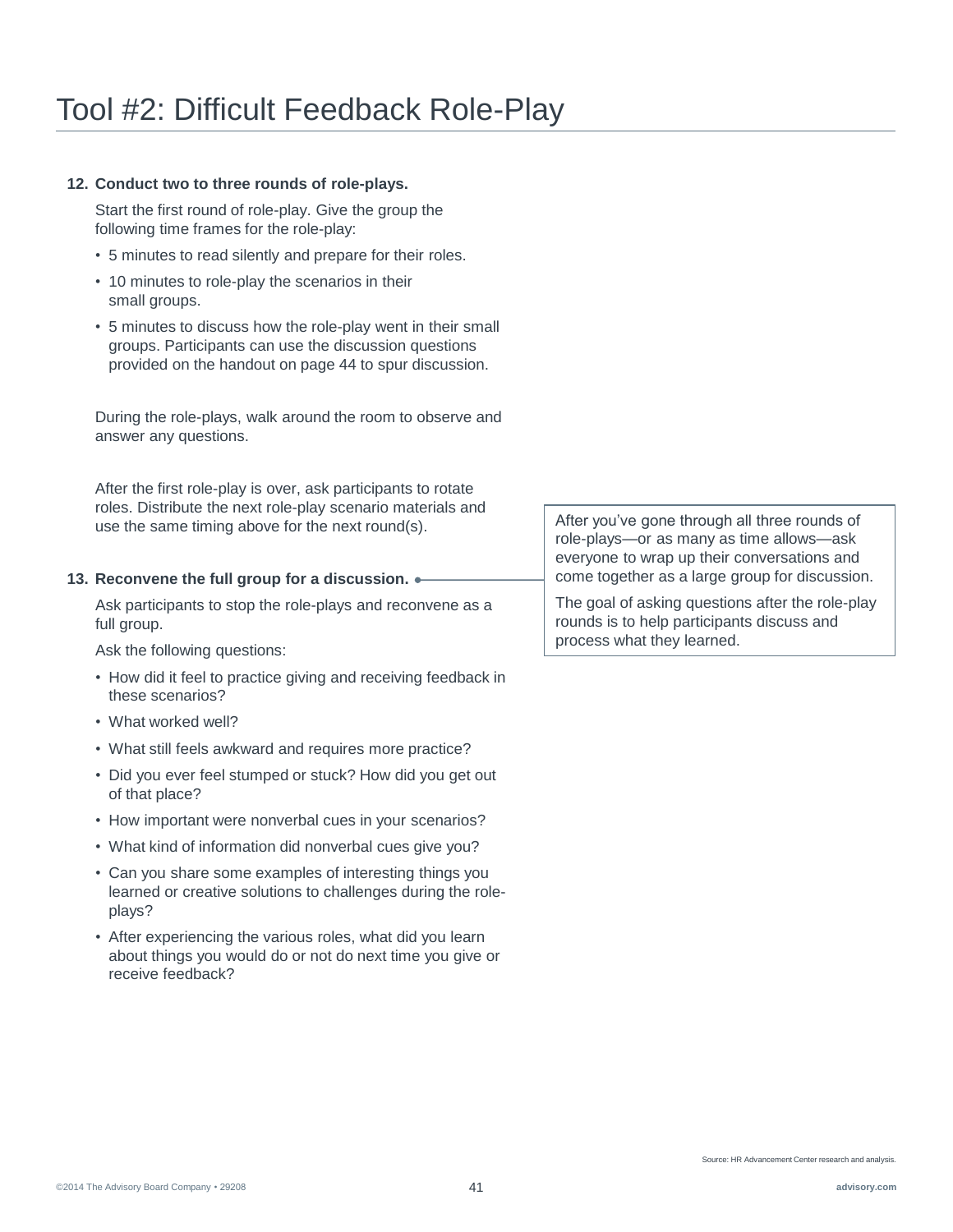#### **14. Wrap up the session.**

Key points to cover:

- Giving difficult feedback can be uncomfortable and challenging.
- It can be so stressful to think about that we may even keep from giving negative feedback at all.
- Delivering feedback effectively can help improve performance, but it takes practice and preparation to tell someone hard news.
- Today's session hopefully helped you feel at least a little more prepared to be direct and open when you need to give difficult performance feedback.
- You can refer to *Tool #2: Prepare a Watertight Outline for Delivering Difficult Feedback* in **The Manager's Guide to Accurate Evaluations** for more information about the feedback method we practiced today.
- And as you practice this technique, please reach out to your HR point of contact if you have any questions.

**Troubleshooting Common Stumbling Blocks in Role-Play Workshops**

The goal of this section is to summarize key learning points for participants. Aim to briefly reinforce the main point: giving difficult feedback is hard, but necessary to improve performance.

#### **Situation Potential Approaches** Small groups finish at different rates Ask for a show of hands for who would like additional time to wrap up. If the majority of the groups would like to continue for a short period, consider allowing just two to five more minutes for them to finish. Avoid extending too far beyond suggested timing to keep the whole workshop from running too long. Participants won't speak up during discussion When you are walking around the room, ask reluctant participants questions yourself, then ask another person in the small group a follow-up question to try to engage the small group in their own conversation with each other.

Participants complain about the roles Consider suggesting they improvise on the spot. You can ask participants taking on the "manager" role to simply recall a difficult conversation they've had or wish they'd had and use that as the basis for their difficult conversation. The people playing the "employee" role would need to respond naturally and go with the flow of the discussion. This kind of improvisation can be fun and valuable when managers get to practice an actual conversation they've had or plan to have.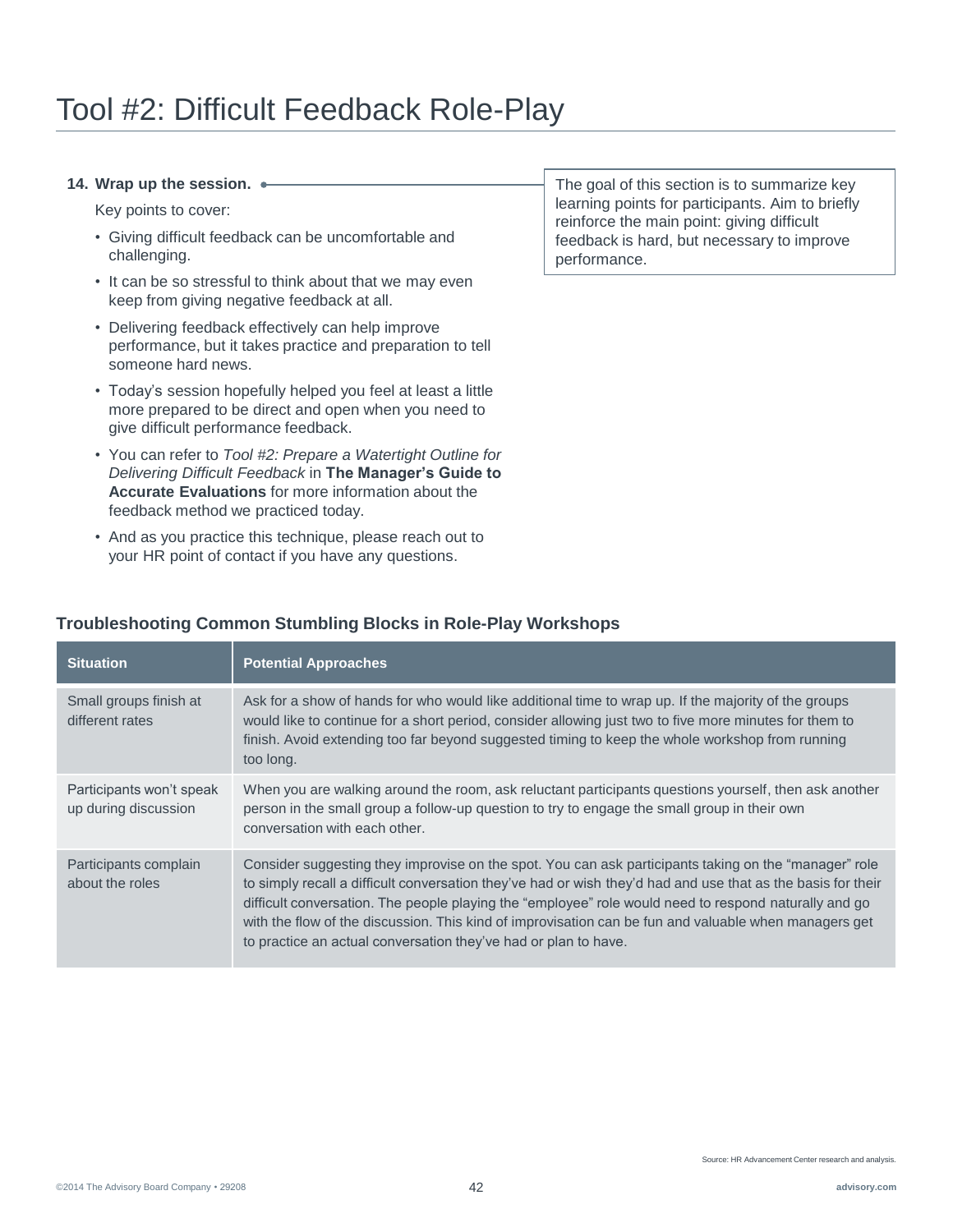## Handouts for Workshop Participants

#### **Performance-Expectation-Consequence Feedback Method and Example**

|                    | <b>P</b> Is for Performance                                                                                                                                                                                             | <b>E</b> Is for Expectation                                                                                                                                                                                                                                                                                 | <b>C</b> Is for Consequence                                                                                                                                                                                                                                                                           |
|--------------------|-------------------------------------------------------------------------------------------------------------------------------------------------------------------------------------------------------------------------|-------------------------------------------------------------------------------------------------------------------------------------------------------------------------------------------------------------------------------------------------------------------------------------------------------------|-------------------------------------------------------------------------------------------------------------------------------------------------------------------------------------------------------------------------------------------------------------------------------------------------------|
| <b>Think About</b> | What did your employee do that<br>led him or her to fail to meet<br>performance standards?<br>Cite specific examples of actions<br>or behaviors that you observed.                                                      | What is the standard that you<br>expect your employee to meet?<br>Explain your expectations using<br>examples of the behavior or actions<br>the employee should demonstrate.                                                                                                                                | What is the consequence of your<br>employee not meeting the<br>standard you expect?<br>Describe how his or her failure to<br>meet standards impacts your team<br>and/or the organization.                                                                                                             |
| <b>Example</b>     | Jorge is a nurse in the<br>cardiovascular unit.<br>Last Tuesday he left work<br>20 minutes early without<br>explanation. He missed the<br>unit huddle and failed to<br>pass information to nurses<br>on the next shift. | I expect Jorge to complete<br>his full shift and not leave<br>without explanation. I also<br>expect Jorge to stay for the<br>unit huddle and give detailed<br>information about his<br>patients (including status<br>updates, recent medications,<br>and expected visitors) to<br>nurses on the next shift. | Since Jorge left early he did<br>not have time to tell Tania,<br>a nurse from the second<br>shift, that one of his patients<br>had a visitor coming that<br>evening. Tania took the<br>patient to X-ray and he<br>missed his visitor. The<br>patient and his visitor were<br>very unhappy about this. |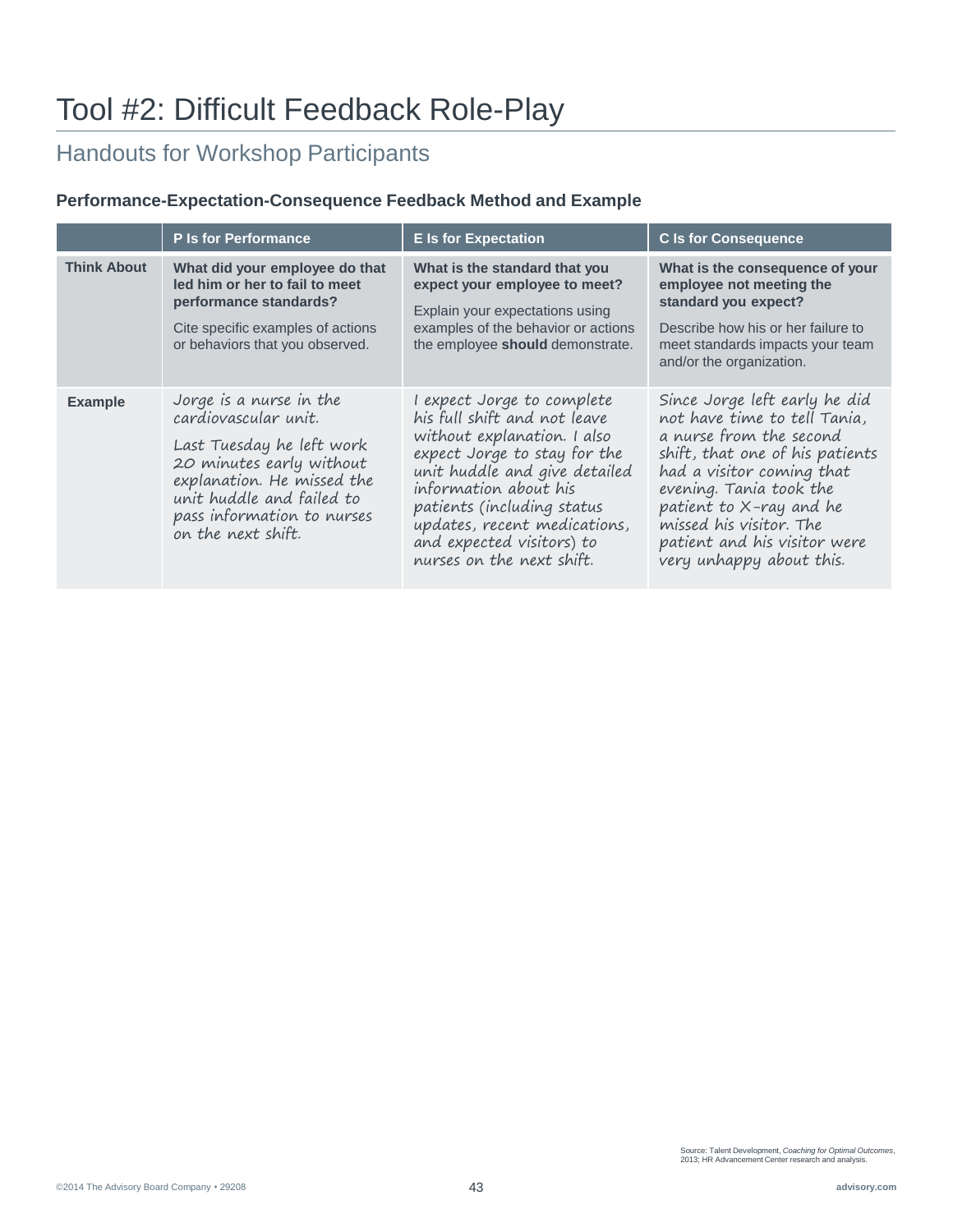## Handouts for Workshop Participants

#### **Overview of Each Role and Discussion Questions**

#### **Employee**

Your aim is to be realistic in the role. You may be tempted to over-exaggerate your character, but try not to. These conversations are already hard enough, so simply aim to be true to life.

#### **Manager**

Your objective is to practice delivering difficult performance feedback—not acting out a part. While the case will give you a scenario, use this as an opportunity to practice delivering feedback as yourself, a manager of others.

#### **Observer**

Your aim is to listen and notice things that the participants may miss in the heat of the moment. Stay silent and take notes so you can provide constructive, detailed feedback. Pay attention to not only what is being said, but also how it is said (for example, body language and the tone of the conversation). Observing difficult conversations also helps you become more comfortable in these types of situations.

#### **After each role-play, your small group should discuss the questions below.**

- 1. What did the manager say that was very effective?
- 2. What might the manager consider phrasing differently?
- 3. About how much time did the manager spend talking versus listening?
	- Talking: \_\_\_\_\_\_\_\_\_\_%
	- Listening: \_\_\_\_\_\_\_\_\_\_%
- 4. How well did the employee accept the feedback?
- 5. What was the overall tone of the conversation (e.g., stressful, easygoing, tense, frustrating, productive)?
- 6. What nonverbal signals did the manager send that were particularly effective? Ineffective?
- 7. Any other nonverbal cues?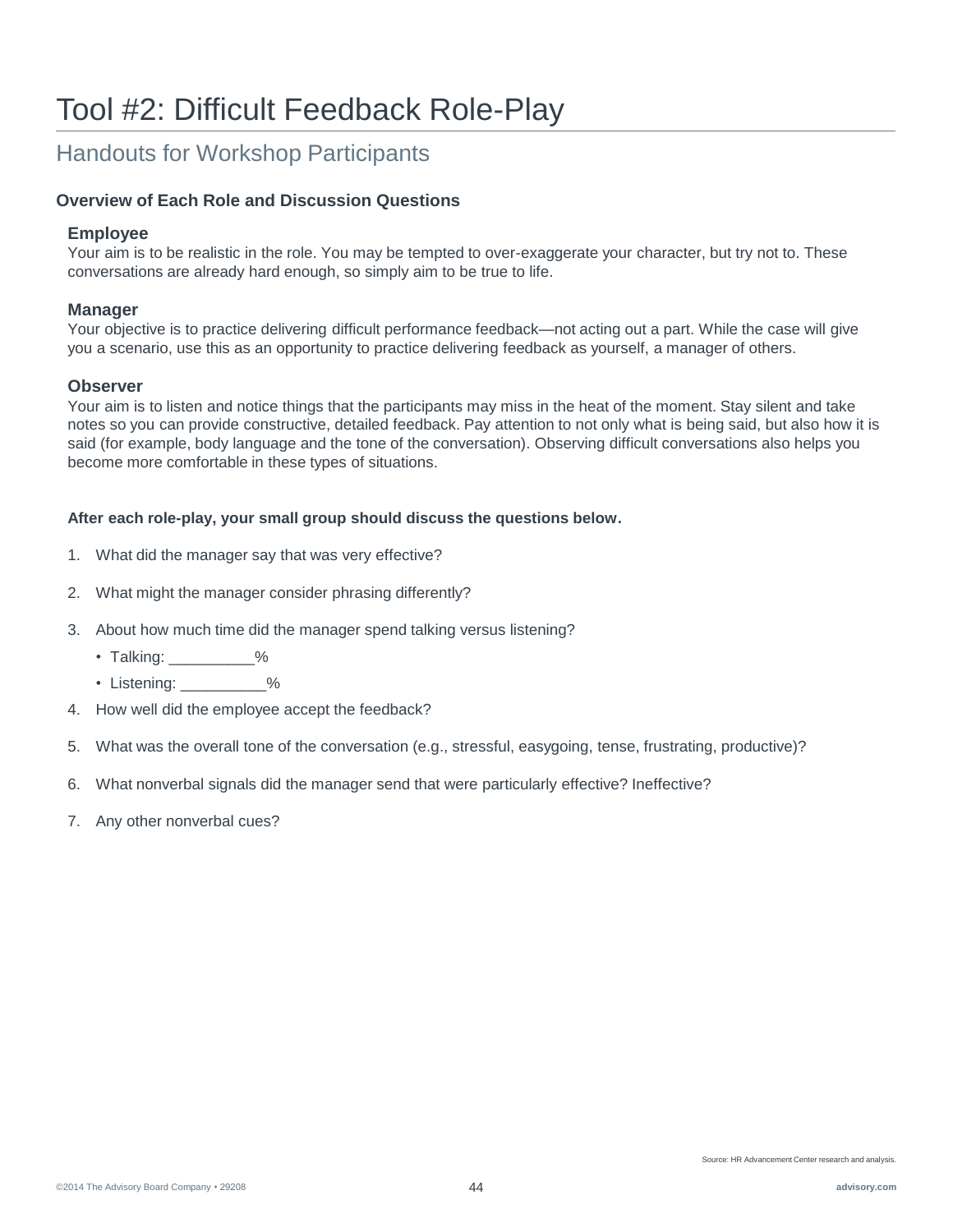## Handouts for Workshop Participants

#### **Role-Play Scenario #1**

#### **Manager Role – Sasha**

You are an RN with five years of experience and six months in your new role as the Med/Surg nurse manager. You oversee 45 employees. One of your employees, Emma, is very enthusiastic and hardworking. She also loves working with people and has a great bedside manner. In fact, last week several patients commented about Emma's caring and cheerful personality.

But this week a patient complained that Emma had messed up his care and then yelled at him about it. You think about how Emma has been acting this week—she seemed to dread her shift and was tense. From the patient's chart, you know that Emma inserted a Foley catheter on Tuesday. You asked Emma's preceptor, Joshua, who supervised the procedure, if anything out of the ordinary happened. Joshua told you that he walked out of the room to respond to a call bell and when he came back, Emma was snapping at the patient, saying something like, "Be quiet, you're distracting me. I'm almost done!" Now you have to talk to Emma.

#### **You can jot down your thoughts and P-E-C message below before meeting with Emma.**

# **P Is for Performance E Is for Expectation C Is for Consequence**

#### **Performance-Expectation-Consequence (P-E-C) Message**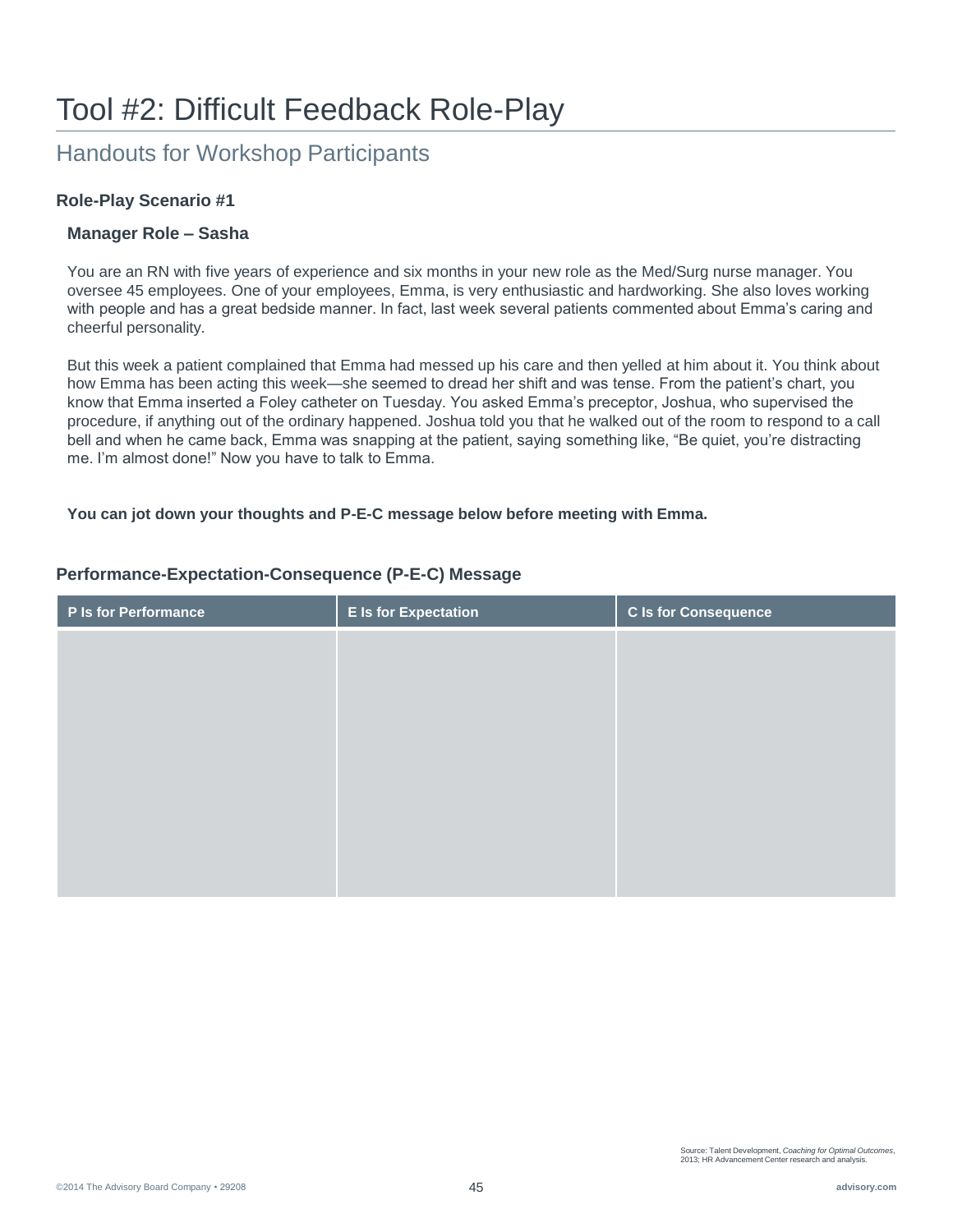## Handouts for Workshop Participants

#### **Role-Play Scenario #1**

#### **Employee Role – Emma**

You are a new nurse in your first year as an RN. This is your first job after graduating with your BSN and you are very excited about working at this hospital—it's where you interned during nursing school and was your first choice for employment. You feel comfortable with patients and they usually respond well to you. You also have a great rapport with all of your team members and have learned a lot from them.

A few days ago you had to insert a urinary catheter. Since you haven't done a ton of these yet, you asked Joshua, your preceptor, to supervise. Joshua is great to work with. He is very nice and calm and has helped you out of difficult situations before—last month he stopped you from giving the wrong dose of medication to an elderly patient. This time, you accidentally broke the sterile field just prior to inserting the catheter. Right as this happened, a call bell went off and Joshua stepped out of the room. You were rattled and stopped for a minute. You decided the best thing to do was to start over, so you grabbed a new sterile package. The patient asked what was going on and why it was taking so long. You told him not to worry and that you would be done soon. Joshua walked back in the room as the patient grumbled about how long you were taking. After you both left the room, Joshua asked what happened and you told him everything went fine. Now, the nurse manager, Sasha, wants to speak with you.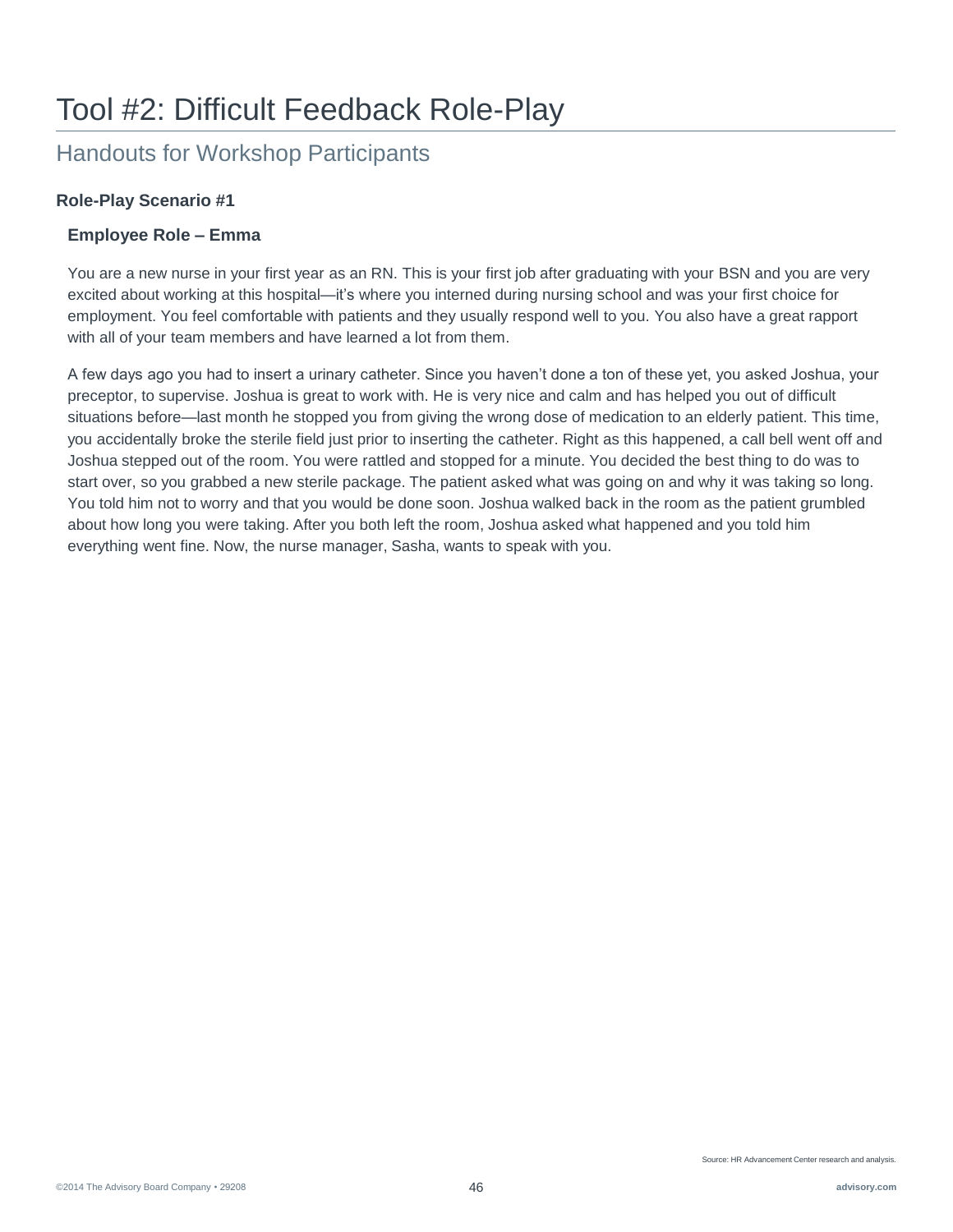## Handouts for Workshop Participants

#### **Role-Play Scenario #1**

#### **Observer's Notes Sheet**

|    | What did you observe?                                                                                                                                                                                                | <b>Notes</b>                                                            |
|----|----------------------------------------------------------------------------------------------------------------------------------------------------------------------------------------------------------------------|-------------------------------------------------------------------------|
|    | <b>Verbal Cues</b>                                                                                                                                                                                                   |                                                                         |
| 1. | How well did the manager use the P-E-C<br>feedback method? Did the manager use:<br>• Clear, simple language<br>• Concrete examples of behaviors<br>• Questions and active listening<br>• Clear summary of next steps |                                                                         |
| 2. | What did the manager say that was<br>very effective?                                                                                                                                                                 |                                                                         |
| 3. | What might the manager consider<br>phrasing differently?                                                                                                                                                             |                                                                         |
|    | 4. About how much time did the manager<br>spend talking versus listening?                                                                                                                                            | $\frac{0}{0}$<br>• Talking:<br>$\frac{0}{0}$<br>· Listening: __________ |
| 5. | How well did the employee accept<br>the feedback?                                                                                                                                                                    |                                                                         |
|    | <b>Nonverbal Cues</b>                                                                                                                                                                                                |                                                                         |
| 1. | Describe the overall tone of the<br>conversation (e.g., stressful, easygoing,<br>tense, frustrating, productive).                                                                                                    |                                                                         |
| 2. | Did you observe any of the following for<br>the manager? For the employee?                                                                                                                                           |                                                                         |
|    | • Leaning back in the chair, yawning,<br>looking at the clock (or other indications<br>of disinterest)?                                                                                                              |                                                                         |
|    | • Smiling, nodding, keeping eye contact<br>(or other indications of interest)?                                                                                                                                       |                                                                         |
|    | • Avoiding eye contact,<br>crossed arms, fidgeting (or<br>other indications of agitation)?                                                                                                                           |                                                                         |
| 3. | What nonverbal signals did the<br>manager send that were particularly<br>effective? Ineffective?                                                                                                                     |                                                                         |
| 4. | Any other observations?                                                                                                                                                                                              |                                                                         |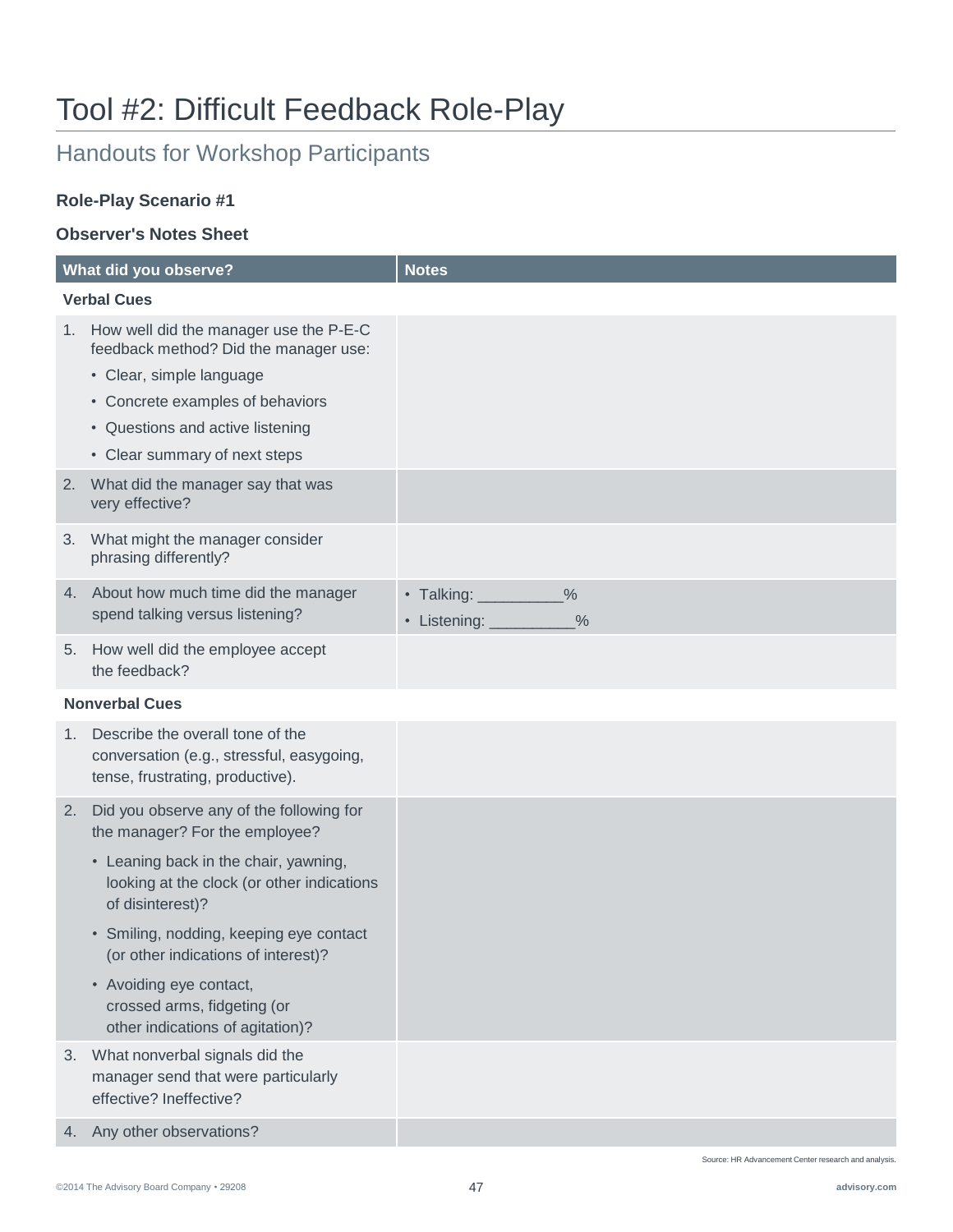## Handouts for Workshop Participants

#### **Role-Play Scenario #2**

#### **Manager Role – Carlos**

You are the regional pharmacy manager for Hillside Health Care System with just two years of experience in this role. You had been the pharmacy manager at one of the organization's facilities for 20 years. But when the regional position opened up, you decided it could be a great learning opportunity for you and a chance to mentor other pharmacy managers to help them build their leadership skills.

One of your pharmacy managers is quite a shining star. Anita was promoted only a year ago, but you see a great career ahead of her at the organization. She is technically one of the best pharmacists you've worked with, and three years ago, in just her first year on the job, she brought up an innovative idea for changing the pharmaceutical supply management system. After some initial reluctance by the leadership team to change things, she demonstrated through financial modelling the cost savings the new system would create and they were convinced. The organization decided to pilot the system at South Hospital and then roll it out to other facilities if it proved successful. It did, and now the whole system is on board.

Everything runs so smoothly at Anita's pharmacy. You never hear of any issues, the supplies and documents are always perfect, and Anita goes to great lengths to research which medications would be best for the patients. When the annual employee engagement pulse-check survey results came back two months ago, you noticed something strange. Anita's pharmacy staff were the least engaged of any of the pharmacies in your system. At first you thought it must have to do with the terrible cafeteria and parking conditions at South Hospital. But one person left anonymous qualitative comments about Anita. "She's a great pharmacist, but she's so controlling of everything and I don't have a chance to learn or help. I'm really interested in job growth, so this is frustrating." You decided to investigate further. With annual performance reviews coming up soon, you needed to do more in-person rounding anyway.

While at South Hospital, as expected you found everything in tip-top shape. When you chatted with staff, most said they were quite satisfied with the work and very supportive of Anita. But as you watched the group interact, you could see that Anita singlehandedly performed inventory checks, spoke with physicians regarding patient medications, dealt with suppliers, and more. While she was running the show, most of her staff stepped out of the way and got home on time. Still, you thought she might just be trying to impress you while you were visiting. Then at the team's weekly meeting, you listened in from the back of the room. At the end of the regular check-in meeting, Anita explained a new idea for further enhancing the pharmacy management system and asked for two volunteers to help. No one volunteered. Clearly embarrassed, Anita made a quick joke and then "volunteered" two staff for the job. The "volunteered" pharmacist responded: "Look, I'd really like to help you here, but I don't see how. You haven't involved us in any of the work so far, so I'm just not sure I can help." Then you knew you had to speak with Anita about staff development and engagement—something she seems to be struggling with.

**You can jot down your thoughts and P-E-C message on the next page before meeting with Anita.**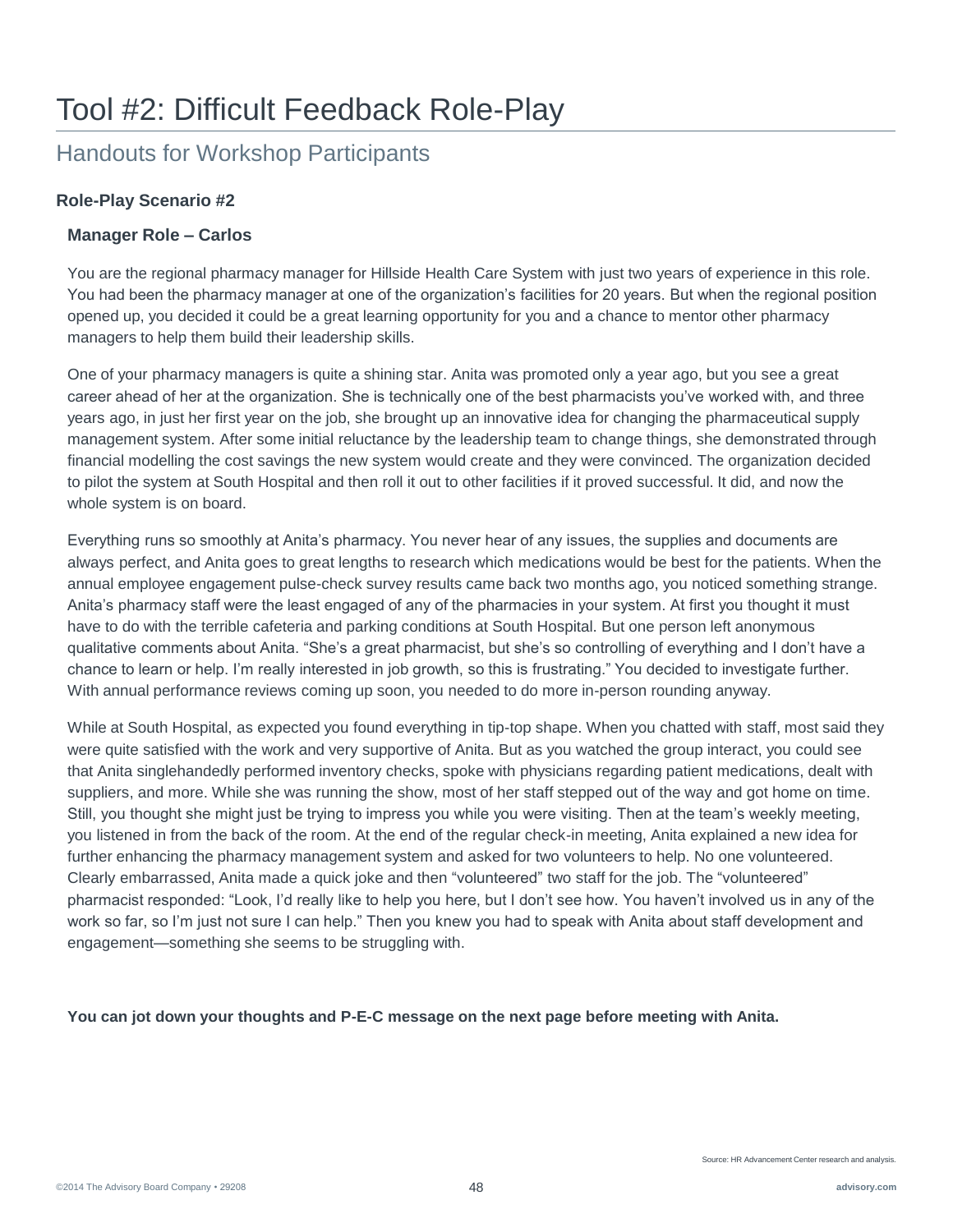## Handouts for Workshop Participants

#### **Role-Play Scenario #2**

#### **Performance-Expectation-Consequence (P-E-C) Message**

| P Is for Performance | <b>E</b> Is for Expectation | C Is for Consequence |
|----------------------|-----------------------------|----------------------|
|                      |                             |                      |
|                      |                             |                      |
|                      |                             |                      |
|                      |                             |                      |
|                      |                             |                      |
|                      |                             |                      |
|                      |                             |                      |
|                      |                             |                      |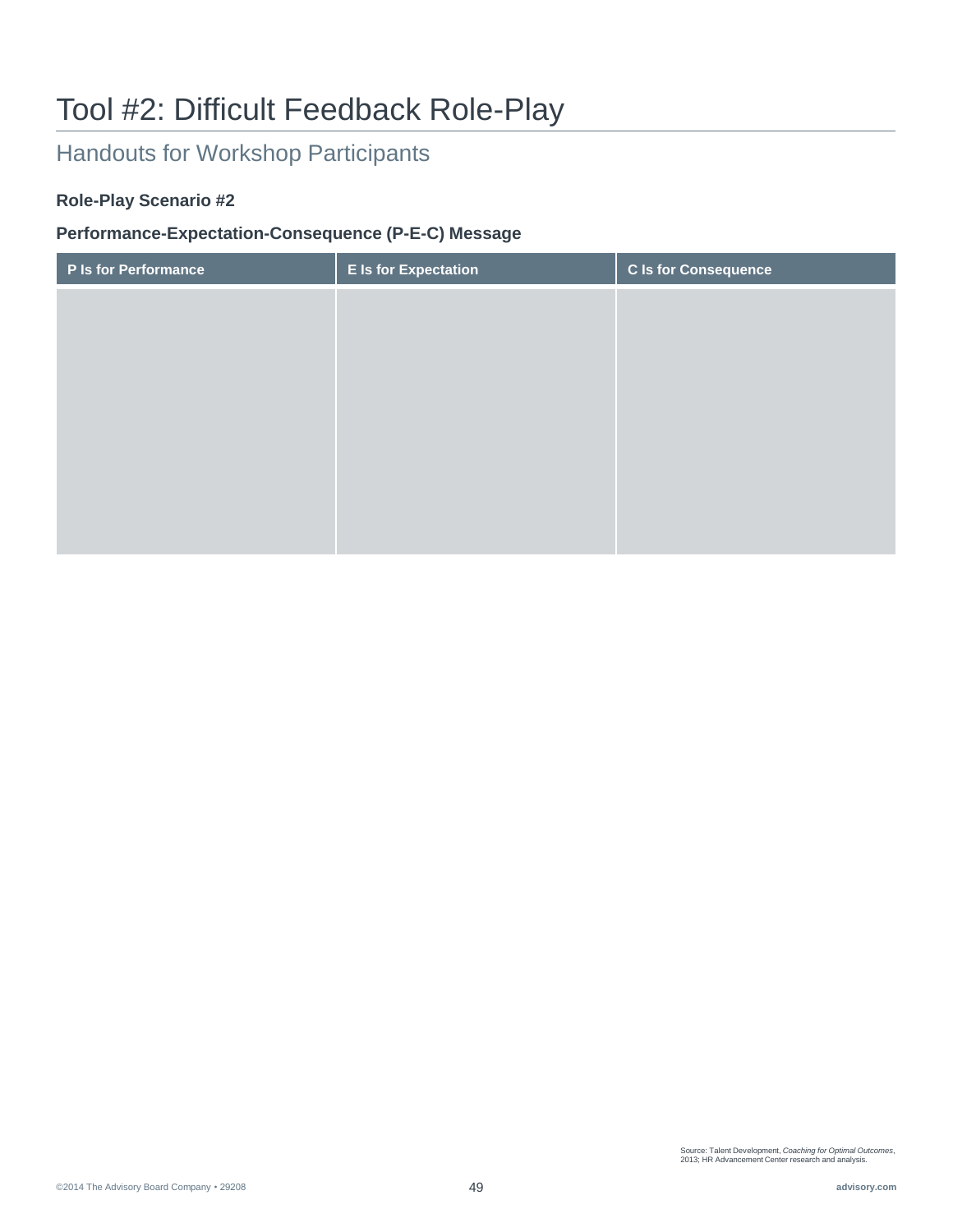## Handouts for Workshop Participants

#### **Role-Play Scenario #2**

#### **Employee Role – Anita**

You have been working as a pharmacist at South Hospital for the past four years. You are an excellent pharmacist, and have won recognition from the organization for reducing costs through a new pharmaceutical supply management system. Prompted by this success, and with the recent retirement of the former pharmacy manager, the organization promoted you to pharmacy manager about a year ago. You now oversee a team of 10 pharmacists and technicians. This was a really fast advancement track for the organization, but you are clearly a top-performing pharmacist and have your eye on becoming the regional pharmacy manager one day. Part of what makes you so successful is your tight control of systems and protocols. In fact, you often prefer to do things yourself rather than let other, less diligent employees muddle through. This often means you end up staying late to take on the extra work, and frankly, you can't see why your employees don't just step up their game too. Can't they see that their sloppy efforts slow things down?

Your boss, Carlos, the regional manager, has taken an interest in supporting your transition to new manager. But he usually only comes around once a quarter, so mostly you just get on with the work at hand. Also, you don't want to raise any issues or send the message that you're not totally on top of things. Reviews are coming up in a few months, so your boss has been dropping by more frequently to see how things are going and to chat with you and your staff. In your team meeting this week, you proudly explained your plan to roll out a new phase of the pharmacy management system you created. When you asked for a pharmacist and technician to help you get the idea off the ground, no one volunteered. Feeling a bit embarrassed because Carlos was in the room, you made a joke about "not everyone rushing at once," and decided on the spot to pick two people instead. The pharmacist you picked actually had the nerve to resist helping—he said something about not knowing how to be helpful—and made you both look bad. You weren't terribly surprised when your boss Carlos asked to meet with you the next day.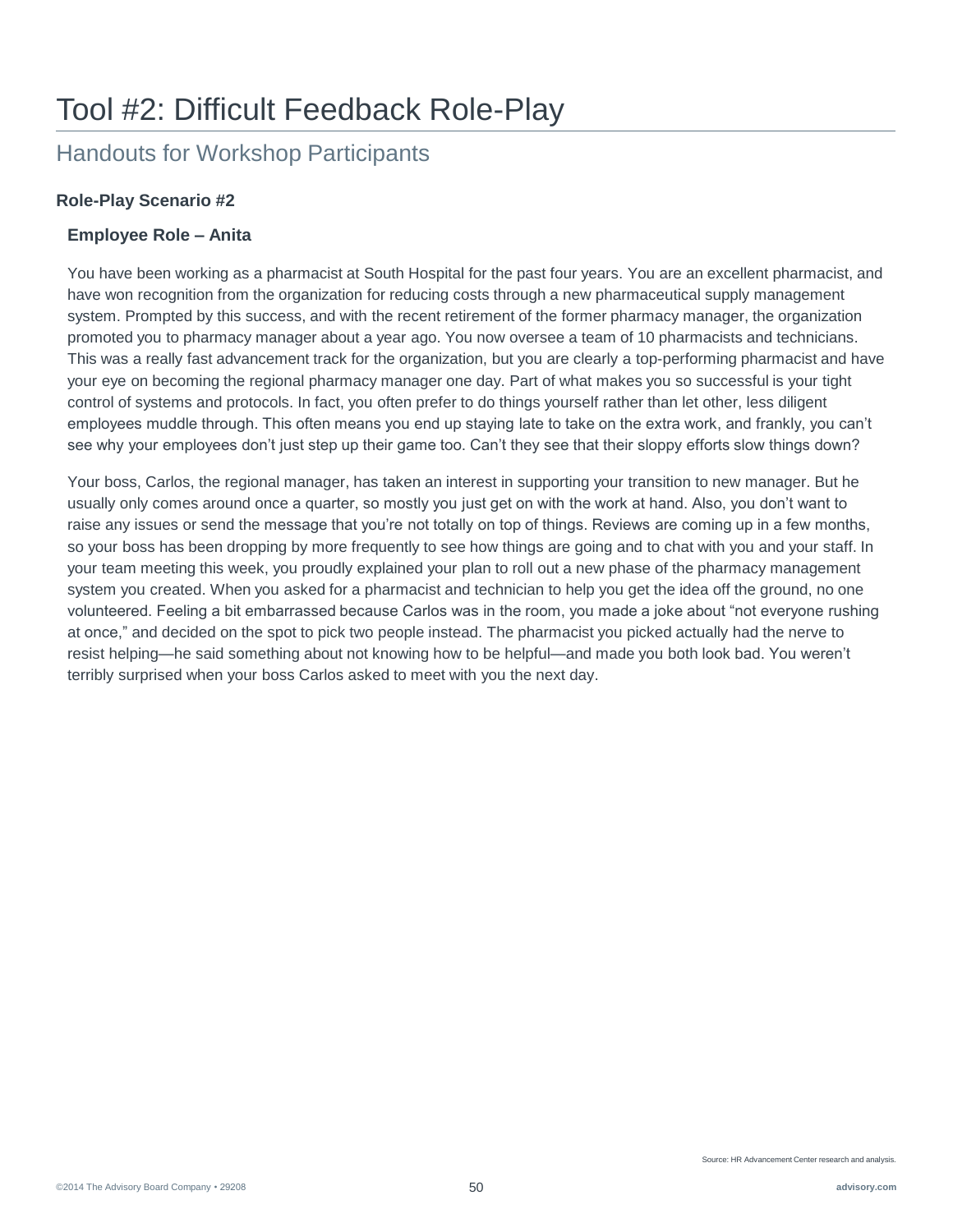## Handouts for Workshop Participants

#### **Role-Play Scenario #2**

#### **Observer's Notes Sheet**

| What did you observe? |                                                                                                                   | <b>Notes</b>                                                    |
|-----------------------|-------------------------------------------------------------------------------------------------------------------|-----------------------------------------------------------------|
| <b>Verbal Cues</b>    |                                                                                                                   |                                                                 |
| 1.                    | How well did the manager use the P-E-C<br>feedback method? Did the manager use:                                   |                                                                 |
|                       | • Clear, simple language                                                                                          |                                                                 |
|                       | • Concrete examples of behaviors                                                                                  |                                                                 |
|                       | • Questions and active listening                                                                                  |                                                                 |
|                       | • Clear summary of next steps                                                                                     |                                                                 |
| 2.                    | What did the manager say that was<br>very effective?                                                              |                                                                 |
| 3.                    | What might the manager consider<br>phrasing differently?                                                          |                                                                 |
| 4.                    | About how much time did the manager<br>spend talking versus listening?                                            | • Talking: _________<br>$\frac{0}{0}$<br>• Listening: _<br>$\%$ |
| 5.                    | How well did the employee accept<br>the feedback?                                                                 |                                                                 |
|                       | <b>Nonverbal Cues</b>                                                                                             |                                                                 |
| 1.                    | Describe the overall tone of the<br>conversation (e.g., stressful, easygoing,<br>tense, frustrating, productive). |                                                                 |
| 2.                    | Did you observe any of the following for<br>the manager? For the employee?                                        |                                                                 |
|                       | • Leaning back in the chair, yawning,<br>looking at the clock (or other indications<br>of disinterest)?           |                                                                 |
|                       | • Smiling, nodding, keeping eye contact<br>(or other indications of interest)?                                    |                                                                 |
|                       | • Avoiding eye contact,<br>crossed arms, fidgeting (or<br>other indications of agitation)?                        |                                                                 |
| 3.                    | What nonverbal signals did the<br>manager send that were particularly<br>effective? Ineffective?                  |                                                                 |
| 4.                    | Any other observations?                                                                                           |                                                                 |

Source: HR Advancement Center research and analysis.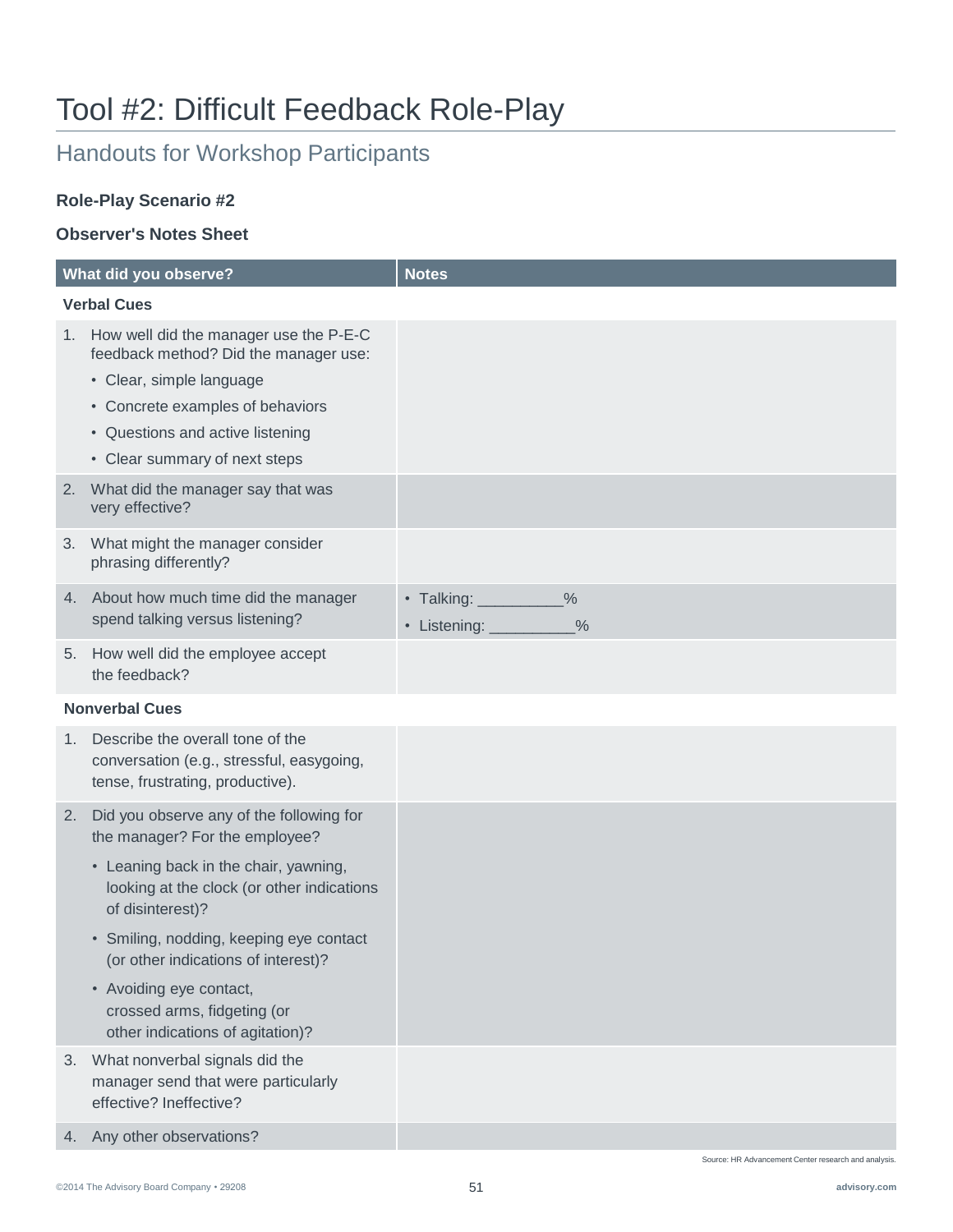## Handouts for Workshop Participants

#### **Role-Play Scenario #3**

#### **Manager Role – Trey**

You are a manager overseeing patient registration and admissions at Legacy Hospital. You have more than 10 years of experience—the past five at Legacy—and you have great rapport with Kevin, one of your employees here. He has always been a very diligent, responsible employee who takes pride in his work and enjoys helping patients get the care they need. Because of his strong work ethic and his commitment to helping patients, when Legacy was recently acquired by a larger system and had to reorganize roles, you really wanted to give Kevin more responsibilities and a chance to interact in person with patients. After discussing his potential with other managers, you decided to offer Kevin a change from call center-based scheduling to patient-facing registration. He's so knowledgeable already about the scheduling process and software, this would just give him more opportunities to see the impact of his efforts by working in person with patients. Because Kevin can sometimes be shy, you've had to work with him a little bit on his speaking and communication skills. But overall he has a great demeanor and seems to have transitioned just fine—no extra training needed.

Unfortunately and surprisingly, someone from your team complained that Kevin's patient registration paperwork was sometimes incomplete. You were trying to think about what could be wrong, when you got an email reminder about the system's diversity awareness training this month. The reminder said that incomplete patient registration is one of the main ways organizations fail to capture data about patient race, ethnicity, and primary language; information that helps provide higher quality care for all patients. You hadn't really thought this could be an issue for Kevin, but decided to look into it. You changed your rounding schedule so you could stop by and observe him registering patients a few times this week. While he appeared to have no trouble with patients who spoke English as a first language, you observed two strained conversations with patients who did not speak English as their primary language. After checking into the documents post-registration, you saw that Kevin left gaps in the patient demographics section. You need to speak with Kevin.

**You can jot down your thoughts and P-E-C message below before meeting with Kevin.** 

| P Is for Performance | <b>E</b> Is for Expectation | <b>C</b> Is for Consequence |
|----------------------|-----------------------------|-----------------------------|
|                      |                             |                             |
|                      |                             |                             |
|                      |                             |                             |
|                      |                             |                             |
|                      |                             |                             |
|                      |                             |                             |
|                      |                             |                             |
|                      |                             |                             |

#### **Performance-Expectation-Consequence (P-E-C) Message**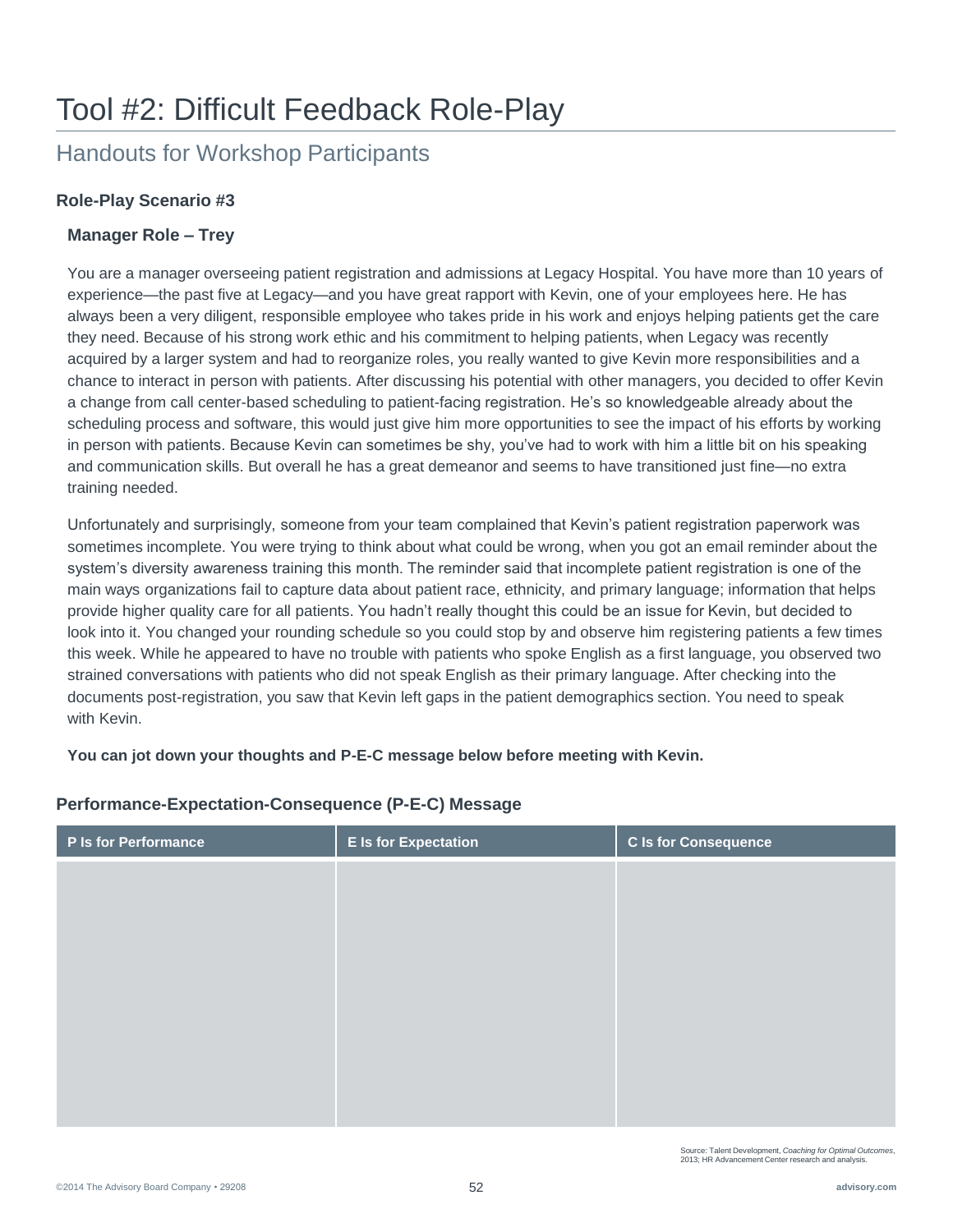## Handouts for Workshop Participants

#### **Role-Play Scenario #3**

#### **Employee Role – Kevin**

You recently transitioned to a new role as patient registrar after five years of service as an appointment scheduler in Legacy Hospital's call center. You work hard at your job, you're always on time, and you always leave on time to get home to your family. Your transition came about when Legacy was acquired by a larger health system three months ago. Now your role includes more face-to-face interaction with patients whereas before you were just on the phone in the call center all day. You are naturally shy, so at first you were worried about this change. But you really enjoy making patients' day by helping them find an appointment, so you figured it might add more meaning to your work to see and interact with patients in person.

So far everything has been going well. You already knew all about the scheduling process and software, and you're even starting to enjoy meeting new people every day. One thing you've found challenging is understanding and communicating with patients who don't speak English as a first language. Your boss has chatted with you about speaking up more, smiling, and making eye contact, but he never said anything helpful about handling language barriers. Normally very methodical and thorough, you're struggling to complete patient registration information. You also feel anxious about making the patients feel uncomfortable, so you typically just smile and try to get by as best you can. You often skip or make your best guess at the patient's ethnicity—no one's really looking into this data anyway; the insurance information is the most important and that you can usually just get from an insurance card. Besides, you're getting along fine with most of the patients. Your boss asked you to stay late today to talk about your performance in your new role. You've known him for years and this is the first time he's wanted to speak with you in private—you're upset and worried you have disappointed him but you are not sure how.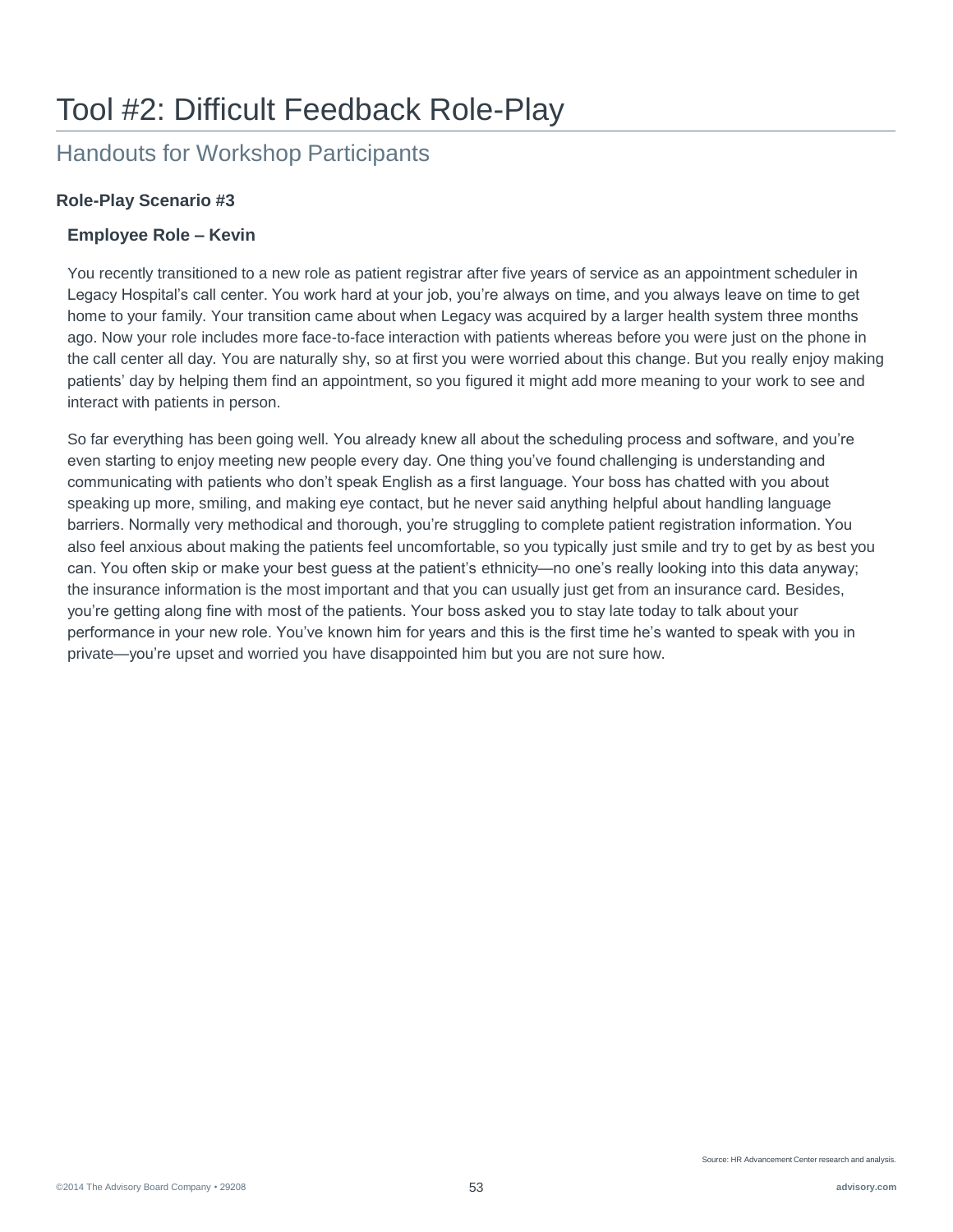## Handouts for Workshop Participants

#### **Role-Play Scenario #3**

#### **Observer's Notes Sheet**

|                       | What did you observe?                                                                                                                                                                                                | <b>Notes</b>                                                     |
|-----------------------|----------------------------------------------------------------------------------------------------------------------------------------------------------------------------------------------------------------------|------------------------------------------------------------------|
| <b>Verbal Cues</b>    |                                                                                                                                                                                                                      |                                                                  |
| 1.                    | How well did the manager use the P-E-C<br>feedback method? Did the manager use:<br>• Clear, simple language<br>• Concrete examples of behaviors<br>• Questions and active listening<br>• Clear summary of next steps |                                                                  |
| 2.                    | What did the manager say that was<br>very effective?                                                                                                                                                                 |                                                                  |
| 3.                    | What might the manager consider<br>phrasing differently?                                                                                                                                                             |                                                                  |
| 4.                    | About how much time did the manager<br>spend talking versus listening?                                                                                                                                               | • Talking: __________<br>$\frac{0}{0}$<br>• Listening: _<br>$\%$ |
| 5.                    | How well did the employee accept<br>the feedback?                                                                                                                                                                    |                                                                  |
| <b>Nonverbal Cues</b> |                                                                                                                                                                                                                      |                                                                  |
| 1.                    | Describe the overall tone of the<br>conversation (e.g., stressful, easygoing,<br>tense, frustrating, productive).                                                                                                    |                                                                  |
| 2.                    | Did you observe any of the following for<br>the manager? For the employee?                                                                                                                                           |                                                                  |
|                       | • Leaning back in the chair, yawning,<br>looking at the clock (or other indications<br>of disinterest)?                                                                                                              |                                                                  |
|                       | • Smiling, nodding, keeping eye contact<br>(or other indications of interest)?                                                                                                                                       |                                                                  |
|                       | • Avoiding eye contact,<br>crossed arms, fidgeting (or<br>other indications of agitation)?                                                                                                                           |                                                                  |
| 3.                    | What nonverbal signals did the<br>manager send that were particularly<br>effective? Ineffective?                                                                                                                     |                                                                  |
| 4.                    | Any other observations?                                                                                                                                                                                              |                                                                  |
|                       |                                                                                                                                                                                                                      | Source: HR Advancement Center research and analysis              |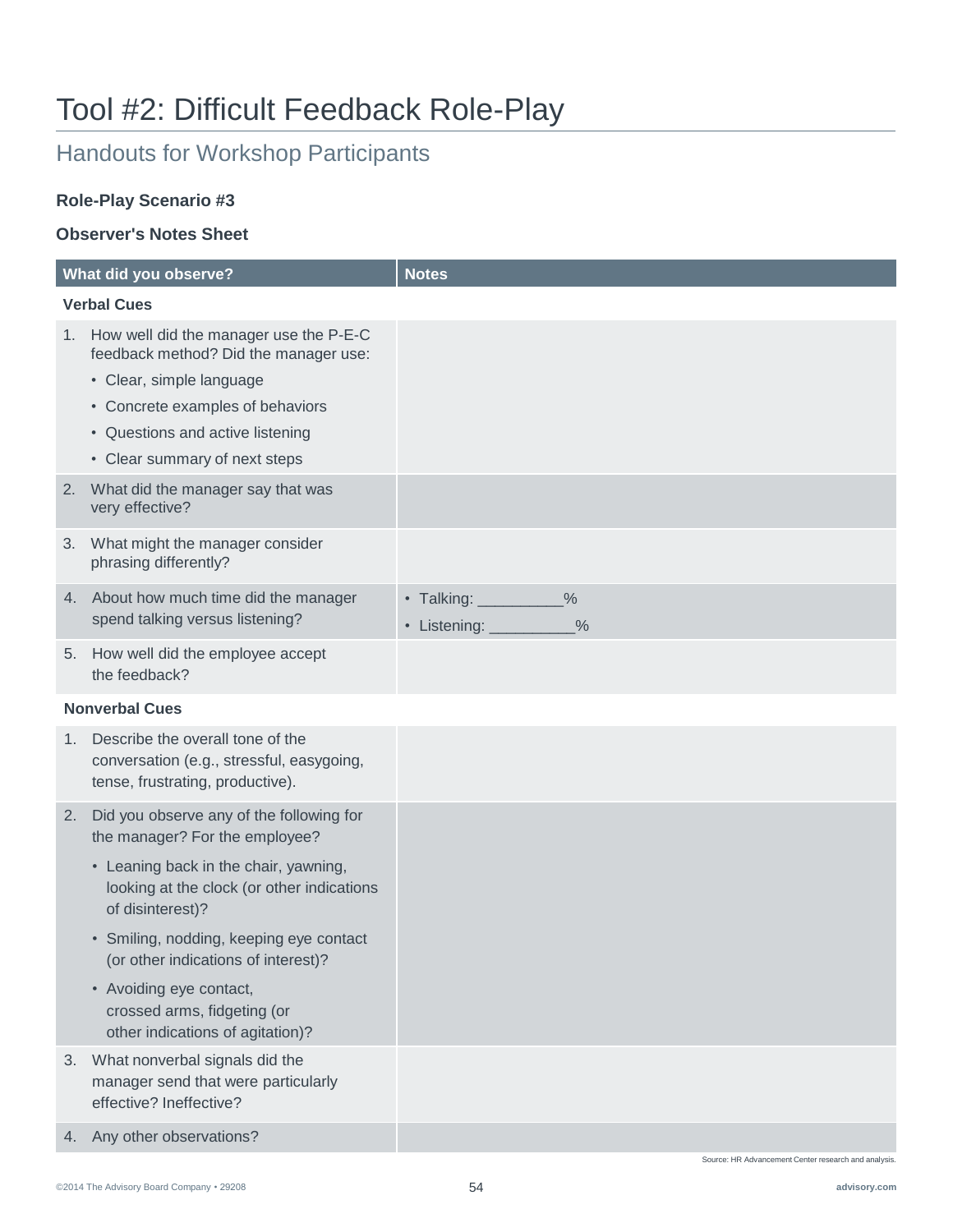

Help Individual Managers See and Correct Rating Errors

*Section II*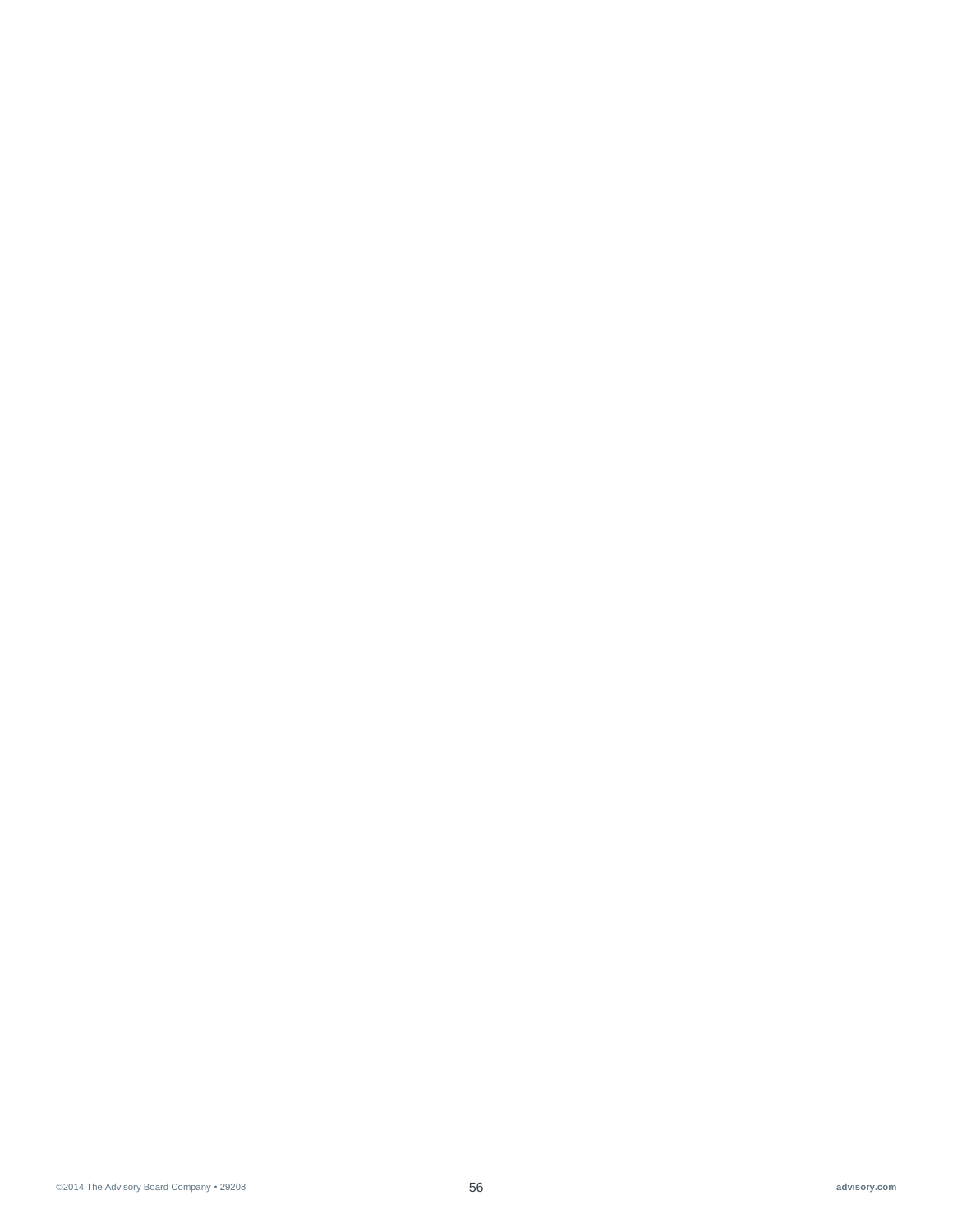# Tool #3: One-on-One Conversations with Managers About Their Ratings

**Overview:** This guide equips HR staff and/or operational leaders to talk to managers about their downward performance ratings. The aim of the discussion is to help managers understand how (and when) they might want to change the percentage of staff they rated "high, middle, and low."

**Note:** This discussion guide corresponds to three tools within **The Manager's Guide to Accurate Evaluations**: *Tool #5: Calculate the Percentage of Your Staff Rated "High, Middle, and Low," Tool #6: How to Adjust Staff Ratings to Reflect Performance Differences*, and *Tool #7: Build a Case for Keeping Your Rating Distribution.*

**Intended User:** Anyone who wants to talk to a manager about the percentage of staff that manager rated "high, middle, and low."

**Goal:** To help you explain to managers why their percentage of staff rated "high, middle, and low" may need to change—and how to do so quickly and fairly.

**Estimated Time Required:** 15 to 30 minutes per manager.

#### **Note on Use:**

**Option 1:** Focus on raising manager awareness of their percentage of staff rated "high, middle, and low." Do not suggest managers change their downward ratings.

- Follow the steps for Option 1 on pages 58 and 59.
- Before meeting with managers, familiarize yourself with *Tool #5: Calculate the Percentage of Your Staff Rated "High, Middle, and Low"* (available in **The Manager's Guide to Accurate Evaluations**).

**Option 2**: Suggest managers change their percentage of staff rated "high, middle, and low" in order to meet recommended guidelines or target percentages for the rating distribution.

- Follow the steps for Option 2 on pages 60 through 64.
- Before meeting with managers, familiarize yourself with *Tool #5: Calculate the Percentage of Your Staff Rated "High, Middle, and Low," Tool #6: How to Adjust Staff Ratings to Reflect Performance Differences*, and *Tool #7: Build a Case for Keeping Your Rating Distribution* (available in **The Manager's Guide to Accurate Evaluations**).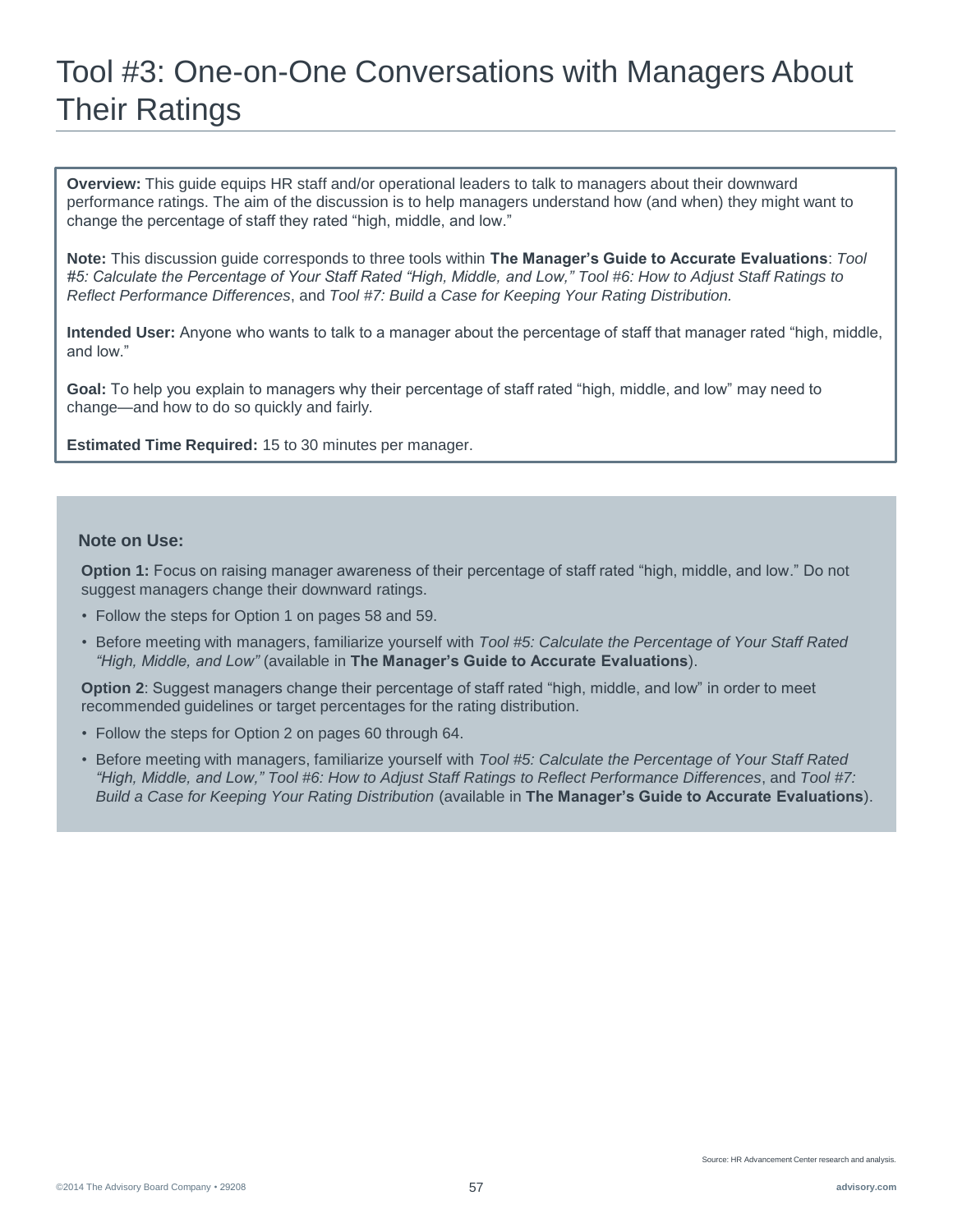# Tool #3: One-on-One Conversations with Managers About Their Ratings

#### **Option 1**

#### **Schedule time to meet one-on-one with any manager whose performance rating distribution you want to discuss 1**

Schedule a private meeting with any managers whose percentage of staff rated "high, middle, and low" (or rating distribution) you want to discuss.

Potential managers you might want to meet with include:

- New managers to the organization
- Managers who have recently been promoted to a leadership role
- Managers whose initial "high, middle, and low" percentages fall outside the organization's target distribution
- Managers who have given staff members disciplinary write-ups during the evaluation period
- Managers whose departments have been affected by organizational changes (e.g., mergers and acquisitions)

#### **2 Introduce yourself and explain the purpose of your meeting**

Introduce yourself and ensure the manager has a copy of *Tool #5: Calculate the Percentage of Your Staff Rated "High, Middle, and Low"* (available in **The Manager's Guide to Accurate Evaluations**).

Explain why you are meeting. Key points to cover include:

- What "high, middle, and low" rating percentages are:
	- These percentages show the relative amount of staff getting each rating. This is also known as your rating distribution.
	- The rating distribution shows if you have a tendency to rate in a certain way—such as too high or too low.
- How to calculate your "high, middle and low" rating percentages

**Note**: Refer to the Manager FAQs on page 59 of this guide for answers to common questions.

#### **3 Help the manager calculate the percentage of his or her staff rated "high, middle, and low"**

Follow the instructions in *Tool #5: Calculate the Percentage of Your Staff Rated "High, Middle, and Low"* (available in **The Manager's Guide to Accurate Evaluations)** to help the manager calculate his or her rating distribution.

**Note:** Your organization may ask managers to complete this step before you meet with them. If so, quickly verify the manager has completed the worksheet correctly.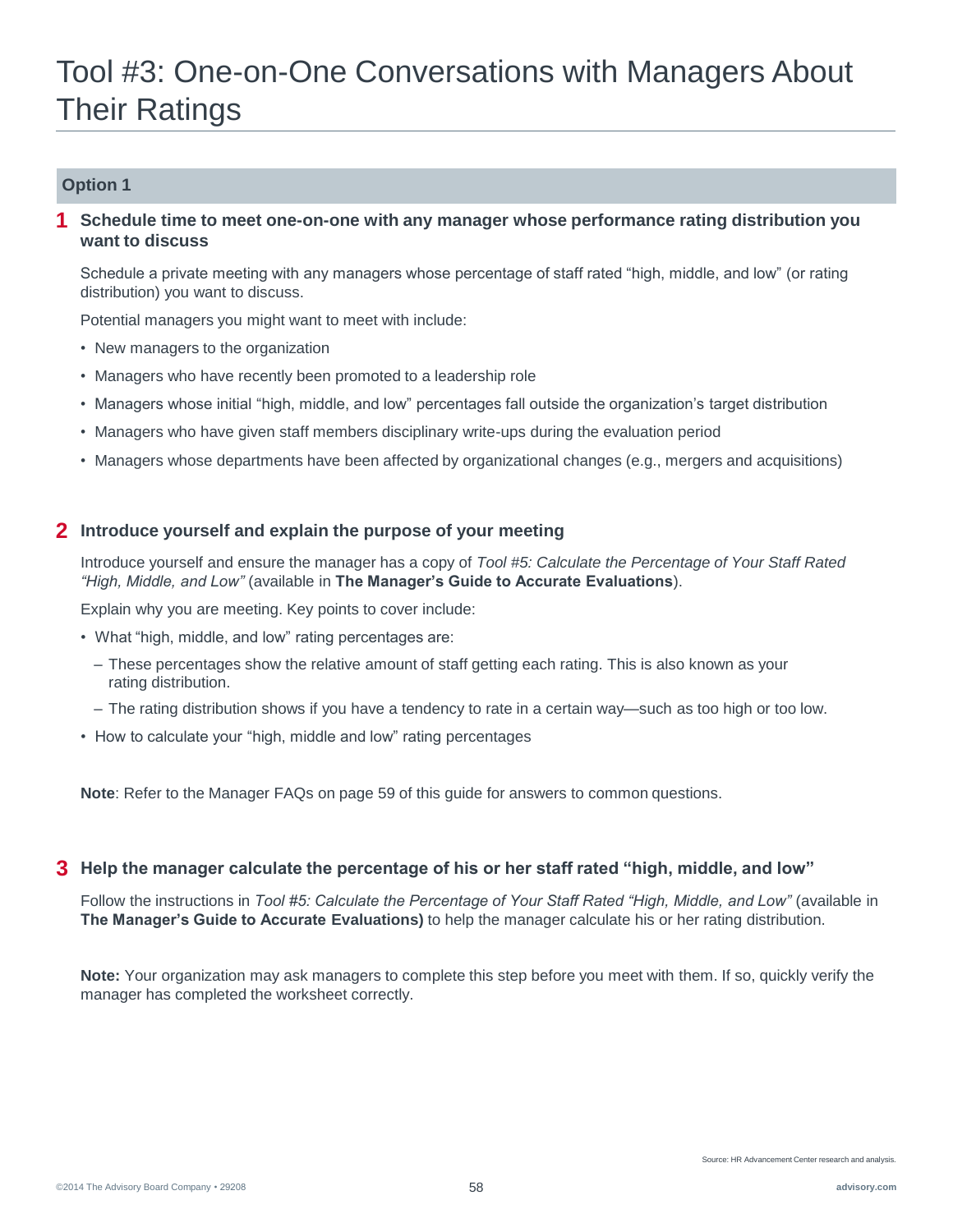#### **4 Ask probing questions to help the manager reflect on his or her rating distribution**

Prompt the manager to reflect on his or her rating distribution by asking:

- Do you have any questions about the math? Or would you like me to go over any sections of the worksheet again?
- What do you think about your rating percentages?
- Do any of the percentages surprise you? Or are they about what you would expect?
- Do any of them seem too big? Or too small?

#### **5 Wrap up your meeting**

Thank the manager for his or her time and explain that there are no next steps.

| <b>Manager Questions</b>                                                  | <b>Sample Answers</b>                                                                                                                                                                                                                                                                               |
|---------------------------------------------------------------------------|-----------------------------------------------------------------------------------------------------------------------------------------------------------------------------------------------------------------------------------------------------------------------------------------------------|
| Why do I have to do this<br>worksheet?                                    | This worksheet will help you see the percentage of staff you rated "high, middle, and low." It can be<br>helpful to double-check if your percentages seem to accurately capture how your staff performed<br>this year.                                                                              |
|                                                                           | Seeing the percentages can also help you see your own rating tendencies. Do you tend to rate<br>higher or lower than average?                                                                                                                                                                       |
| Shouldn't I evaluate each<br>employee separately and<br>not compare them? | You evaluate each employee first, and then do this worksheet to see what percentage of your staff<br>you rated high, middle, and low. Because managers evaluate each employee separately, some<br>never step back and see how they rated their team overall. This exercise will give you that view. |
| What should my rating<br>percentages be?                                  | There is no right or wrong answer here. The ratings only need to be fair and accurate. In general,<br>most staff are middle performers, so about 60% to 70% of any group of staff are usually in<br>this range.                                                                                     |

#### **Manager FAQs and Sample Answers**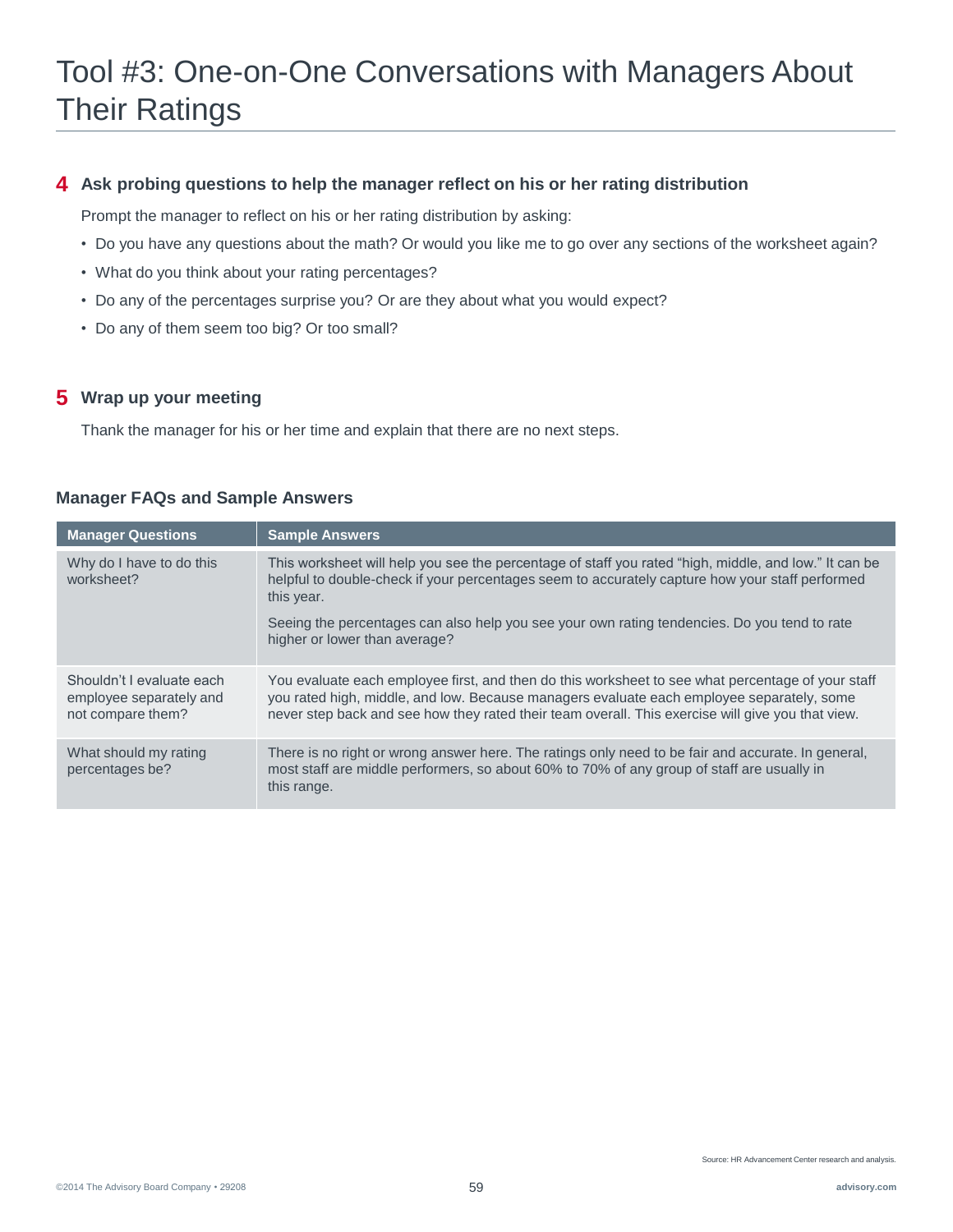# Tool #3: One-on-One Conversations with Managers About Their Ratings

#### **Option 2**

**Schedule time to meet one-on-one with any manager whose performance rating distribution you want to discuss 1**

Schedule a private meeting with any managers whose percentage of staff rated "high, middle, and low" (or rating distribution) you want to discuss.

Potential managers you might want to meet with include:

- New managers to the organization
- Managers who have recently been promoted to a leadership role
- Managers whose initial "high, middle, and low" percentages fall outside the organization's target distribution
- Managers who have given staff members disciplinary write-ups during the evaluation period
- Managers whose departments have been affected by organizational changes (e.g., mergers and acquisitions)

#### **2 Introduce yourself and explain the purpose of your meeting**

Introduce yourself and ensure the manager has a copy of *Tool #5: Calculate the Percentage of Your Staff Rated "High, Middle, and Low"* (available in **The Manager's Guide to Accurate Evaluations**).

Explain why you are meeting. Key points to cover include:

- What "high, middle, and low" rating percentages are:
	- These percentages show the relative amount of staff getting each rating. This is also known as your rating distribution.
	- The rating distribution shows if you have a tendency to rate in a certain way—such as too high or too low.
- How to calculate your "high, middle and low" rating percentages
- The goal of comparing the manager's "high, middle, and low" percentages to the organization's target percentages, e.g.:
	- We're going to see how the percentage of staff you rated "high, middle, and low" compares to the percentages we are hoping to see across the organization.
	- Our organization is trying to get all managers to stay within our target range of high, middle, and low performers. We have a target range to help us better differentiate staff performance. If we don't set target ranges, we aren't as able to recognize the really good (or struggling) performers.
	- Your percentages don't have to be identical (especially for managers with relatively few direct reports), but we want them to be similar. This helps ensure that you are applying the rating scale in the same way as other managers. This helps us make sure evaluations are fair across the entire organization.

**Note**: Refer to the Manager FAQs on page 64 of this guide for answers to common questions.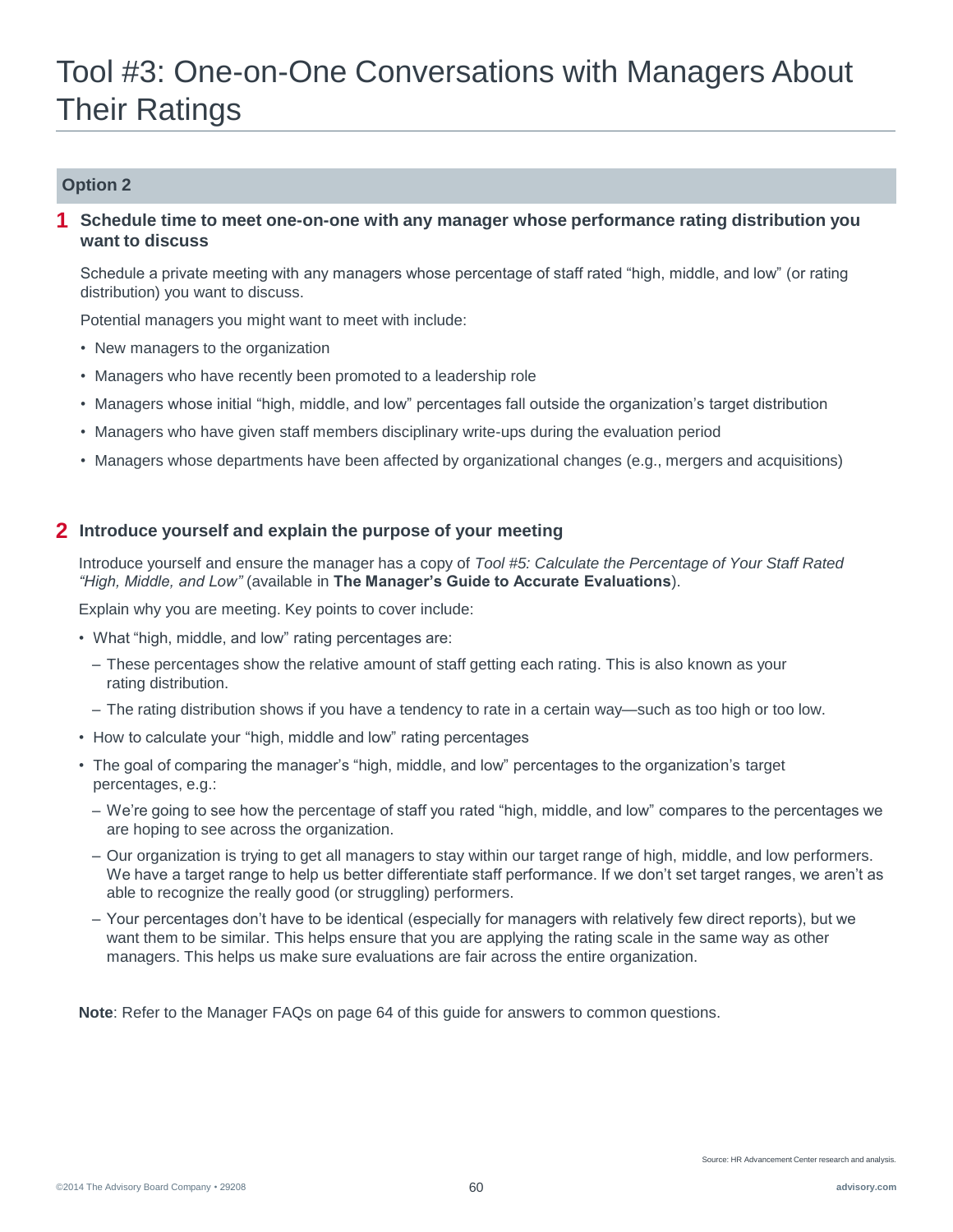# Tool #3: One-on-One Conversations with Managers About Their Ratings

#### **3 Help the manager calculate the percentage of his or her staff rated "high, middle, and low"**

Follow the instructions in *Tool #5: Calculate the Percentage of Your Staff Rated "High, Middle, and Low" (*available in **The Manager's Guide to Accurate Evaluations)** to help the manager calculate his or her rating distribution.

**Note**: Your organization may ask managers to complete this step before you meet. If so, quickly verify the manager has completed the worksheet correctly.

#### **4 Ask probing questions to help the manager reflect on his or her rating distribution**

Prompt the manager to reflect on his/her rating distribution by asking:

- Do you have any questions about the math? Or would you like me to go over any sections of the worksheet again?
- What do you think about your rating percentages?
- Do any of the percentages surprise you? Or are they about what you would expect?
- Do any of them seem too big? Or too small?

#### **Ask the manager to reflect on how his or her distribution compares to your organization's 5 recommended distribution**

Share your organization's recommended percentages for "high, middle, and low" staff ratings.

To prompt the manager to reflect on how the two rating distributions compare, ask the following questions:

- How different (or similar) is your rating distribution from the organization's target distribution?
	- Does this surprise you?
- [If different] Why do you think your rating distribution is different?
	- What could be the cause?
	- What do you think you could do to help bring your rating distribution into closer alignment with the organization's distribution?
- [If similar] Why do you think your rating distribution is similar to the target?
	- How did you evaluate your employees? Can you walk me through your process? I want to understand how you did it.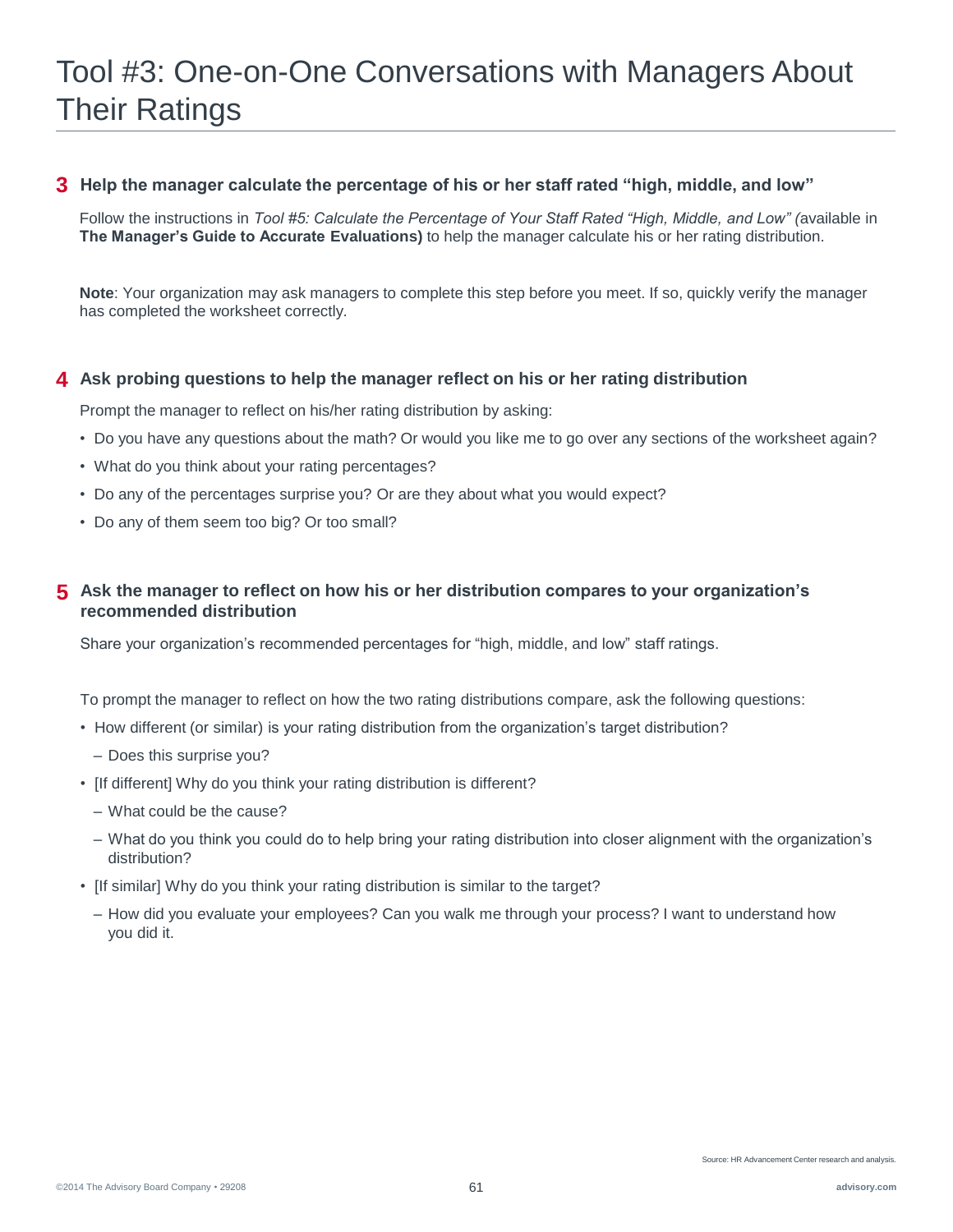#### **(If needed): Share two ways the manager can bring his or her distribution closer to the 6 recommended distribution**

Sample talking points:

- Our organization is trying to get all managers to stay within our target range of high, middle, and low performers. We have a target range to help us better differentiate staff performance. If we don't set target ranges, we aren't as able to recognize the really good (and really struggling) performers.
- If you'd prefer to adjust some of your initial staff ratings and change your percentages of "high, middle, and low," we can discuss techniques for quickly and thoughtfully adjusting your ratings. (This is covered in Step 7 below.)
- Or, sometimes there's a really good reason for your rating distribution to be different from the recommended distribution. If you think that's the case for your team, we can talk about how you can build a case for keeping your rating distribution as it is. (This is covered in Step 8 on the next page.)
- Usually, you should first try to revise ratings before seeking approval for a different distribution.

#### **7 Share resources to help the manager revise his or her ratings**

Ensure the manager has a copy of *Tool #6: How to Adjust Staff Ratings to Reflect Performance Differences* (available in **The Manager's Guide to Accurate Evaluations**). Review the guidelines together.

Cover these points:

- These guidelines will help you decide which employees' ratings you should double-check. Since most of your employees should receive middle performance ratings, start by double-checking staff with the highest and lowest ratings.
- They will also help you identify which employees are on the fence between two ratings and help you decide which rating to give.

Make sure the manager understands these guidelines. Ask the following questions:

- Do you have any questions about the guidelines?
- How many employees' ratings do you think you need to adjust?
- Can you think of particular staff members whose ratings you might want to change? Or do you think that will be tough?

Clarify the next steps and deadlines. Inform the manager of:

- Deadline for revising ratings
- Any additional next steps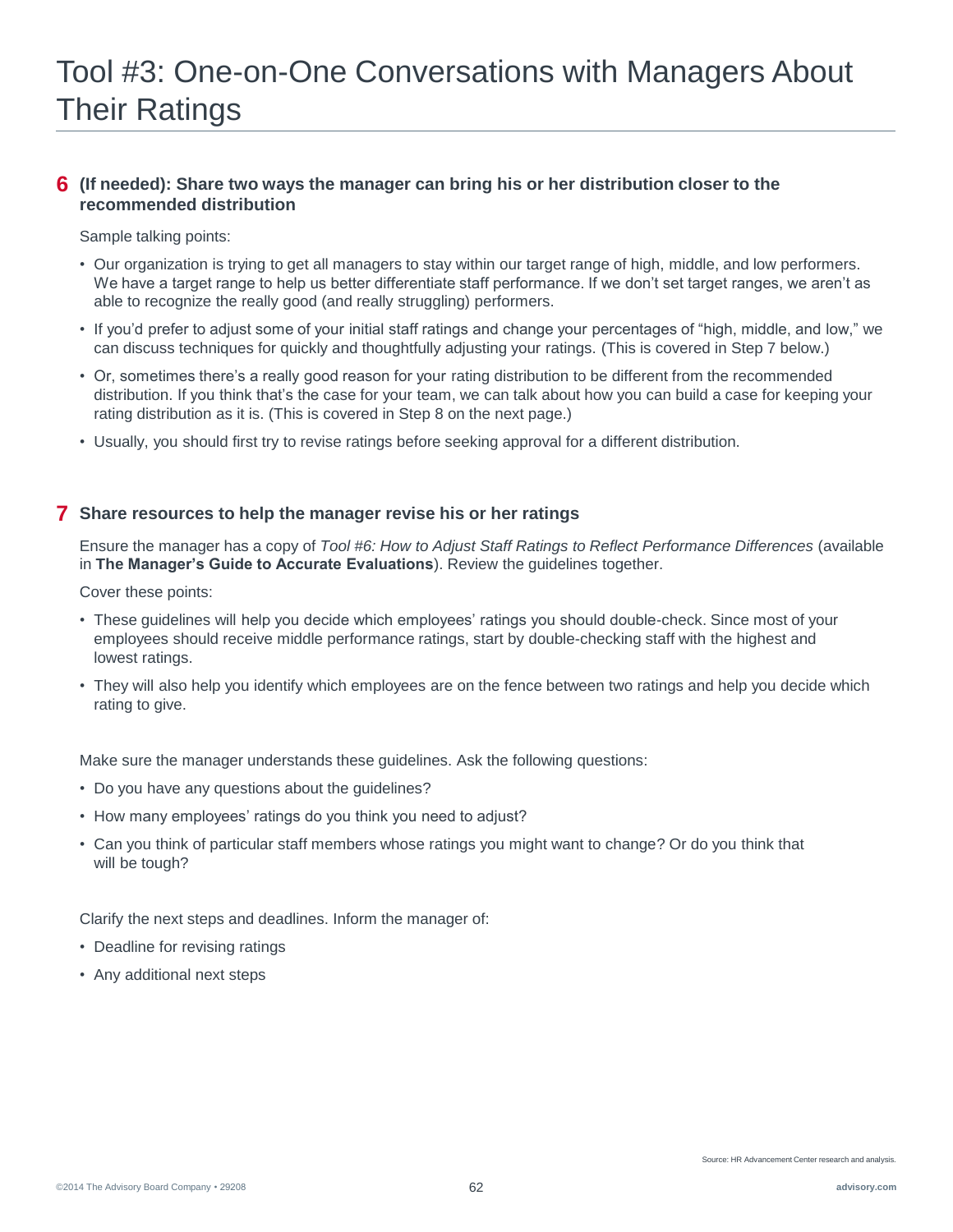# Tool #3: One-on-One Conversations with Managers About Their Ratings

#### **8 Explain how the manager can seek approval for his or her current rating distribution**

Ensure the manager has a copy of *Tool #7: Build a Case for Keeping Your Rating Distribution* (available in **The Manager's Guide to Accurate Evaluations**). Review the worksheet together.

Suggested talking points:

- This worksheet helps you build a case to support why your rating distribution should be different than the organization's target distribution. Typically, managers with really high or really low performing teams, or managers with very small teams, may have a strong rationale for having a different rating distribution. If this sounds like your team, you can use this worksheet to explain your rationale.
- The first two steps include ways you can demonstrate above average performance, including:
	- Meeting all your goals
	- Exceeding at least half of your goals
	- Outperforming the organization's average performance in strategic areas
- Step 3 is your chance to summarize your rationale for keeping your different rating distribution. Skip right to this step if you're not seeking to prove above average performance.
- We also ask you to discuss this with your supervisor to gain his or her support for your request.

Make sure the manager understands the worksheet. Ask the following questions:

- Do you have any questions?
- Are you interested in seeking approval for your rating distribution?
- What kinds of criteria could you use to justify your rating distribution?

Clarify the next steps and deadlines. Inform the manager of:

- Deadline for turning in the rating distribution approval worksheet
- Whom to submit the worksheet to
- How the organizations will evaluate requests to keep current rating distributions, and what to do if the request for approval is accepted (or not)

#### **9 Wrap up the discussion**

Thank the manager for his or her time. Ensure the manager has no further questions, is aware of the deadlines, and knows who he or she should contact with any additional questions.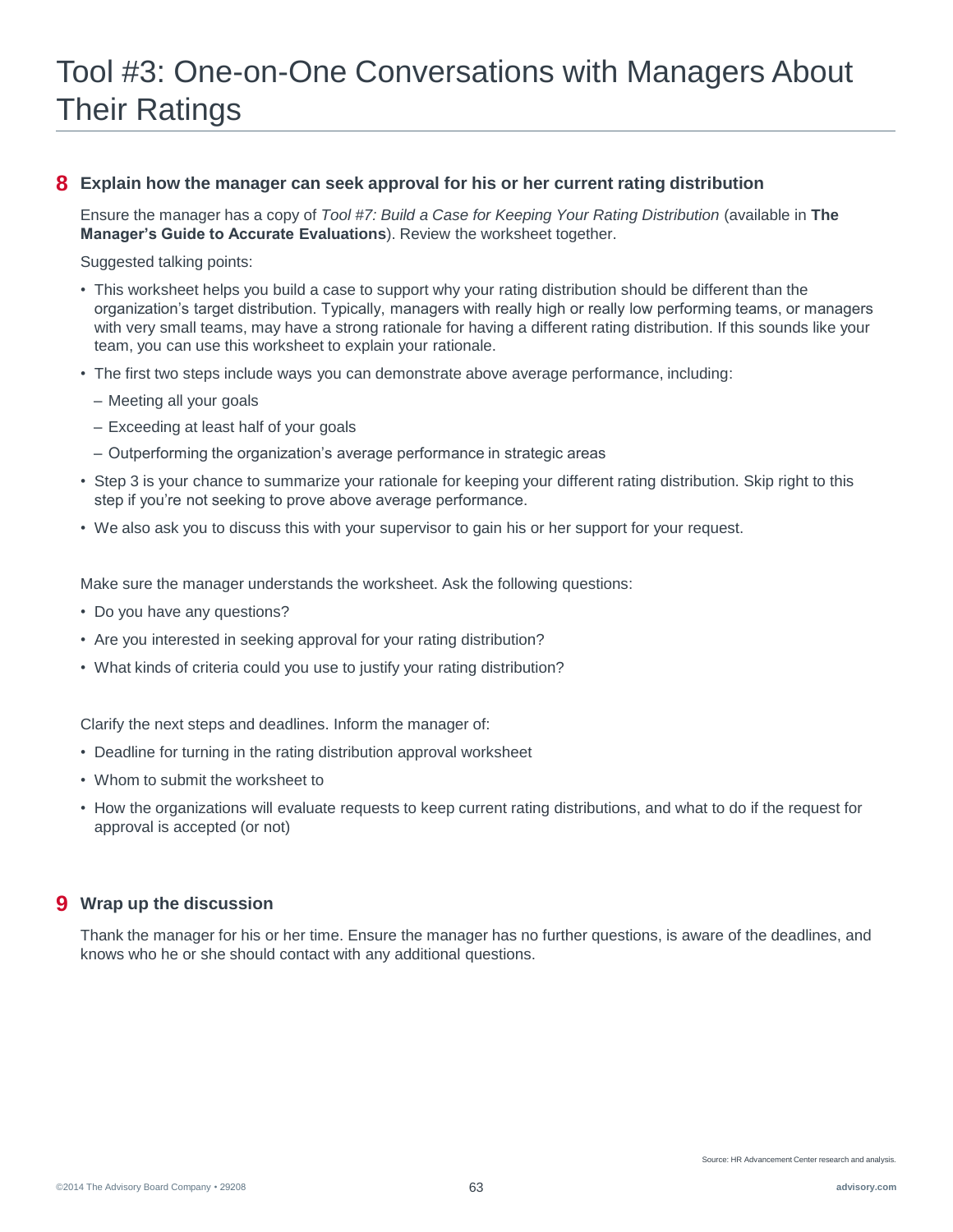#### **Manager FAQs and Sample Answers**

| <b>Manager Questions</b>                                                                   | <b>Sample Answers</b>                                                                                                                                                                                                                                                                                                                                                                                                                                                                                             |
|--------------------------------------------------------------------------------------------|-------------------------------------------------------------------------------------------------------------------------------------------------------------------------------------------------------------------------------------------------------------------------------------------------------------------------------------------------------------------------------------------------------------------------------------------------------------------------------------------------------------------|
| Why do I have to calculate the<br>percentage of my staff rated "high,<br>middle, and low"? | It can be helpful to double-check if your percentages seem to accurately capture how your<br>staff performed this year. Seeing the percentages can also help you see your own rating<br>tendencies. Do you tend to rate higher or lower than average?                                                                                                                                                                                                                                                             |
| Why do I have to justify my rating<br>distribution?                                        | Our organization is trying to get all managers to stay within our target range of high, middle,<br>and low performers. We have a target range to help us better differentiate staff performance.<br>If we don't set target ranges, we aren't as able to recognize the really good (and really<br>struggling) performers.<br>So we ask managers to justify their rating distribution if it's outside our target range as an<br>extra push to get us all to think hard about how we're rating our staff as a whole. |
| Shouldn't I evaluate each<br>employee separately and not<br>compare them?                  | You evaluate each employee first, and then calculate the percentage of your staff you rated<br>high, middle, and low. Because managers evaluate each employee separately, some never<br>step back and see how their team is rated overall. This exercise will give you that view.                                                                                                                                                                                                                                 |
| How did [organization] establish a<br>target performance distribution?                     | Depending on the circumstances, your answer could include:<br>• Our target distribution is the average of all performance ratings.<br>• We know that high-performing organizations use this rating distribution target. We're<br>hoping to be as successful, so we're also attempting to follow these guidelines.                                                                                                                                                                                                 |
| My ratings are accurate. What if I<br>don't want to revise them?                           | If your ratings are accurate, the approval worksheet will help you build your case for keeping<br>your current rating distribution.                                                                                                                                                                                                                                                                                                                                                                               |
| My department is excellent! Why<br>do I have to force my staff into<br>lower ratings?      | You don't. If you feel that your staff deserve above average ratings, use the approval<br>worksheet. This will help you build a case for why your staff deserve above average ratings.                                                                                                                                                                                                                                                                                                                            |
| I completed the approval<br>worksheet, but did not meet all the<br>requirements. What now? | This answer will largely depend on what your leadership team has decided. Explain your<br>organization's process. You may require the manager's one-up to approve the worksheet. Or<br>there may be other approval channels (such as HR).                                                                                                                                                                                                                                                                         |
| I completed the approval<br>worksheet and met all the<br>requirements. What now?           | This answer will largely depend on what your leadership team has decided. Explain your<br>organization's next steps after completing the justification worksheet. You may want to tell<br>the manager who to give the worksheet to, by when, and how to know if the worksheet has<br>been approved or not.                                                                                                                                                                                                        |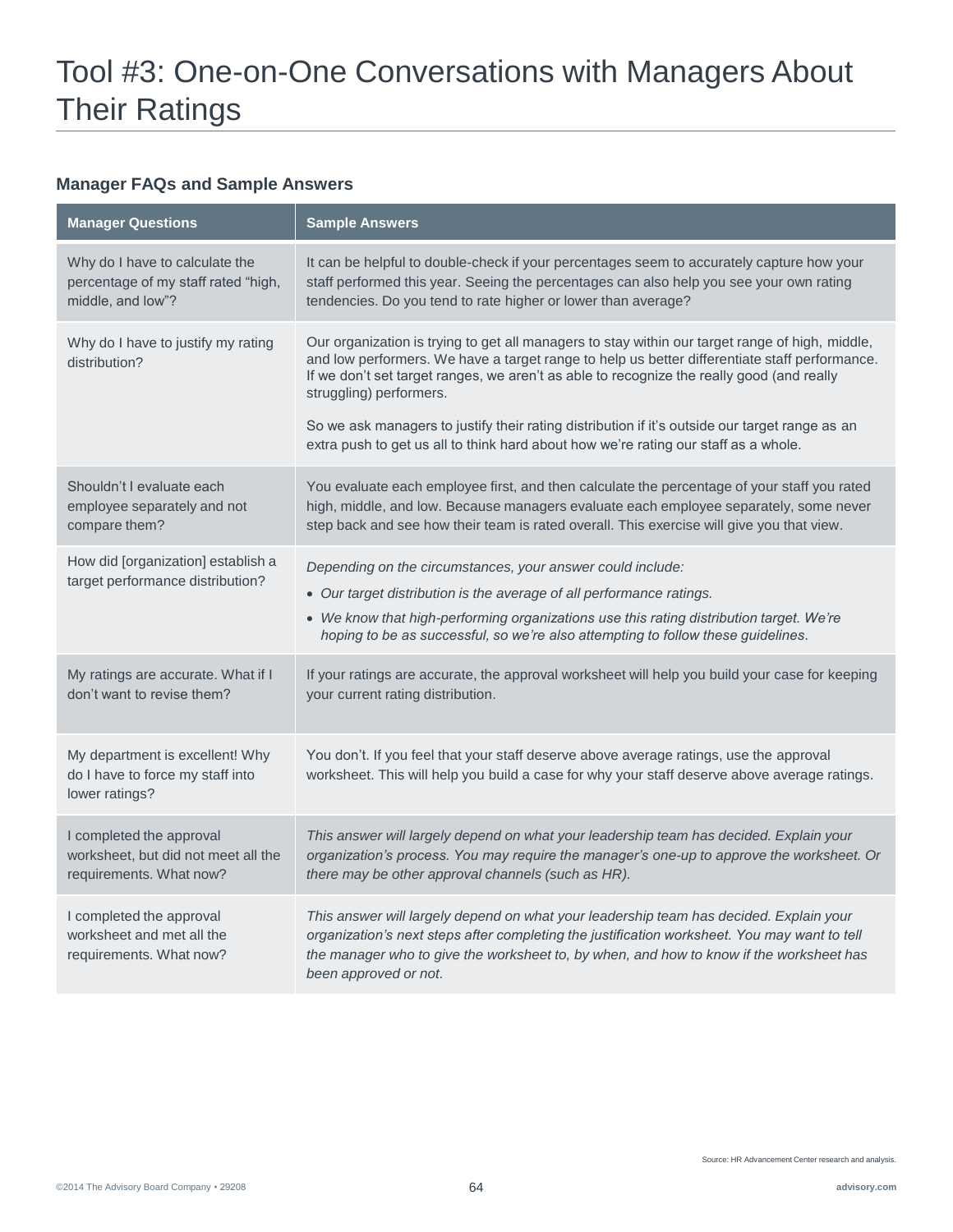

*Section III*

Use Calibration Sessions to Double-Check Staff Ratings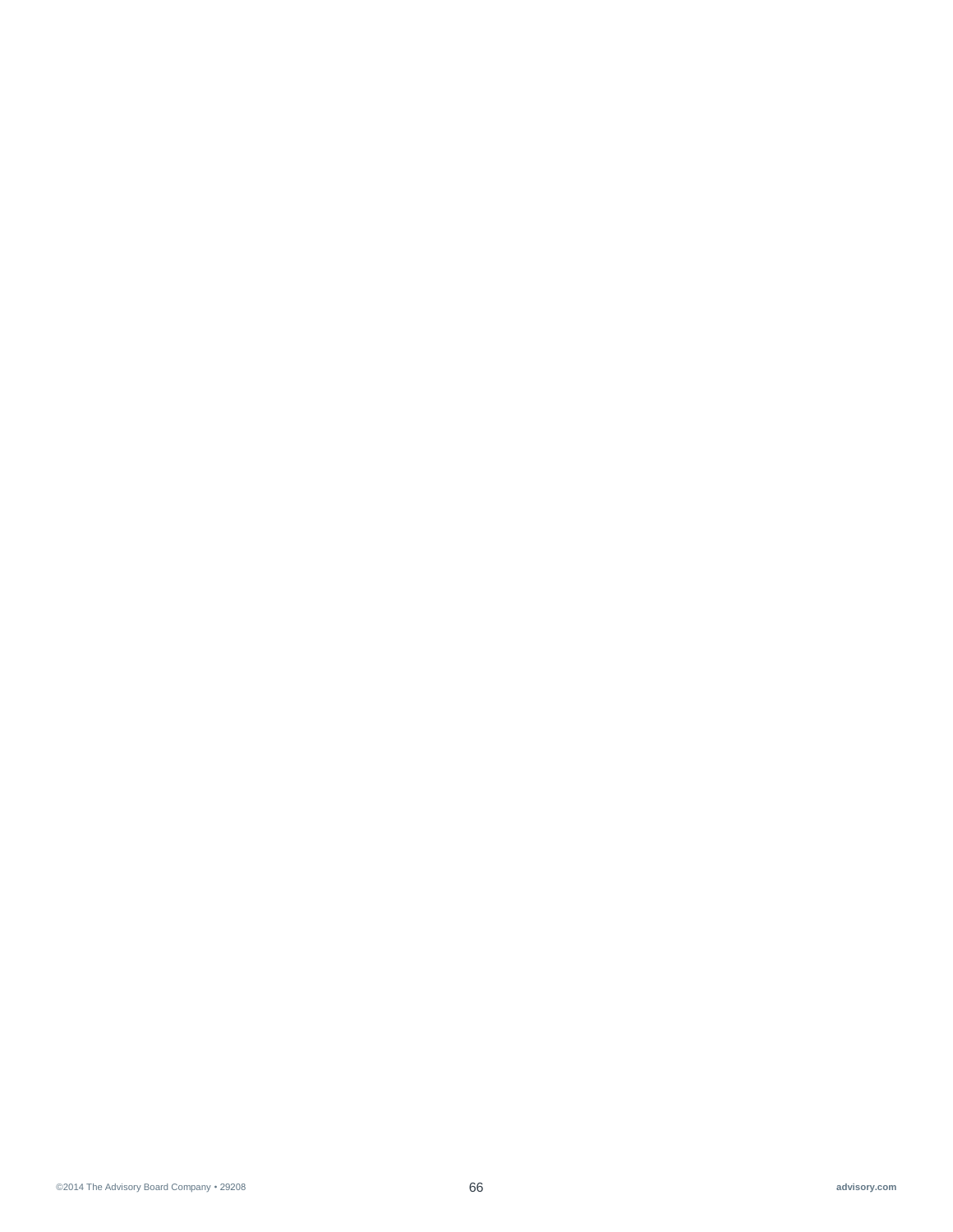## Tool #4: Get Leadership Buy-In for Calibration Sessions

**Overview:** HR leaders can use this guide to address senior leaders' frequently asked questions (and pushback) about performance calibration sessions.

**Intended User:** HR leaders.

**Goal:** To equip you with answers to common questions and concerns about performance calibration sessions.

**Estimated Time Required:** 15 minutes to review; 10 to 30 minutes to discuss with other leaders.

#### **1 What are performance calibration sessions?**

Calibration sessions are a way for us to ensure we're rating consistently across the organization. Calibration sessions involve gathering a group of leaders in a room and having them discuss the ratings they gave to their direct reports. The goal is to double-check that everyone is grading the same way and to correct for any easy or hard graders if necessary.

#### **2 What are the goals of performance calibration?**

Calibration sessions let us double-check that all leaders are rating consistently—and give us a chance to identify (and correct) easy and hard graders.

Calibration sessions also give leaders an opportunity to hear additional opinions and perspectives about an employee's performance. They can use this information to update their evaluations and make them even more detailed and accurate.

Additional benefits of calibration include:

#### $\checkmark$  Getting everyone on the same page about the rating scale and expectations for staff

The core of calibration sessions is asking leaders to explain why they rated staff a certain way. Other leaders can weigh in, and through the discussion, all participants will reach a shared understanding of the rating scale.

#### **Encouraging thoughtful performance reviews**

Calibration sessions create positive peer pressure since leaders know they will have to explain why they gave an employee a certain rating. This inspires leaders to be deliberate when evaluating staff.

#### **Surfacing (and reducing) potential biases**

During calibration sessions, leaders have the opportunity to speak up if they believe another leader's rating is unjustified, biased, or not reflective of an employee's performance. Through listening to peers discuss their ratings, leaders also have the opportunity to reflect on their own ratings and potential biases.

#### **Preparing leaders to provide effective feedback to their employees**

The process of presenting their ratings during the calibration session (and receiving the group's feedback) prepares leaders to deliver detailed feedback to their direct reports.

#### **Fairly and accurately allocate rewards, promotions, and development resources**

Calibration sessions help us fight grade inflation. If we have grade inflation it is hard to know who has truly earned promotions or financial rewards—and who hasn't. In other words, calibration sessions help us differentiate the performance of our staff so that we can customize rewards (or assistance) to each individual.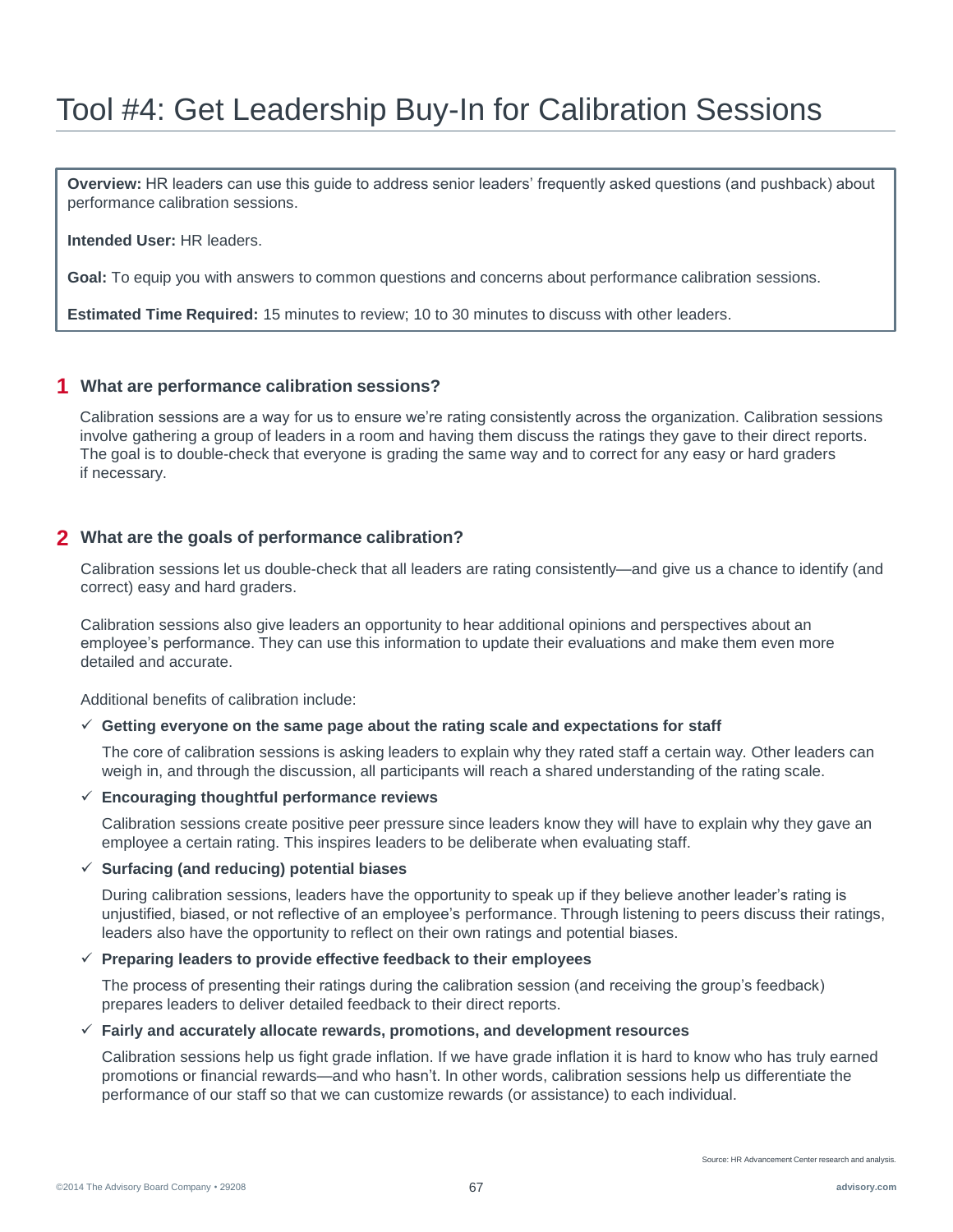#### **3 Does this mean we have to force rank and fire people?**

Absolutely not. Sometimes the popular media confuses calibration sessions with forced ranking or fixed rating distribution curves. They are totally different. Forced ranking or fixed distribution curves require leaders to give a certain percentage of their employees a particular rating. While the exact percentages vary by organization, you often see that leaders are asked to grade 20% of their direct reports as top performers, 70% as middle performers, and 10% as low performers. Companies often use calibration sessions if they have forced ranking, but using calibration doesn't mean you MUST adopt forced ranking. Calibration sessions just mean we're discussing our ratings and our rationale to ensure we're grading fairly across the organization.

#### **4 Why do you think we need calibration sessions?**

Right now we don't have a method to ensure all leaders are applying our grading scale in the same way. Some are probably easy graders and some are probably hard graders—and don't even realize it. Calibrating our ratings will help us be more fair and transparent. The sessions are essentially a checks and balances system, and are a critical step in making sure evaluations have purpose and meaning.

#### **5 How will we know if these work?**

During the session, we will get a big picture view of how leaders grade and see if everyone is applying our grading scale consistently. After the session, we'll hopefully see improvements in the questions about the effectiveness and fairness of the annual review in our employee engagement survey. Also, we hope that by identifying top talent and accurately differentiating employee performance, we will develop stronger succession plans. Finally, we hope to see improved retention of high performers and a lower percentage of low performers who remain low performers in the following few years.

#### **6 Do other organizations use performance calibration?**

American Airlines, Churchill Downs, Direct Energy, and Whirlpool are just a few examples of companies that have performance calibration sessions. Some of these companies (for instance, American Airlines) use both a fixed rating distribution AND calibration, but we are only talking about calibration.

In fact, calibration is more common than you might think. Nationally, about half of all companies conduct calibration sessions as part of their performance review process.

#### **7 Didn't some of these companies stop doing calibration? Doesn't it have a bad rap?**

You are probably thinking about Microsoft and GE who have been in the news recently for stopping their use of what detractors called "rank and yank"—where the lowest ranked employees were at risk of being moved out of the organization. But performance calibration is not forced ranking and it's certainly not rank and yank.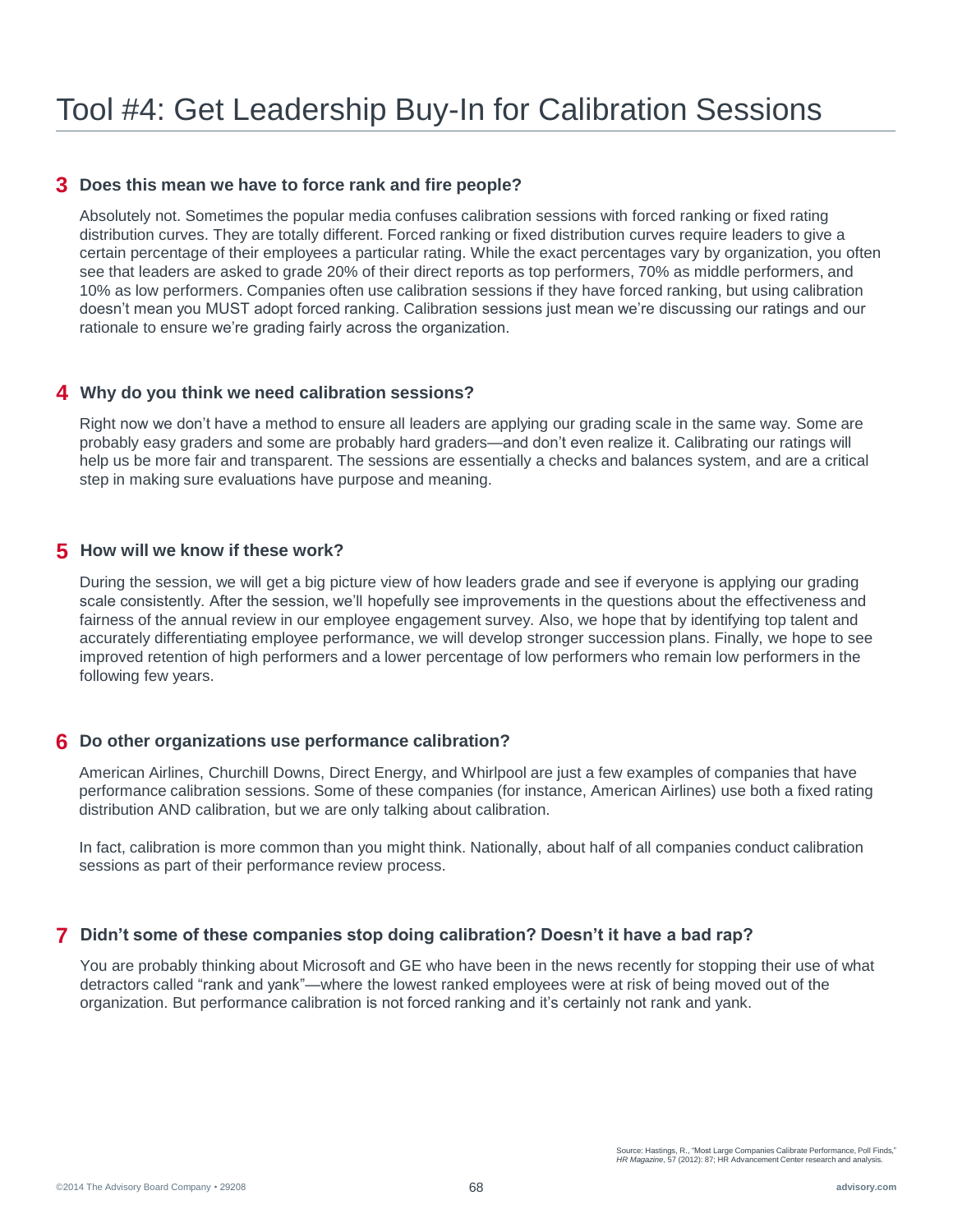#### **8 Does this mean we vote on ratings as a group? Do I still get to rate my own team?**

Performance calibration sessions are not a group vote on ratings. Leaders are still in charge of evaluating their own team. Calibration sessions do provide an opportunity for leaders to see how their grading compares to that of their peers. Leaders can use the information shared in the calibration session to vet or adjust their own evaluations.

#### **9 What will our employees think about this calibration idea?**

We should be prepared to face three main employee concerns:

#### **1. Misconceptions about forced ranking or rank and yank**

To help ease concerns about rank and yank, we will send out a one-pager with information about what calibration sessions are and how they are different from forced rankings. In this one-pager, we will also explain our plan for lower performers to alleviate potential fears about rank and yank (or penalties for being ranked at the bottom).

#### **2. Discomfort with the idea of being discussed in front of a lot of people**

No one likes to be talked about behind his or her back. To alleviate this, we will clearly show all the steps of the calibration session and provide information about the process beforehand. We will also ensure that leaders debrief with staff during their review discussion to talk about what they have done well and what to work on.

#### **3. Lack of trust that leaders will be able to present a favorable image of employees because they believe their supervisors don't know them**

We will explain that having additional sets of eyes on things may actually work to the employee's advantage, since other leaders (who may know an individual employee better) will also be able to speak to his or her work.

To help with general staff buy-in, we can use this type of communication strategy:

- A. The first year that we hold calibration sessions, gather all leaders for short meetings explaining the calibration process.
- B. Send three rounds of emails about the sessions to employees:
	- i. First to explain what calibration is in general terms
	- ii. Second to specifically address leader and employee concerns
	- iii.Third to detail all the information leaders will need for the session and how to prepare for the meeting
- C. In addition, we'll designate an HR point of contact that can answer any questions or concerns staff may have about the performance calibration process.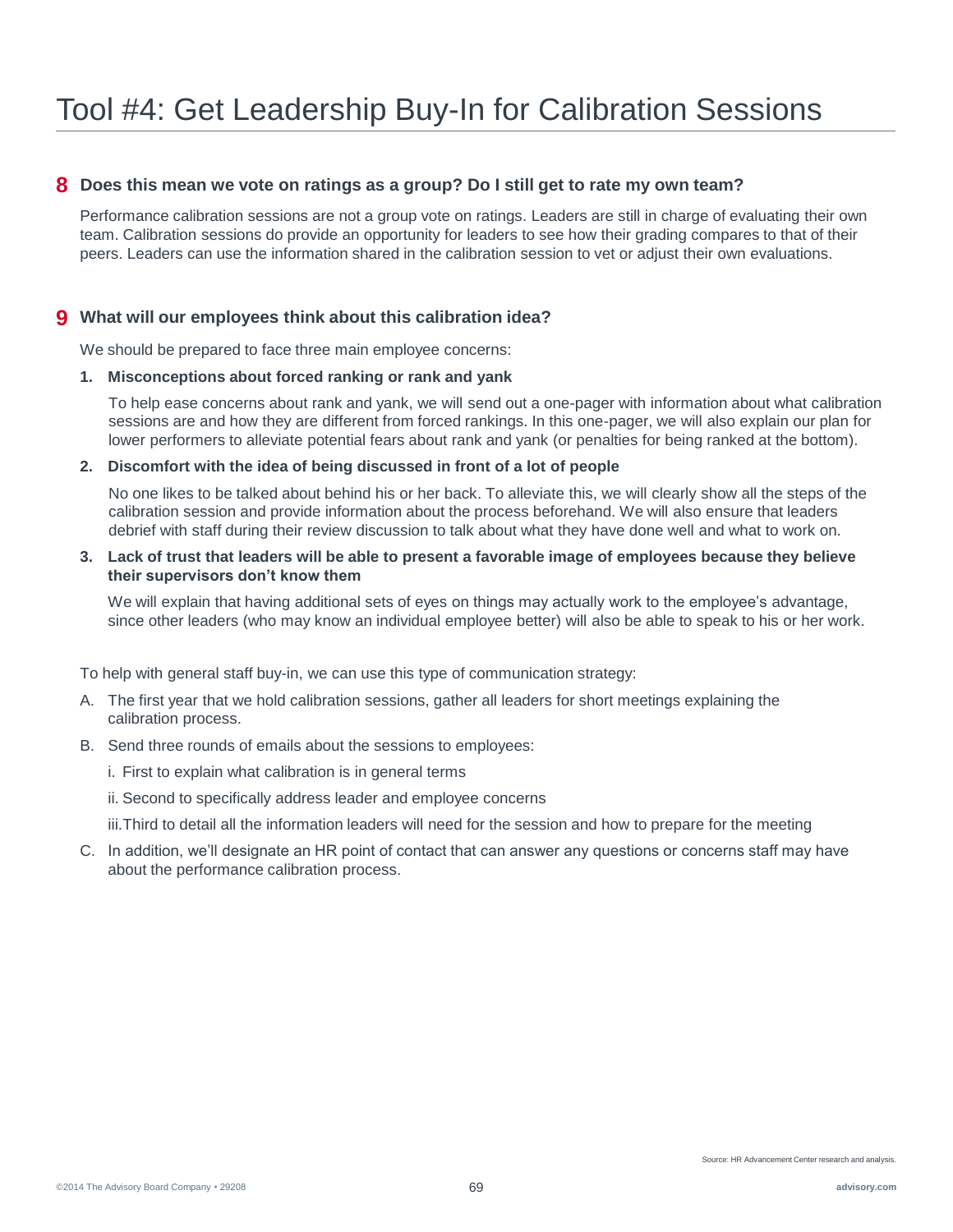#### **10 We have a lot of other meetings focused on employee performance. Are calibration sessions redundant?**

No. We do have a lot of different meetings about employee performance, but calibration sessions are different and very focused. They are the only way we can check to see that groups of leaders are using the evaluation scale consistently and fairly. Nothing else we do—the trainings or one-on-one conversations—helps us hold leaders accountable for their ratings.

Calibration sessions won't overlap with our meetings on compensation, job openings, or budgets. We won't use the sessions to create detailed performance improvement plans for underperforming staff. We may uncover a performance problem during sessions, but we will take the discussion about what to do next off-line. And, we won't use calibration sessions to create succession plans for high-performing employees.

#### **11 Wait—performance calibration is different from succession planning?**

Yes. Performance calibration focuses on reviewing performance over the past year, whereas succession planning is about building plans to ensure that high-performing employees have the necessary skills to easily step into their next position in the future.

Calibration sessions reinforce succession planning because they help us identify our rising stars and talk about what future roles they'd be a good fit for. But that's it. The purpose of the calibration session is to make sure leaders are using our rating scale consistently across the house, not to develop a succession plan.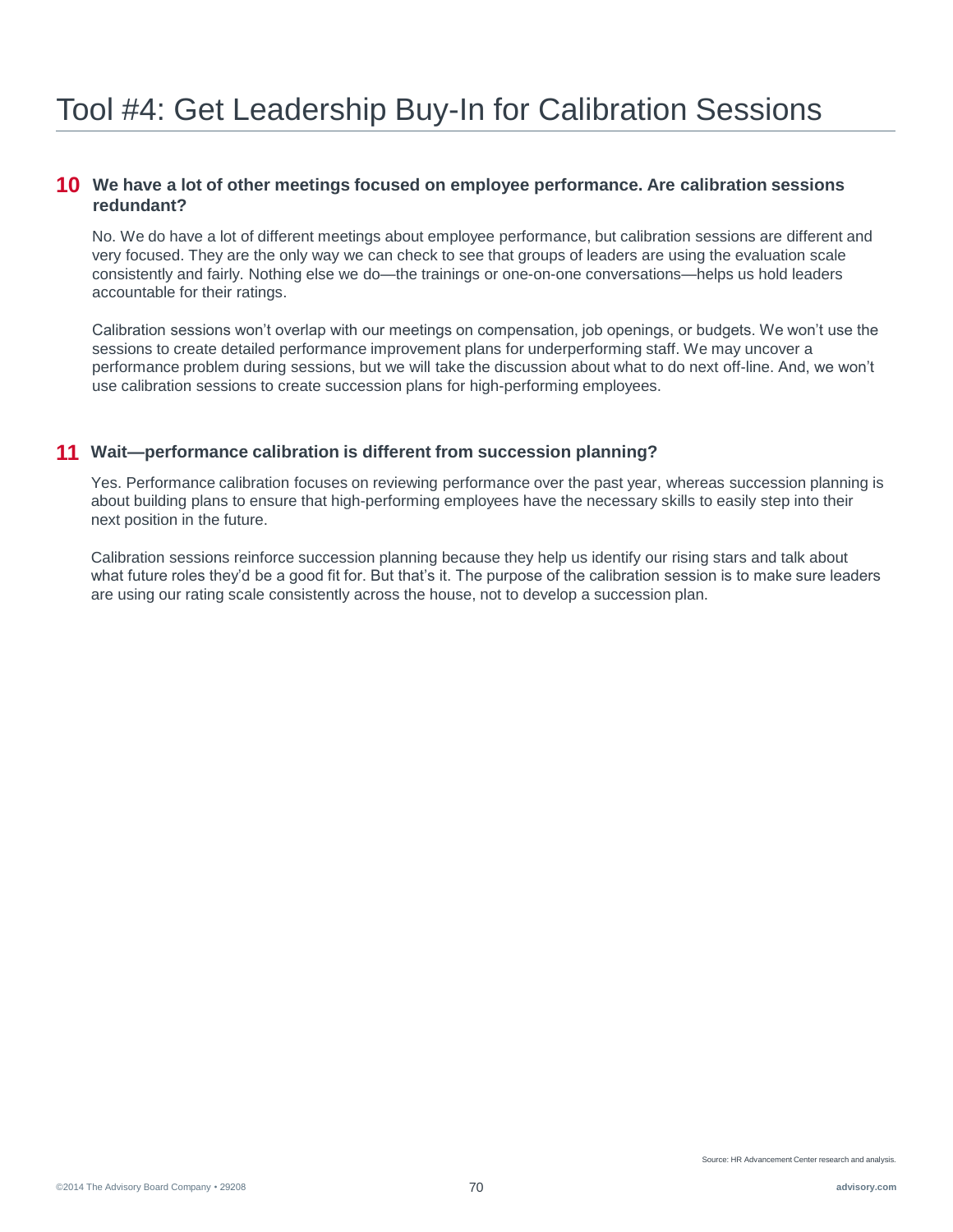# Tool #5: Design the Right Calibration Sessions for Your Organization

**Overview:** HR leaders can use this guidance to design performance calibration sessions that will best meet their organization's needs.

**Intended User:** HR leaders.

**Goal:** To help you clarify your goal for performance calibration and decide who should participate, what information they should share, and how long they should present.

**Estimated Time Required:** 30 minutes to read and consider the options in this guide.

#### **1 Clarify your goal**

Performance calibration sessions help organizations ensure leaders are consistently rating their employees—and that no easy or hard graders are flying under the radar. Ultimately, the accuracy and consistency of evaluations matters for two reasons: 1) to improve merit pay allocation, and 2) to identify top talent (and broader staff development opportunities).

These two goals aren't mutually exclusive, but thinking through how much you want to prioritize one versus the other will help you design calibration sessions to meet your needs. Use the grid below to guide your decision.

#### **Performance Calibration Goals and Recommendations**



**Note:** Resist the temptation to create a single session that combines performance calibration and succession planning. While the two are related, they serve different purposes. Performance calibration focuses on accurately and fairly rating past performance. Succession planning draws on these accurate performance ratings to identify high performers to groom for specific future openings.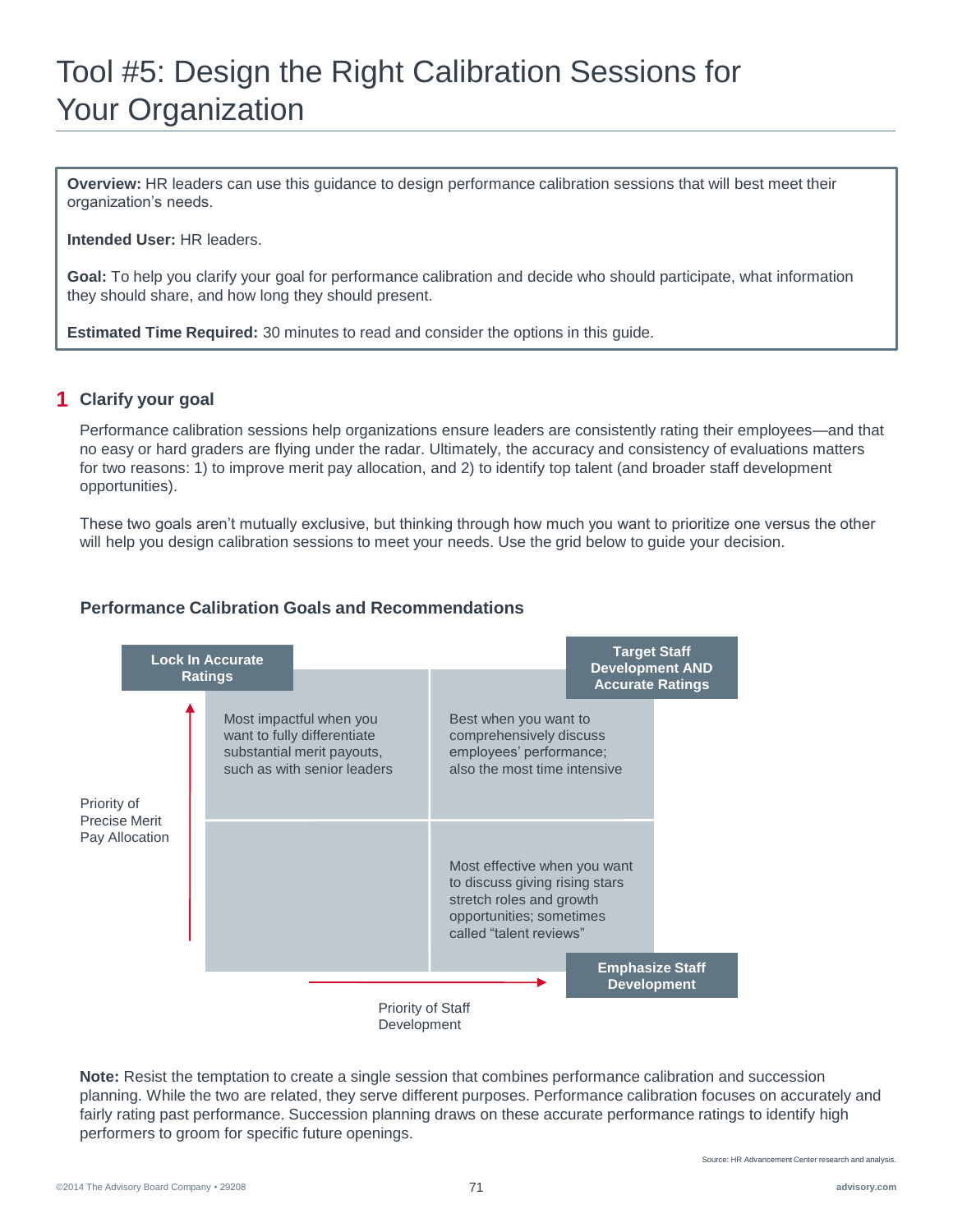#### **2 Choose the level of employees you want to calibrate**

We recommend introducing calibration sessions at a senior leadership level. This requires less time (because fewer people are involved) and demonstrates executive buy-in. We recommend having your first calibration session focus on director performance—in other words, have your VPs discuss the performance of their direct reports.

Only consider expanding calibration sessions beyond the director level after you have a proven track record. While you might eventually expand calibration sessions to include manager performance, in nearly all instances it is too time consuming to calibrate frontline staff. The only organizations that might consider frontline staff calibration are those that want extra assurance that frontline merit increases (based on performance ratings) are fair and consistent.

#### **(If needed) Create apples-to-apples calibration groups 3**

It is difficult to discuss the performance of more than 65 employees—or to ask more than 30 leaders to present—in a single session. If your planned session is larger than this, you will need to split it into smaller groups.

When you split into smaller groups, keep one thing in mind: create groups based on the direct reports' characteristics. You want the leaders to discuss the performance of similar direct reports so they can make apples-to-apples comparisons. Typically this means the direct reports should be from the same department, in the same job function, and at the same level.

#### **Decide what information leaders present during calibration sessions 4**

Most calibration sessions have two basic parts: first, individual leaders present specific performance information about their direct reports; second, as a group, leaders review employees' ratings and double-check that employees who received the same rating actually performed the same.

The table on page 73 relates to the first part. (Note: for information on how to facilitate the second part see *Tool # 7: How to Lead Effective Calibration Discussions* on pages 79 through 84.) The table contains our recommendations on who leaders should present and what information should be discussed. The recommendations reflect the different potential goals of calibration and how you could allocate time differently to advance these goals. Review the recommendations in the table and adapt as needed.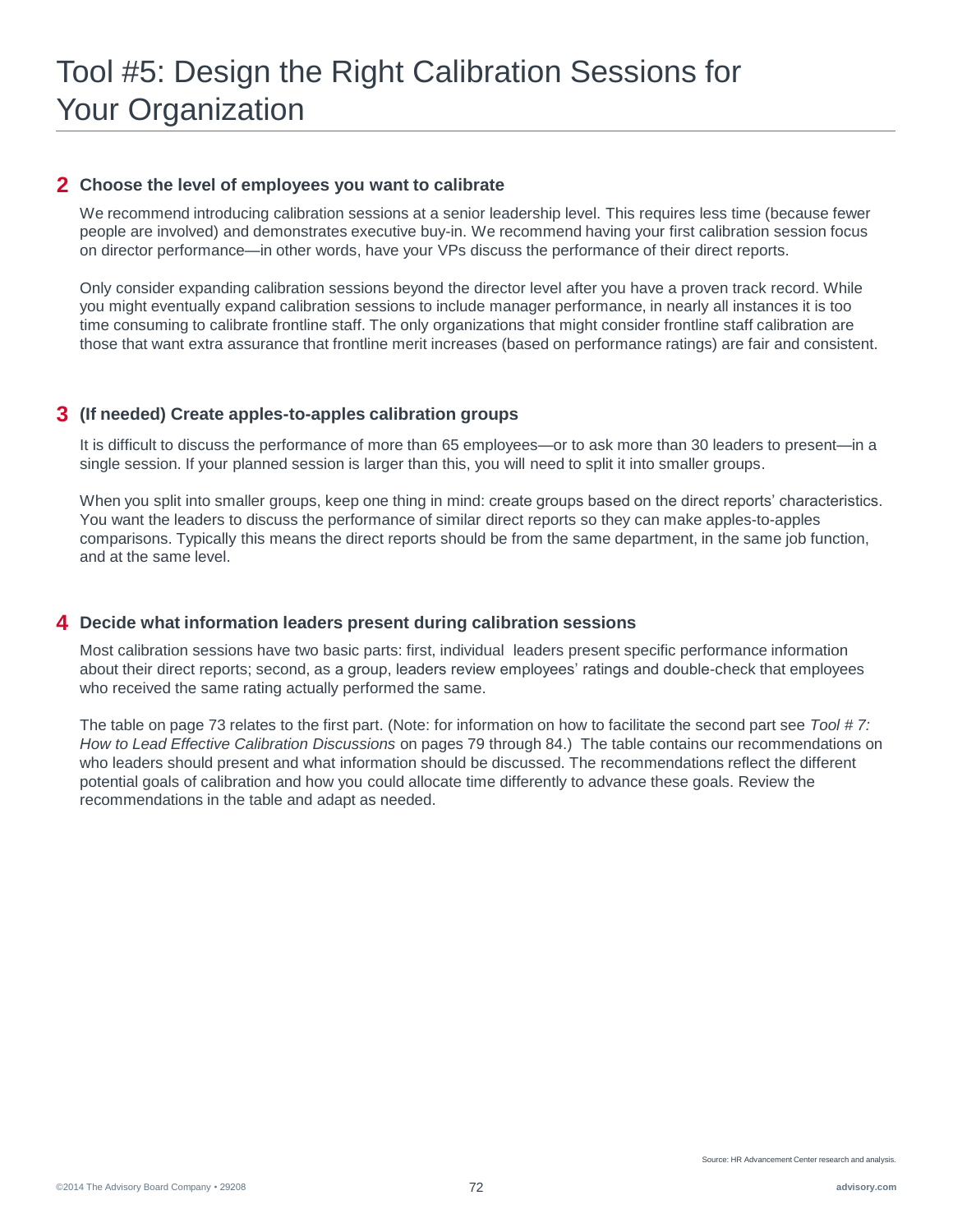# Tool #5: Design the Right Calibration Sessions for Your Organization

## **Recommended Structure for Calibration Sessions by Goal**

| Goal                                                                     | <b>Who Leaders Present</b>                                                                                                                                                                                                                                                                                                                                                                                                                                                                                                                                    | <b>What Leaders Say</b>                                                                                                                                                                                                                                                                                  | Time Per<br><b>Presentation</b>                                                                                                                                    |
|--------------------------------------------------------------------------|---------------------------------------------------------------------------------------------------------------------------------------------------------------------------------------------------------------------------------------------------------------------------------------------------------------------------------------------------------------------------------------------------------------------------------------------------------------------------------------------------------------------------------------------------------------|----------------------------------------------------------------------------------------------------------------------------------------------------------------------------------------------------------------------------------------------------------------------------------------------------------|--------------------------------------------------------------------------------------------------------------------------------------------------------------------|
| <b>Lock In Accurate</b><br><b>Ratings</b>                                | To ensure the most accurate ratings possible,<br>you need to present all performers. One<br>effective way is to have leaders present staff in<br>waves according to staff rating:<br>1) Start by quickly presenting highest and<br>lowest rated staff<br>2) Spend the most time discussing second-<br>highest and second-lowest rated staff (e.g.,<br>4's and 2's on a 5-point scale)<br>3) Finish by presenting middle performers (as<br>time allows)                                                                                                        | • Employee's name<br>• Rating<br>• 3-4 main points explaining<br>rationale for the rating<br>• Any concerns about the rating                                                                                                                                                                             | 2-3 minutes for highest<br>and lowest rated staff<br>3-5 minutes for<br>second-highest and<br>second-lowest<br>rated staff<br>1-2 minutes for<br>middle performers |
| <b>Emphasize Staff</b><br><b>Development</b>                             | You have two options:<br>• Present all staff members and spend a<br>disproportionate amount of time on<br>high performers<br>• Only discuss high performers (for time<br>constrained organizations)                                                                                                                                                                                                                                                                                                                                                           | • Employee's name<br>• Rating<br>• 3-4 main points explaining<br>rationale for the rating<br>• Notable 1-2 accomplishments<br>• Notable 1-2 areas for<br>development<br>• Potential for promotions or<br>stretch roles<br>• Specific questions about the<br>employee or rating                           | 3-5 minutes for<br>high performers<br>1-2 minutes for<br>other performers                                                                                          |
| <b>Target Staff</b><br><b>Development AND</b><br><b>Accurate Ratings</b> | To ensure rating accuracy and still allow time<br>for staff development, you need to present all<br>performers thoroughly but efficiently. One way<br>to do this is:<br>1) Spend the most time presenting middle and<br>high performers<br>2) Present second-lowest rated staff, focusing<br>on identifying "ups" and "outs" (e.g., those<br>who would improve performance with extra<br>support, and those who will likely not<br>improve and should be managed out or to<br>another role)<br>3) Finish by presenting lowest rated staff (as<br>time allows) | • Employee's name<br>• Rating<br>• 3-4 main points explaining<br>rationale for the rating<br>• Notable 1-2 accomplishments<br>• Notable 1-2 areas for<br>development<br>• Potential for promotions or<br>stretch roles<br>• Any questions or concerns<br>about the rating or staff<br>development issues | 3-5 minutes for middle<br>and high performers<br>2-3 minutes for<br>second-lowest<br>rated staff<br>1-2 minutes for lowest<br>rated staff                          |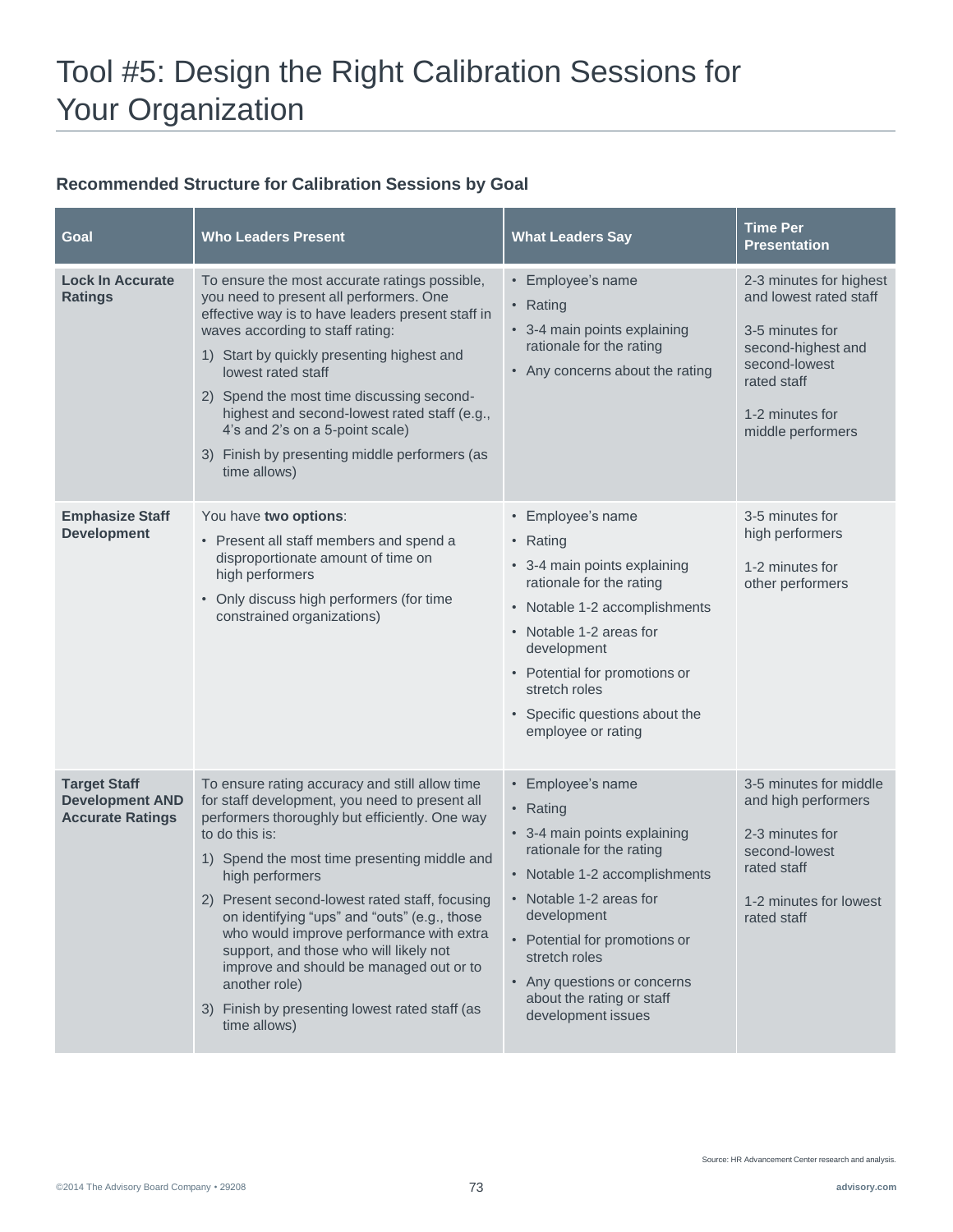## **(Optional) Consider skipping leader presentations and going straight to double-checking ratings 5**

While most calibration sessions have two components (leaders first present individual direct reports, then the group discusses employees receiving the same rating to double-check that they performed the same), it is faster to skip directly to the double-checking.

If you are time constrained and want to adopt this approach, you need to know where to focus the group discussion. There are two basic approaches: figure out in advance which employees' ratings you want the group to focus on, or ask participants to quickly review all groups of employees receiving the same rating and flag any employees they think should receive a different rating.

For example, if your performance distribution is skewed too high, you can focus the group on employees receiving middle and high ratings. Or, if you want the group to briefly review all ratings and flag employees they think deserve a different rating, it is helpful to provide a visual summary of the employees and their ratings. You can plot the names and ratings on a simple table or distribution curve (see examples below) using a computer and projector, or large paper or white board.

### **Example Table for Calibration Discussion**

| <b>Rating Level</b> | <b>Employees' Names</b>                                 |                                                       |                                                            |
|---------------------|---------------------------------------------------------|-------------------------------------------------------|------------------------------------------------------------|
| 5                   | Alexis Jordan                                           | Giorgio Santalucia                                    |                                                            |
| $\boldsymbol{4}$    | <b>Amit Patel</b><br>Li Jing                            | Casper Wiltshire<br>Camila Sanchez                    |                                                            |
| 3                   | Mahmud Singh<br><b>Chrissy Begay</b><br>Makayla Jackson | Jayden Williams<br>Hank Nguyen<br><b>Tyrone Davis</b> | Althea Ruiz-Pattersen<br>Jamal Worthington<br>Maria Garcia |
| $\mathbf{z}$        | Connor Anderson                                         | Ray Tran                                              |                                                            |
|                     | Jada King                                               | <b>Ethan Lewis</b>                                    |                                                            |

## **Example Distribution Curve for Calibration Discussion**

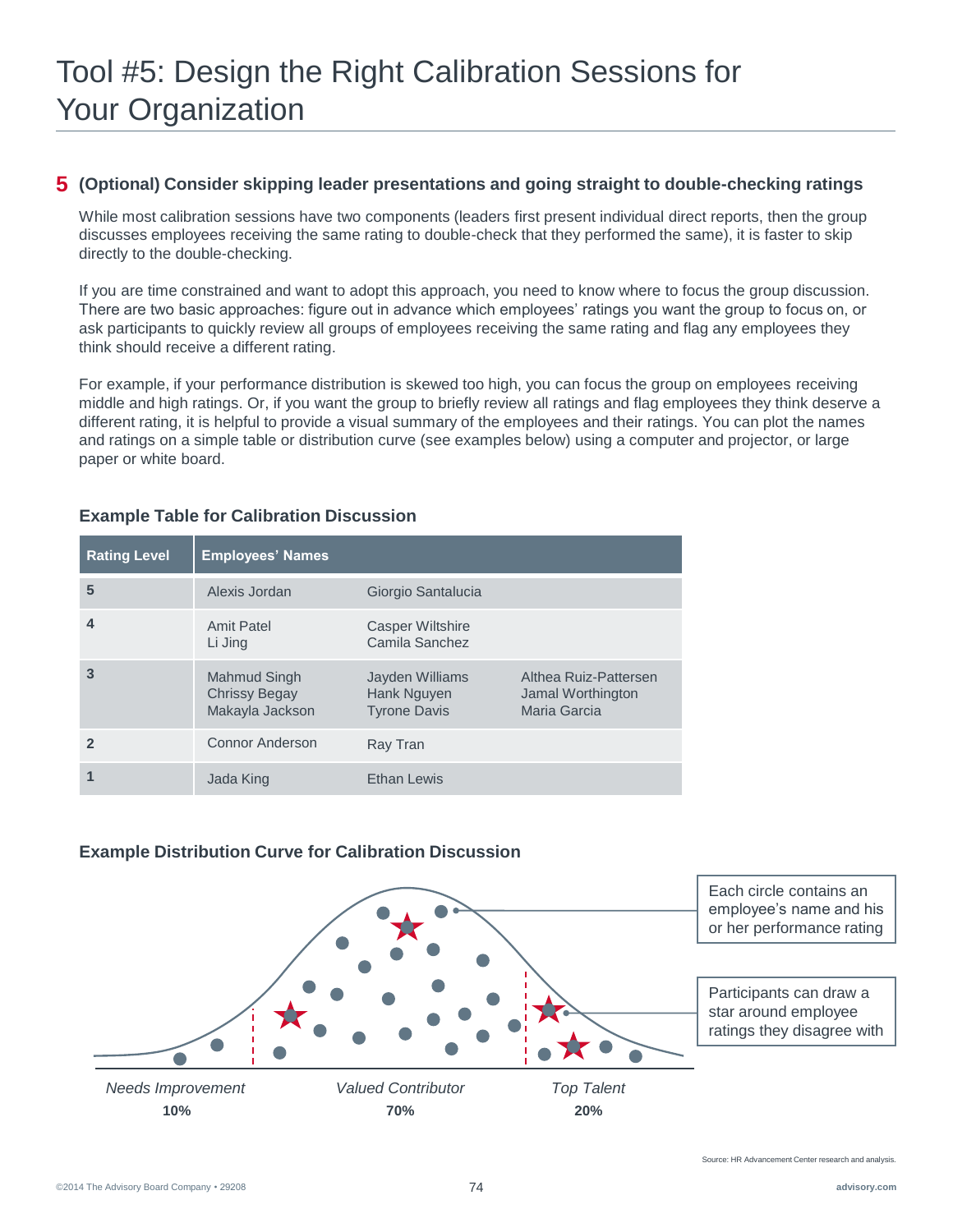## Tool #6: Calibration Session Planning in Five Steps

**Overview:** HR leaders can use this checklist to prepare for performance calibration sessions.

**Intended User:** HR leaders in charge of organizing performance calibration sessions.

**Goal:** To ensure you don't overlook any important steps when planning calibration sessions.

**Estimated Time Required:** 15 minutes to read the checklist; 5 to 8 planning hours over a 6-month period.

**Available Online**: To access an editable version of this tool, visit [advisory.com/hrac/HRaccurateevaluations.](http://www.advisory.com/hrac/HRaccurateevaluations)

#### **1 Schedule dates and locations for calibration sessions (3 to 6 months in advance)**

- $\square$  Schedule calibration sessions to take place approximately 1 to 3 weeks before leaders must finalize their performance reviews.
- $\square$  Secure appropriate meeting space for each calibration session.
- Inform calibration session participants (leaders who will discuss their direct reports) about session dates and locations and suggest they block the time on their calendars.

### **2 Select and prepare facilitators (1 to 2 months in advance)**

- $\square$  Select appropriate facilitators for each calibration session. It's best to choose a facilitator who is at least one level more senior than the leaders who will be participating in the calibration session. Facilitators should have experience leading group discussions. Choose someone who will be able to manage the group's time and keep discussions on track.
- $\square$  Prepare selected facilitators to lead calibration sessions.
	- Give facilitators *Tool #7: How to Lead Effective Calibration Discussions* (found on pages 79 through 84) and ensure they understand their role and responsibilities.
	- Discuss the general structure, or agenda, for calibration sessions with facilitators. (Note: there is a sample agenda in *Tool #7: How to Lead Effective Calibration Discussions* that you can use as is or customize as needed). Tell facilitators you will provide final details about the agenda at least a week before the calibration session. These details should include:
		- A list of the leaders who will join the session in person and relevant performance data about their direct reports
		- The order in which leaders should present their employees
		- The amount of time a leader should spend presenting a single employee
		- The amount of time the group should spend discussing and calibrating employees

**Note**: For guidance on how to make decisions about the details listed above, refer to *Tool #5: Design the Right Calibration Sessions for Your Organization* on pages 71 through 74.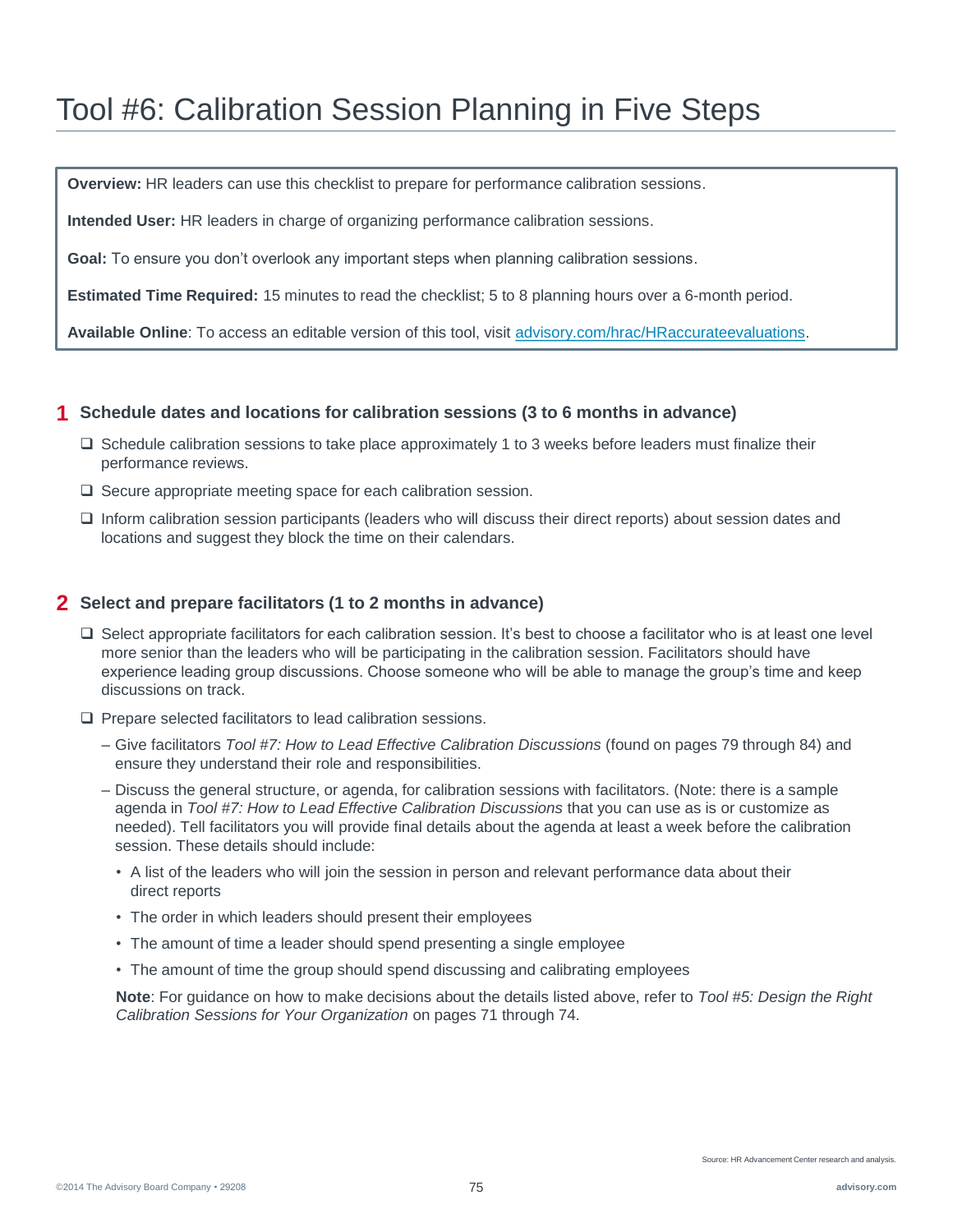### **3 Prepare leaders participating in calibration sessions (3 to 4 weeks in advance)**

- □ Four weeks before the session, send an email reminding leaders about the deadline to turn in their downward performance evaluations. In this email, also remind leaders about the performance calibration process and goals. Refer to sample Email #1 below for scripting ideas.
- Two weeks before calibration sessions, send a second email reminding leaders of deadlines and how to present direct reports during the session. Refer to sample Email #2 on the next page for scripting ideas.

**Note**: You will want to customize these email templates by adding your organization's deadlines and dates for performance calibration sessions. You will also want to edit the emails to ensure they reflect your decisions about structuring your own calibration sessions—if you haven't already done so, refer to *Tool #5: Design the Right Calibration Sessions for Your Organization* on pages 71 through 74.

### **Email #1**

**To**: Leaders who will participate in performance calibration sessions

**From**: HR

**Subject**: Performance Evaluations Deadline and Performance Calibration Sessions

Hello,

It's that time of the year again—performance evaluation time! Performance evaluations are a valuable opportunity for you to discuss performance, development needs, and objectives with your direct reports. Please complete your initial evaluations and turn them in to HR by **[DATE]**.

To help ensure all leaders are rating their direct reports accurately, we are implementing a new process called performance calibration this year. Performance calibration sessions give us the chance to compare our downward ratings and make sure different leaders are grading the same types of employees in the same way. Our goal is to double-check that everyone is grading the same, and correct for any "easy" or "hard" graders if needed.

These sessions have two parts. First, you will present specific performance information about your direct reports, and get input from other leaders on how you rated them. Second, all leaders together will look at each group of employees with a particular rating to see if they all truly earned the same rating. In the end, any employee ratings that don't seem to fit in with the overall pattern can be adjusted.

We will send you more information about the sessions and what you should do to prepare in the coming weeks. Please reach out to **[HR Contact]** or your supervisor if you have any questions.

Thank you!

HR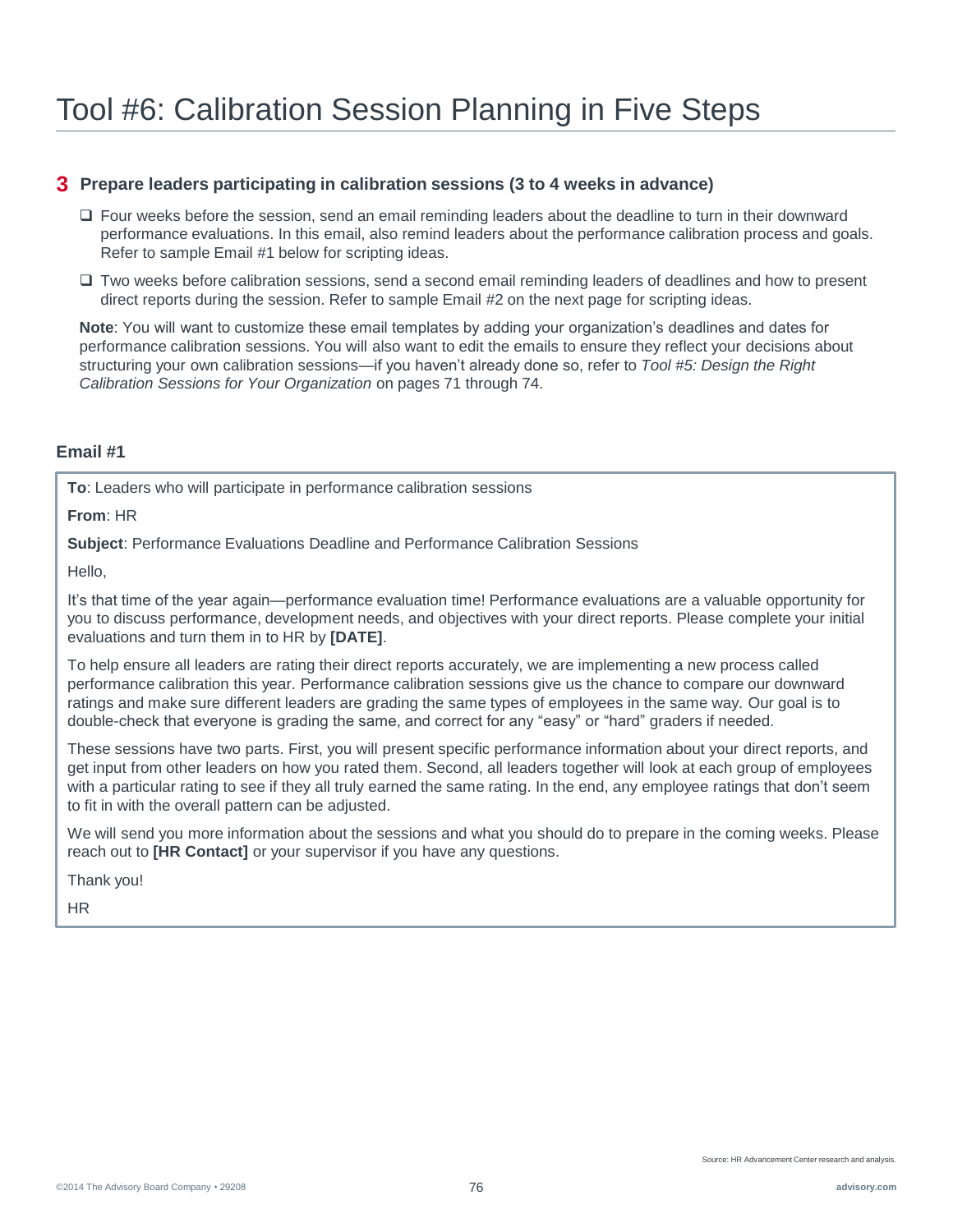# Tool #6: Calibration Session Planning in Five Steps

### **Email #2**

**To:** Leaders who will participate in performance calibration sessions

**From:** HR

**Subject:** Information About Performance Calibration Sessions

Hello,

Thank you to everyone who submitted their performance evaluations on time!

On **[DATE]** we will hold performance calibration sessions. This will be your opportunity to discuss the performance of your direct reports with your peers. This meeting helps leaders, and our organization, use the same rating standards for employees in the same roles.

The calibration session has two parts:

- 1) Each leader will present their direct reports and get feedback from the other leaders on the accuracy of the ratings.
- 2) The group of leaders look at all employees who received the same rating, and tries to make sure all employees who performed the same got the same rating.

When presenting your direct reports, please keep your presentations to **[MINUTES]** per employee. You only need to provide the following information about each direct report:

- Employee's name
- Rating
- 3-4 main points explaining the rationale for the rating
- Any concerns about the rating
- A brief overview of strengths (limit to 3)

If you have questions or comments about this process, **[HR contact]** or your supervisor.

Thank you!

HR

### **Gather relevant data and prepare a list of the information for the session facilitator (1 to 2 weeks 4 in advance)**

- $\Box$  Collect the performance evaluations for all staff that will be discussed in calibration sessions.
- $\Box$  Prepare a list for each session facilitator that includes: the names of all leaders who will be presenting and their direct report's names and initial ratings.
- (Optional) Provide facilitators with information about your organization's target rating percentages or recommended performance distribution curve.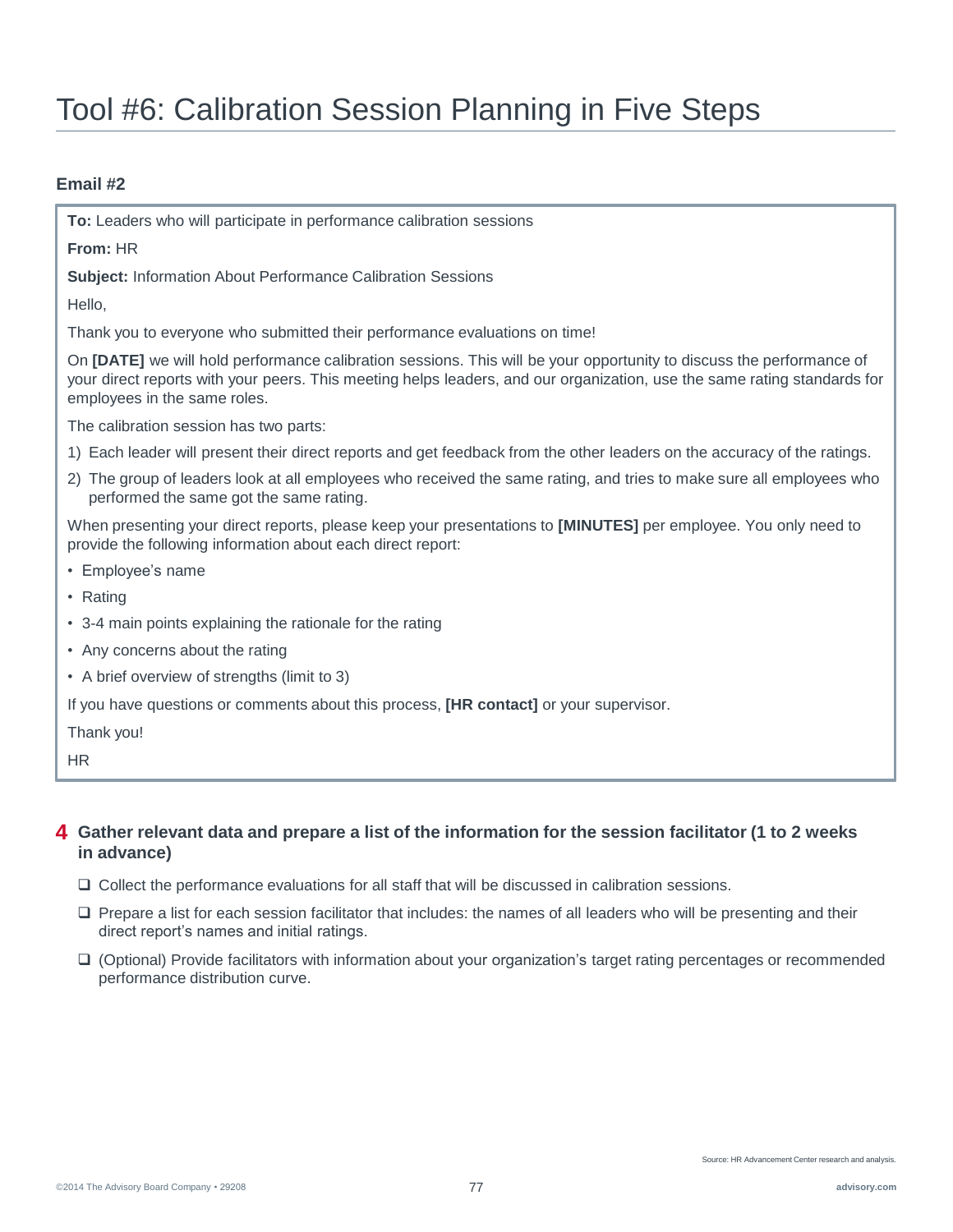## Tool #6: Calibration Session Planning in Five Steps

### **5 Follow up after calibration sessions (1 to 2 weeks after sessions conclude)**

- Hold brief meetings with calibration session facilitators to see if leaders have completed necessary follow-up (such as adjusting ratings).
- Discuss final ratings with senior leadership and HR leadership to ensure there is agreement on the overall rating distribution, promotions, and terminations.
- $\Box$  Inform Finance about decisions that impact pay, including merit pay allocation, salary changes, new titles, and promotions.
- $\Box$  Circle back to leaders to tell them the window for delivering downward reviews.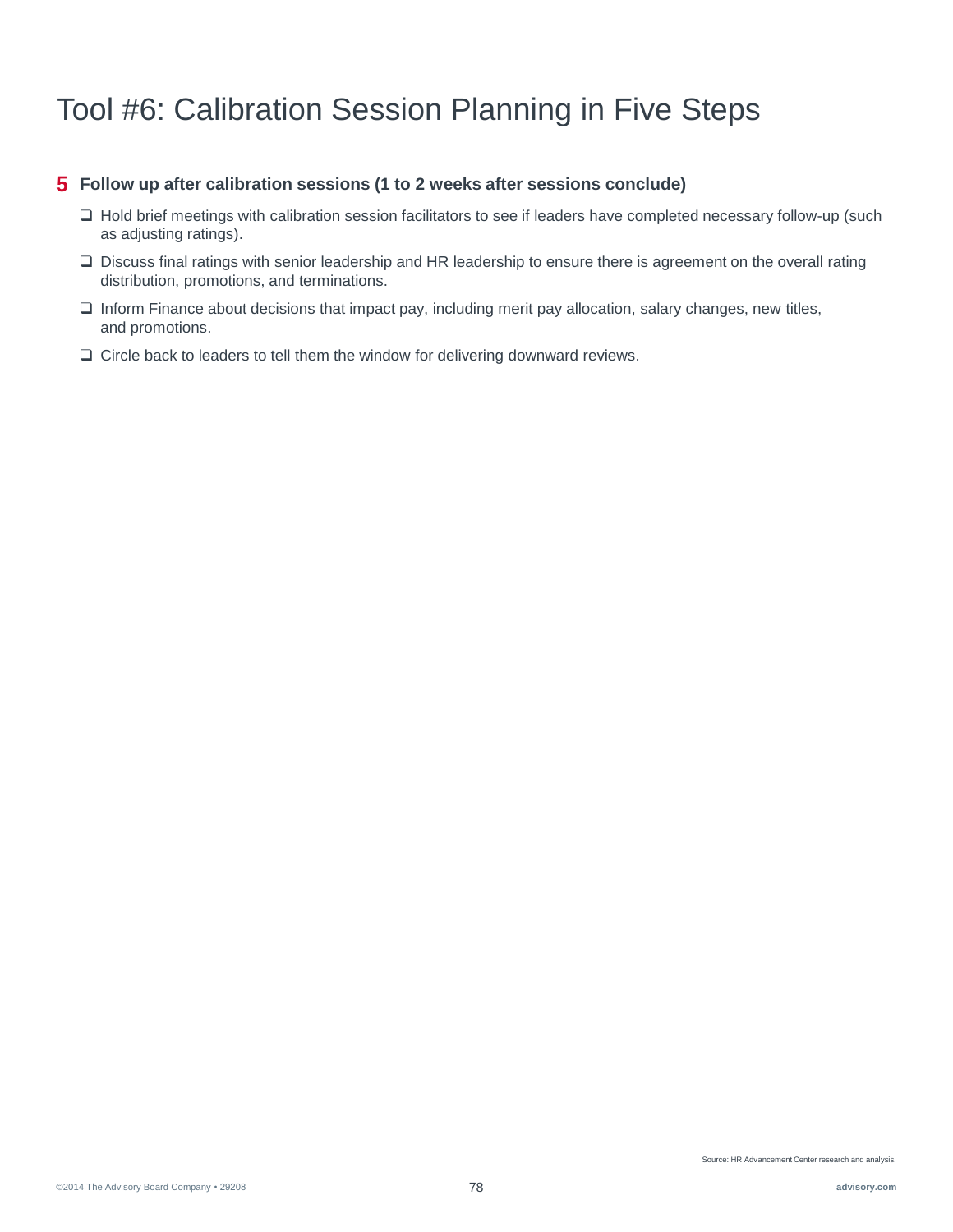**Overview:** This guide prepares facilitators to lead effective performance calibration sessions.

**Intended User:** Calibration session facilitators.

**Goal:** To help you keep conversations on track, on time, and focused on fair assessments of employee performance.

**Estimated Time Required:** 20 minutes to read the guide; 20 minutes to prepare for sessions.

#### **What You Need to Know as the Facilitator**

- The purpose of performance calibration sessions is to ensure different leaders are rating employees consistently and accurately. The goal is to avoid having some leaders be easy graders and others be hard graders.
- As the facilitator, your role is to lead the meeting and keep conversations on track. You'll need to actively manage time, listen attentively and take notes, neutrally guide discussion, and act as a mediator when necessary. In addition to the discussion guide below, refer to the troubleshooting tips on page 84 for suggestions on how to overcome common stumbling blocks in calibration discussions.
- Before you get started, meet with your HR point of contact to:
	- Collect the following information:
		- List of all leaders who will participate in the calibration session, and the names and ratings of the employees the leaders will present during the session
		- How many direct reports each leader should present
		- How much time each leader should spend presenting each direct report
		- How much time the group should spend discussing and adjusting employees' ratings
	- Clarify the session agenda. You may want to tailor the sample agenda on page 84 with specific information about which direct reports leaders should present, in what order, and for how long.
	- Decide on what types of visual aids (if any) to use during the calibration session. (For more information see Step 5 in *Tool #5: Design the Right Calibration Sessions for Your Organization* on page 74.)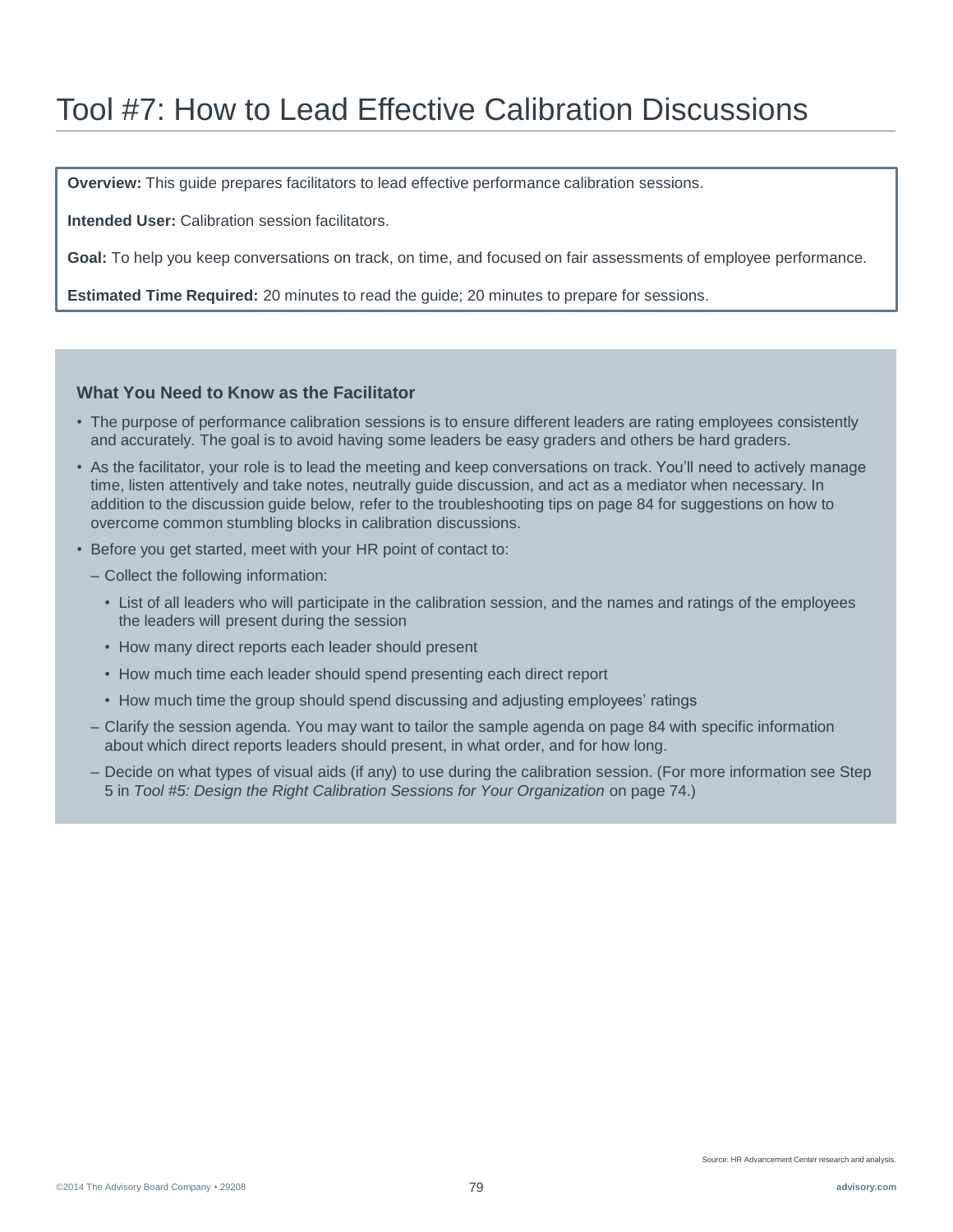### **Facilitation Guide**

**1. Introduce yourself and explain the goal of the session.**

Key points to cover:

- Your name and role at the organization.
- The goal of today's calibration session is to ensure we're all applying the rating scale in a consistent and fair way.

#### **2. Go over the agenda for the session.**

Key points to cover:

- Calibration sessions have two basic parts:
	- First, individual leaders give brief presentations about their direct reports' performance and rating.
	- Second, the group of leaders looks at all employees who received the same rating. Leaders may decide to calibrate, or adjust, ratings to ensure employees who performed the same get the same rating.
- In part one you can ask quick questions or give brief feedback, but we must stick to a tight time frame.
- Part two is when you'll have more opportunity to discuss and debate ratings.

#### **3. Explain the ground rules.**

Key points to cover:

- Everything must remain confidential.
- No need to reach perfect agreement all the time, but strive for consistency, accuracy, and fairness of ratings.
- Remain engaged and patient throughout the session, and help keep the discussion moving by agreeing to take things off-line when needed.
- Keep an open mind about all employees' performance you may have seen someone on a bad (or great) day.
- Speak only about what you know, not what you've heard about secondhand.

#### **4. Remind participants about the performance criteria for the employees being discussed.**

It can be helpful, but not necessary, to give participants a paper agenda to help them stay on track. There is a sample agenda on page 84 that you can customize as needed.

It's a good idea to share a copy of the relevant performance evaluation/expectations.

If you have time, it's helpful to give a brief summary of what performance should look like at each rating level. Try to highlight specific examples of behaviors or competencies for the employees the group will be discussing.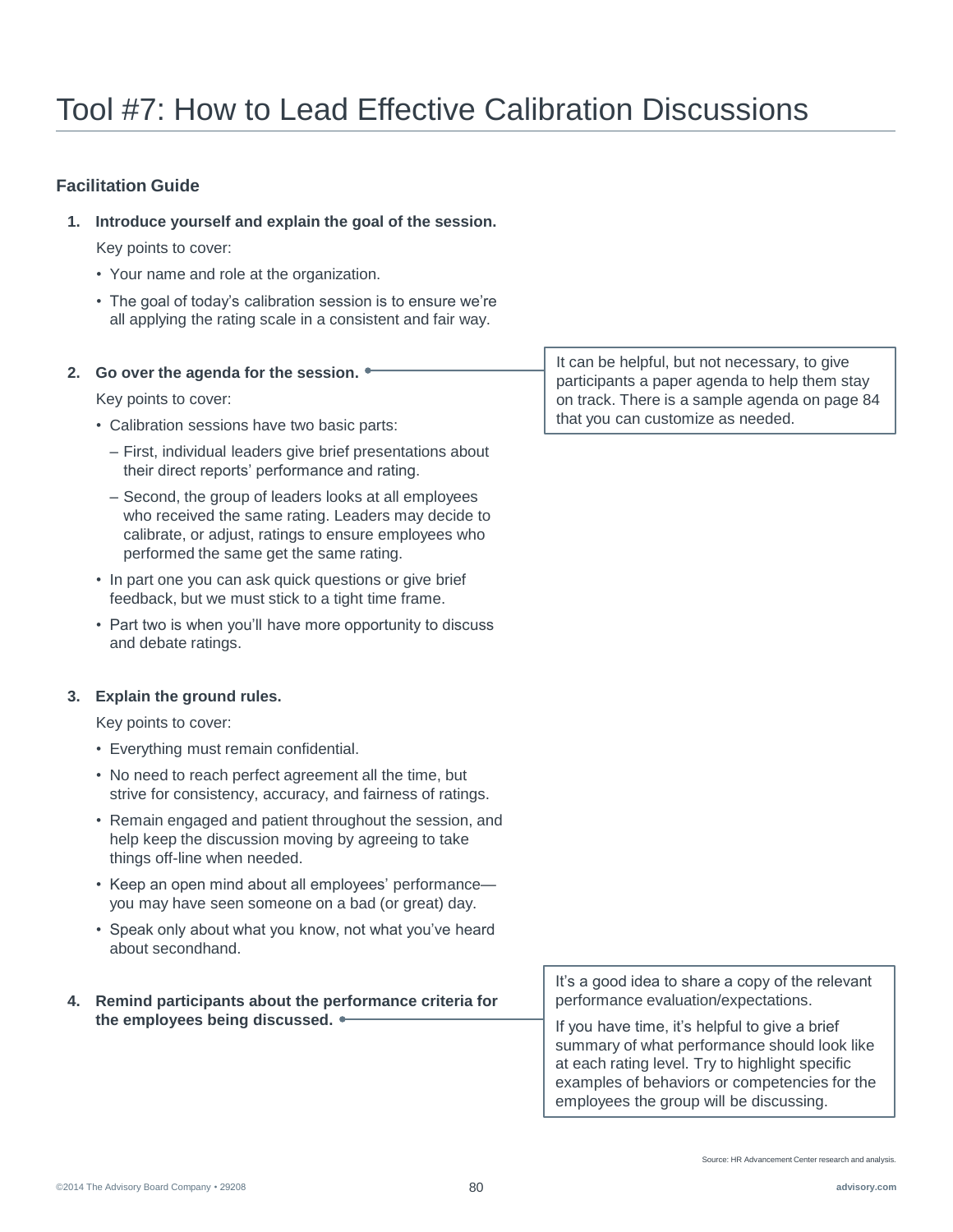- **5. (Optional) Remind participants about your rating distribution guidelines.**
- **6. Ask each leader to provide a snapshot of his or her direct reports' performance and rating.**

Invite each leader to present his or her direct reports (one at a time) and prompt the group to give feedback after the leader's comments.

Keep each leader's presentation, and group feedback, limited to the time allowed. Use a stopwatch if needed. Move on to the next leader presentation promptly.

#### **7. Take notes during leader presentations on items requiring follow-up.**

Take notes on the following:

- How is the group rating as a whole? Is it mostly in line with the organization's standards? Skewed too high or too low?
- Have any leaders said anything that indicates their rating is biased or lacks evidence?
- Which leaders seem to be struggling to rate their staff accurately?
- Did any leaders get a lot of pushback about their ratings? About who and why?
- Did anything come up during group feedback that you agreed to take off-line and discuss later? What was it?
- Did any leaders bring up staff issues (e.g., retention risks) that you'd like to follow up on later?

#### **8. Conclude individual leader presentations.**

**9. (Optional) Prepare visual aids to help with doublechecking ratings.**

If your organization has rating distribution guidelines (or a fixed distribution curve), remind participants about it now.

Follow guidelines from your HR point of contact on what each leader should present and for how long.

After a leader presents an individual employee, allow other participants to chime in if they have comments about the employee's performance.

If the group is quiet, ask them if they have any comments or questions and pause momentarily to wait for feedback before going on to the next person.

At its simplest, the double-checking part of the calibration session involves looking at all employees with the same rating and ensuring everyone with the same rating performed the same.

It can be helpful to use a visual aid to show the group which employees received the same rating. For example, you could create a table that has rows for each possible rating level or score. Within each row write the names of all employees receiving that rating.

If the group is very large, you could prepare a simple spreadsheet in advance and project it on a screen during this part of the session. The spreadsheet should show employees grouped by rating—a simple table works well.

If you aren't able to (or don't need to) create a visual aid, it's fine to move on to discussion without one.

Source: HR Advancement Center research and analysis.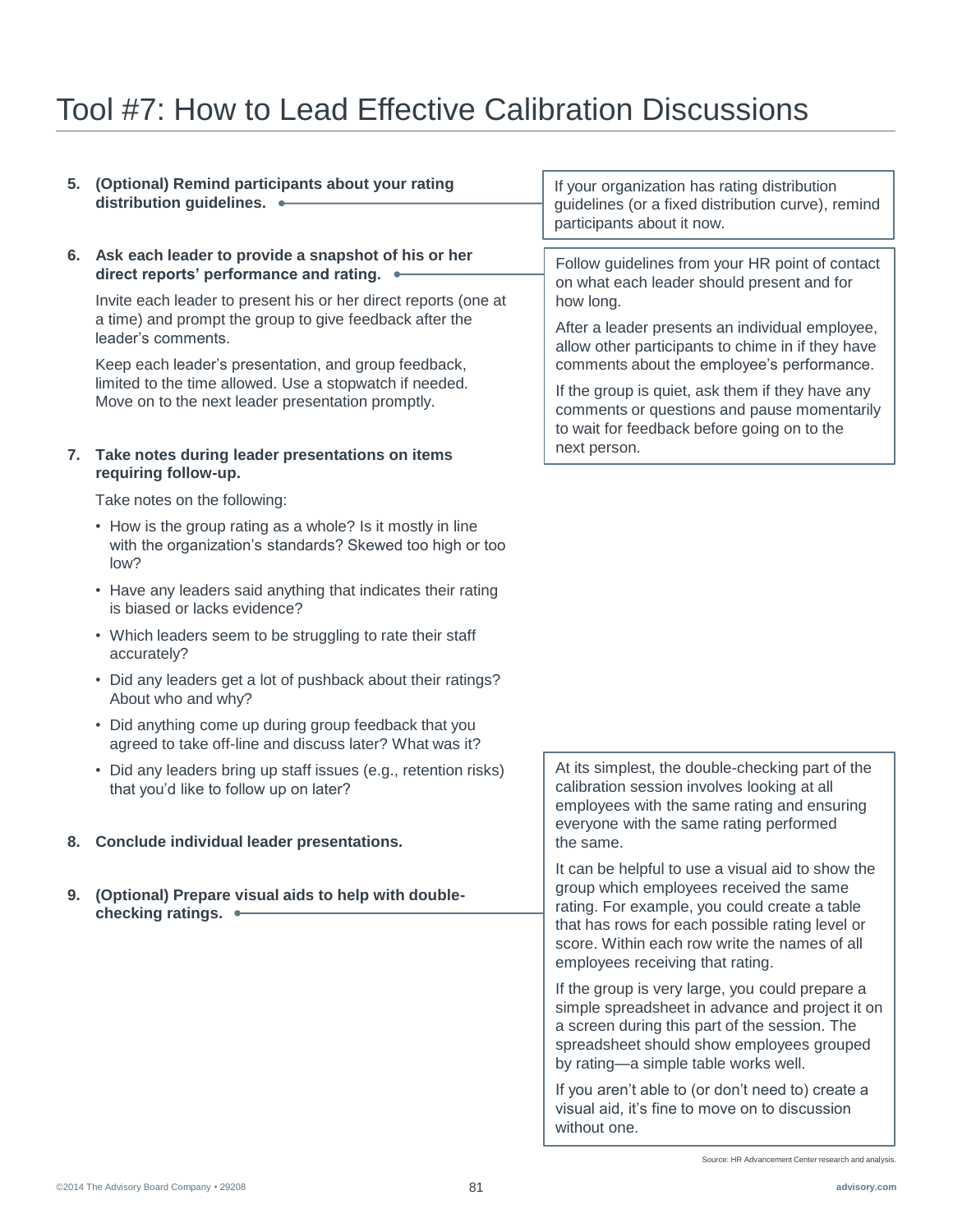#### **10. Facilitate group discussion to double-check that employees who received the same rating had the same performance.**

Key questions to ask:

First, looking at all the employees we're discussing—do you think the ratings for this group look correct overall? Or do you think ratings are skewed in any way?

- Does it seem like we have more high performers or low performers than expected?
- (Optional) Does this rating distribution align with the guidelines from our organization? If not, what adjustments do we need to make?

Now, looking at [rating level] do the employees assigned . [this rating] look correct?

- Are all of the employees in [this rating level] performing in the same way, meeting the same standards, and deserving of the same rating?
- Are there any individual(s) that don't seem to fit in [this rating level]?
- Are there any employees that really deserve to be above or below [this rating level]?

First, ask participants to look at the employees as a whole group.

Then, focus in on each rating level. It's helpful to start at the highest rating level, ensure all staff receiving that rating are truly performing at the same level, and work your way down.

Repeat the questions on the left for each rating level.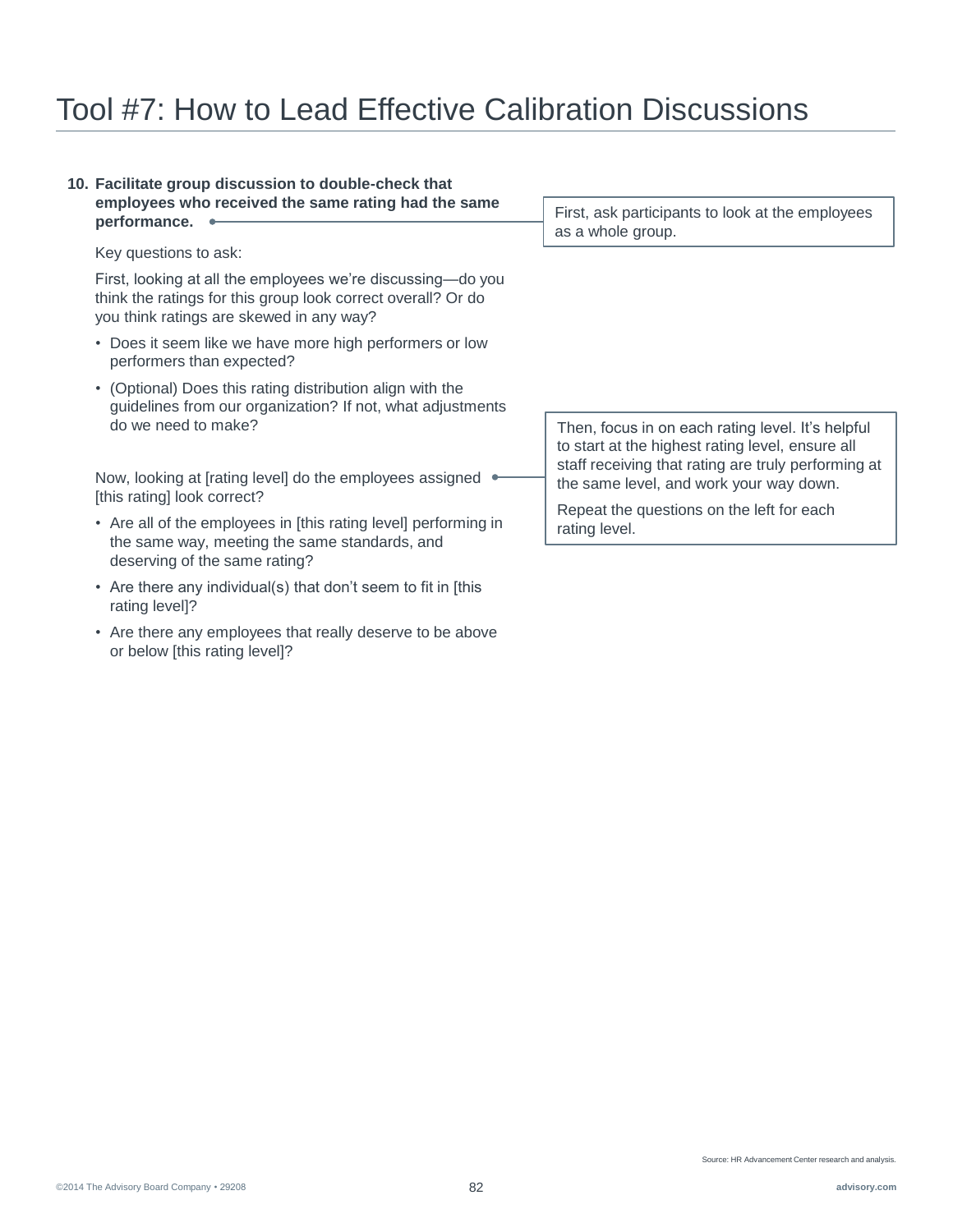### **11. Take notes on items requiring follow-up.**

Take notes on the following:

- List of leaders who should adjust ratings
- List of employees recommended for promotion
- List of employees recommended for termination
- List of employees recommended for performance improvement plans (focus plans)

#### **12. Conclude the meeting and remind leaders about follow-up steps.**

Key points to cover:

- Thank participants for their time.
- Acknowledge their help in meeting the goal of the session (to improve the fairness and consistency of employee evaluations).
- Remind them of any necessary follow-up items, such as adjusting ratings or submitting final evaluations.

### **13. After the session debrief with your HR contact.**

Key points to cover:

- List of leaders who should adjust ratings
- Employees recommended for promotion
- Employees recommended for termination
- Employees recommended for performance improvement plans (focus plans)
- Any opportunities to enhance employee engagement or development
- Any leaders that may need more training or support with employee evaluations

Before you leave the meeting space, be sure to pick up and destroy (or return to HR) any sensitive documents.